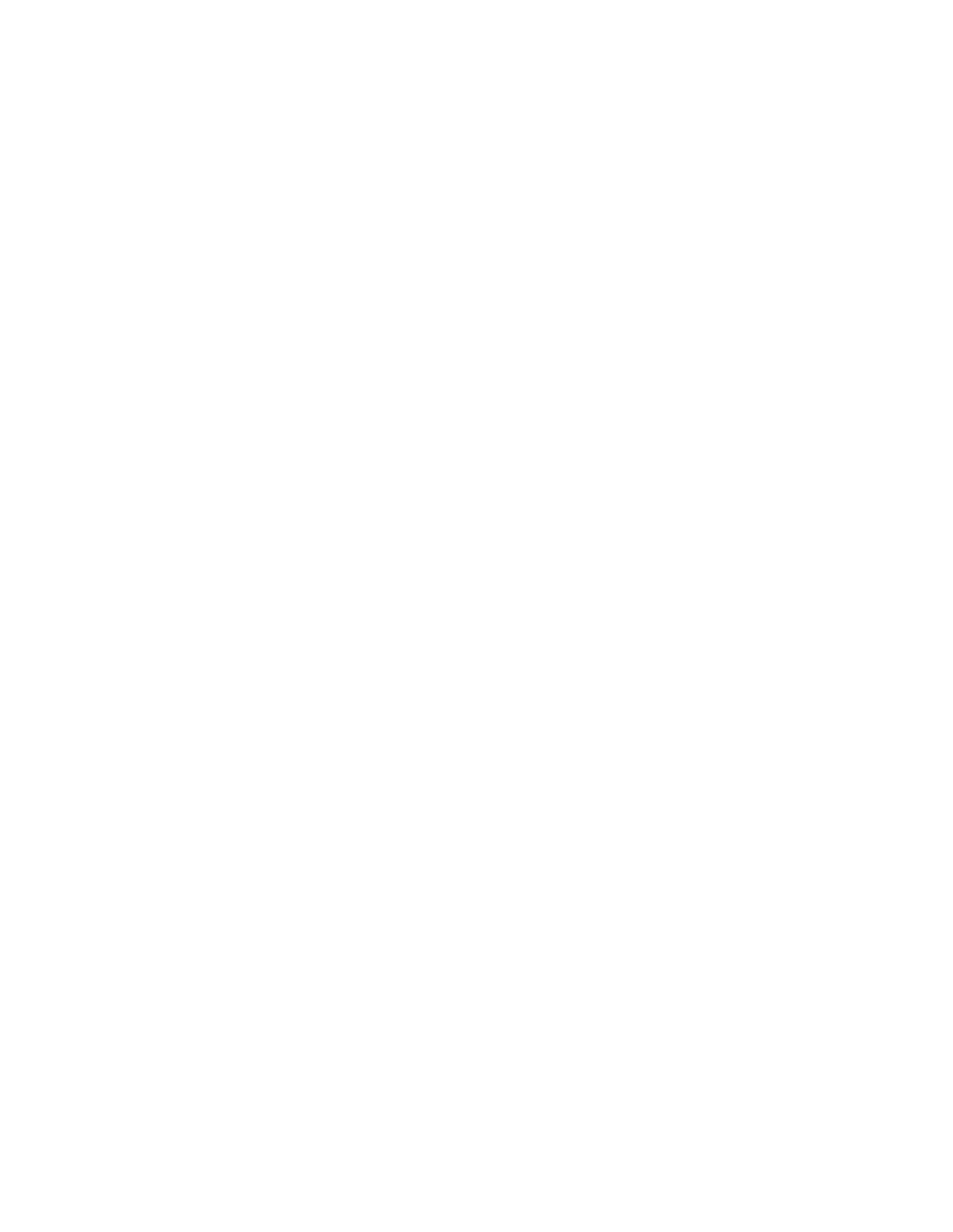#### **IMF Working Paper**

#### Research Department

#### **How Does Financial Globalization Affect Risk Sharing? Patterns and Channels**

Prepared by M. Ayhan Kose, Eswar S. Prasad, and Marco E. Terrones<sup>1</sup>

Authorized for distribution by Stijn Claessens

October 2007

**Abstract** 

#### **This Working Paper should not be reported as representing the views of the IMF.**

The views expressed in this Working Paper are those of the author(s) and do not necessarily represent those of the IMF or IMF policy. Working Papers describe research in progress by the author(s) and are published to elicit comments and to further debate.

In theory, one of the main benefits of financial globalization is that it should allow for more efficient international risk sharing. This paper provides a comprehensive empirical evaluation of the patterns of risk sharing among different groups of countries and examines how international financial integration has affected the evolution of these patterns. Using a variety of empirical techniques, we conclude that there is at best a modest degree of international risk sharing, and certainly nowhere near the levels predicted by theory. In addition, only industrial countries have attained better risk sharing outcomes during the recent period of globalization. Developing countries have, by and large, been shut out of this benefit. The most interesting result is that even emerging market economies, which have experienced large increases in cross-border capital flows, have seen little change in their ability to share risk. We find that the composition of flows may help explain why emerging markets have not been able to realize this presumed benefit of financial globalization. In particular, our results suggest that portfolio debt, which has dominated the external liability stocks of most emerging markets until recently, is not conducive to risk sharing.

JEL Classification Numbers: F02, F21, F36, F4

 $\overline{a}$ 

Keywords: Financial integration, globalization, developing countries, risk sharing.

Authors' E-Mail Addresses: akose@imf.org; eswar.prasad@cornell.edu; mterrones@imf.org

<sup>1</sup> Eswar Prasad is the Tolani Senior Professor of Trade Policy at Cornell University. Earlier versions of this paper were presented at the 2006 IMF Annual Research Conference, the 2007 AEA meetings, and the 2007 IMF-Cornell conference on "New Perspectives on Financial Globalization." We are grateful to our discussants, Jonathan Heathcote and Bent Sorenson, for their helpful suggestions. We also thank Karen Lewis,

Enrique Mendoza, Fabrizio Perri and conference participants for helpful comments. Dionysios Kaltis provided able research assistance.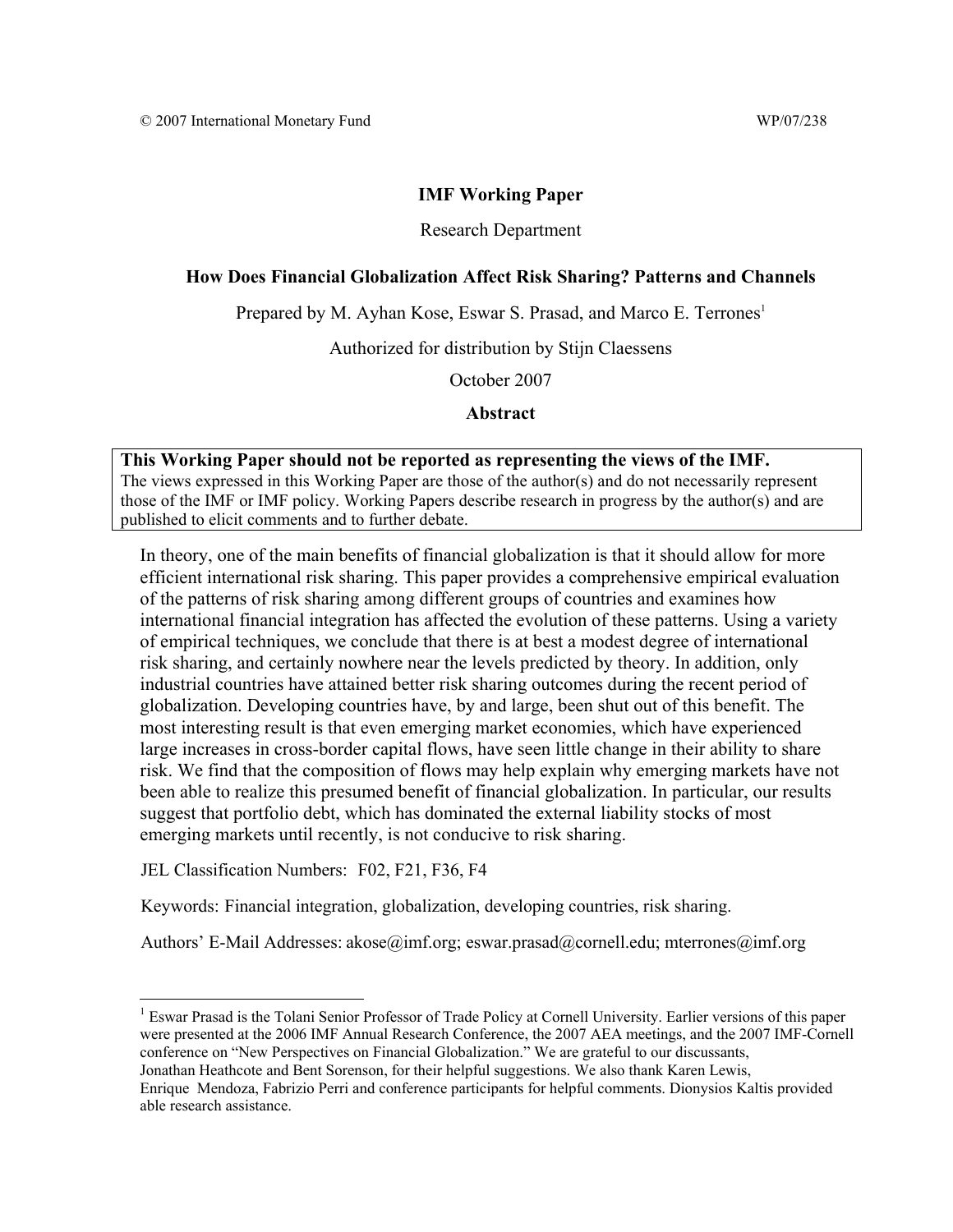| A. Theoretical Predictions Regarding Output and Consumption Correlations5         |  |
|-----------------------------------------------------------------------------------|--|
|                                                                                   |  |
|                                                                                   |  |
|                                                                                   |  |
|                                                                                   |  |
| A. Studies on the Patterns of Output and Consumption Correlations7                |  |
|                                                                                   |  |
|                                                                                   |  |
|                                                                                   |  |
|                                                                                   |  |
|                                                                                   |  |
|                                                                                   |  |
|                                                                                   |  |
|                                                                                   |  |
|                                                                                   |  |
| B. Do Certain Country Characteristics Affect Risk Sharing Outcomes? 20            |  |
|                                                                                   |  |
| Tables                                                                            |  |
|                                                                                   |  |
|                                                                                   |  |
|                                                                                   |  |
| 4. Risk Sharing—Alternative Measures of Financial Intgration—Panel Regressions 26 |  |
|                                                                                   |  |
| Figures                                                                           |  |
|                                                                                   |  |
| 2. Comovement with World Aggregates (Implication of Theory and Data)29            |  |
|                                                                                   |  |
|                                                                                   |  |
|                                                                                   |  |
|                                                                                   |  |
|                                                                                   |  |
|                                                                                   |  |
| Appendixes                                                                        |  |
|                                                                                   |  |
|                                                                                   |  |

Contents Page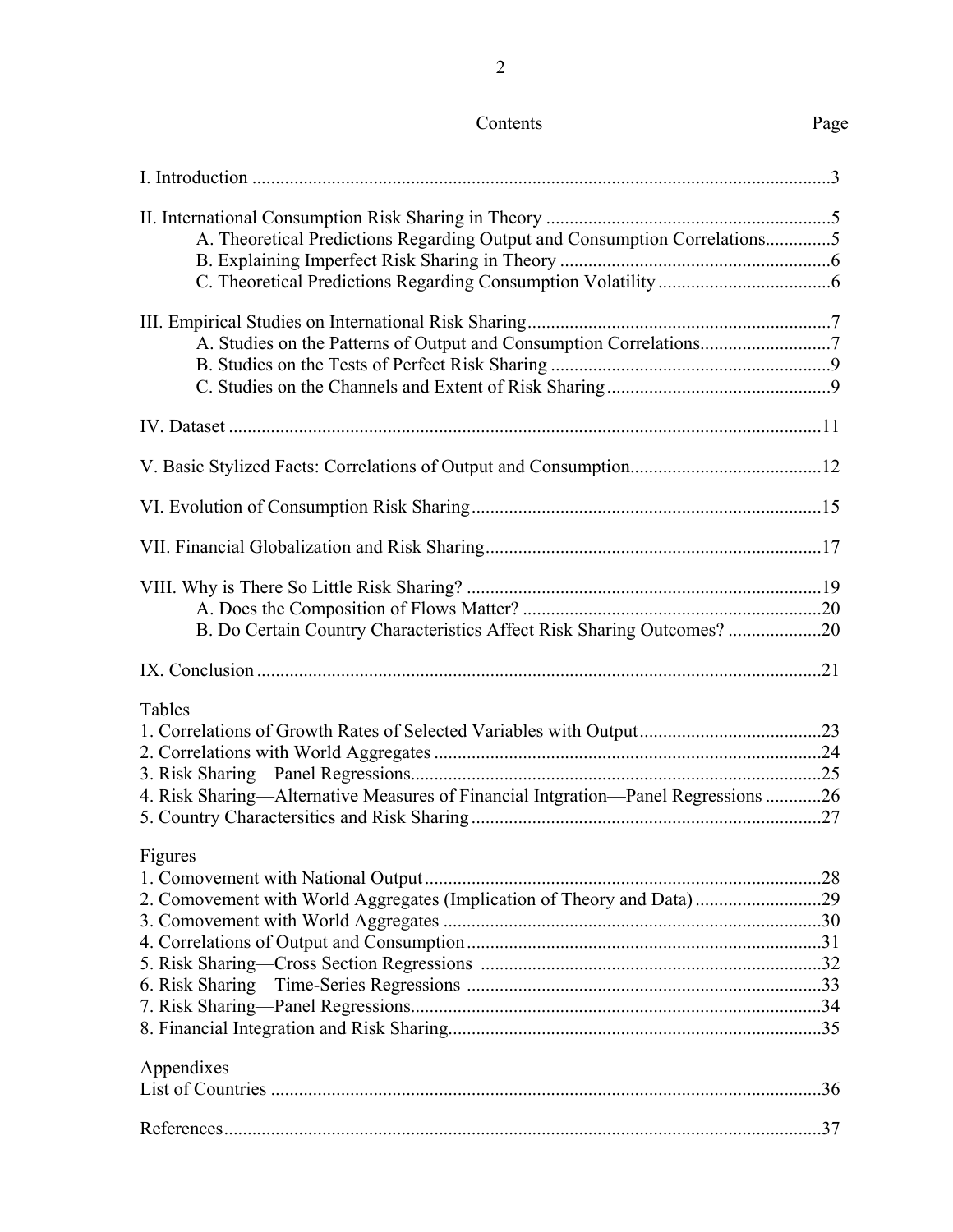#### **I. INTRODUCTION**

In theory, one of the main benefits of financial globalization is that it provides increased opportunities for countries to smooth consumption growth in the face of countryspecific fluctuations in income growth. With well-developed domestic financial markets, economic agents within a country can share risk amongst themselves. However, insuring against country-wide shocks requires openness to financial flows that would allow agents in different countries to pool their risks efficiently. Thus, financial globalization should generate welfare gains by reducing the volatility of aggregate consumption and also by delinking national consumption and income (see Kose, Prasad, Rogoff, and Wei, 2006).

There is a substantial literature examining patterns of risk sharing among advanced industrial economies (some of the notable contributions include Obstfeld, 1994, 1995; Lewis, 1996, 1997; Sorenson and Yosha, 1998). The main conclusion of this literature is that the degree of risk sharing is rather limited even among advanced industrial economies, leaving a considerable amount of potential welfare gains unexploited. Recent work examining the evolution of risk sharing among these economies presents conflicting results. While some studies suggest that it has increased during the recent period of globalization (e.g., Sorensen, Yosha, Wu, and Shu, 2006; Artis and Hoffman, 2006a, 2006b; Giannone and Reichlin, 2006), others have found little evidence of better risk sharing among industrial economies (see Moser, Pointner, and Scharler, 2004; Bai and Zhang, 2005).

The literature on risk sharing patterns for non-industrial economies is relatively sparse. Obstfeld (1994) and Lewis (1997) do include some of these countries in their analysis, but their samples (which end in 1988 and 1992, respectively) do not cover much of the recent wave of financial globalization that enveloped the emerging market economies starting in the mid-1980s. Given the relatively higher volatility of consumption fluctuations in these economies, and the higher potential welfare gains of stabilizing these fluctuations, understanding these economies' risk sharing patterns is clearly of considerable interest.<sup>2</sup>

The objective of this paper is to study the impact of financial globalization on the degree of international consumption risk sharing for a large set of industrial and developing countries. In particular, we make three contributions to the empirical literature on international risk sharing. First, we extend the analysis to a large group of emerging markets and other developing economies, and investigate the extent of risk sharing in these economies in a unified framework. Second, we examine changes over time in the degree of risk sharing across different groups of countries and attempt to relate those changes to increased financial flows and other factors, including country characteristics. Third, we provide a careful evaluation of alternative measures of risk sharing, drawn from different empirical approaches. In principle, many of these approaches are equivalent, but there are subtle differences that affect the results. Thus, our comprehensive evaluation of risk sharing

1

 $2$  Quantitative estimates suggest that the potential welfare gains for developing countries can be very large (Prasad, Kose, Rogoff, and Wei, 2003; and Imbs and Mauro, 2007).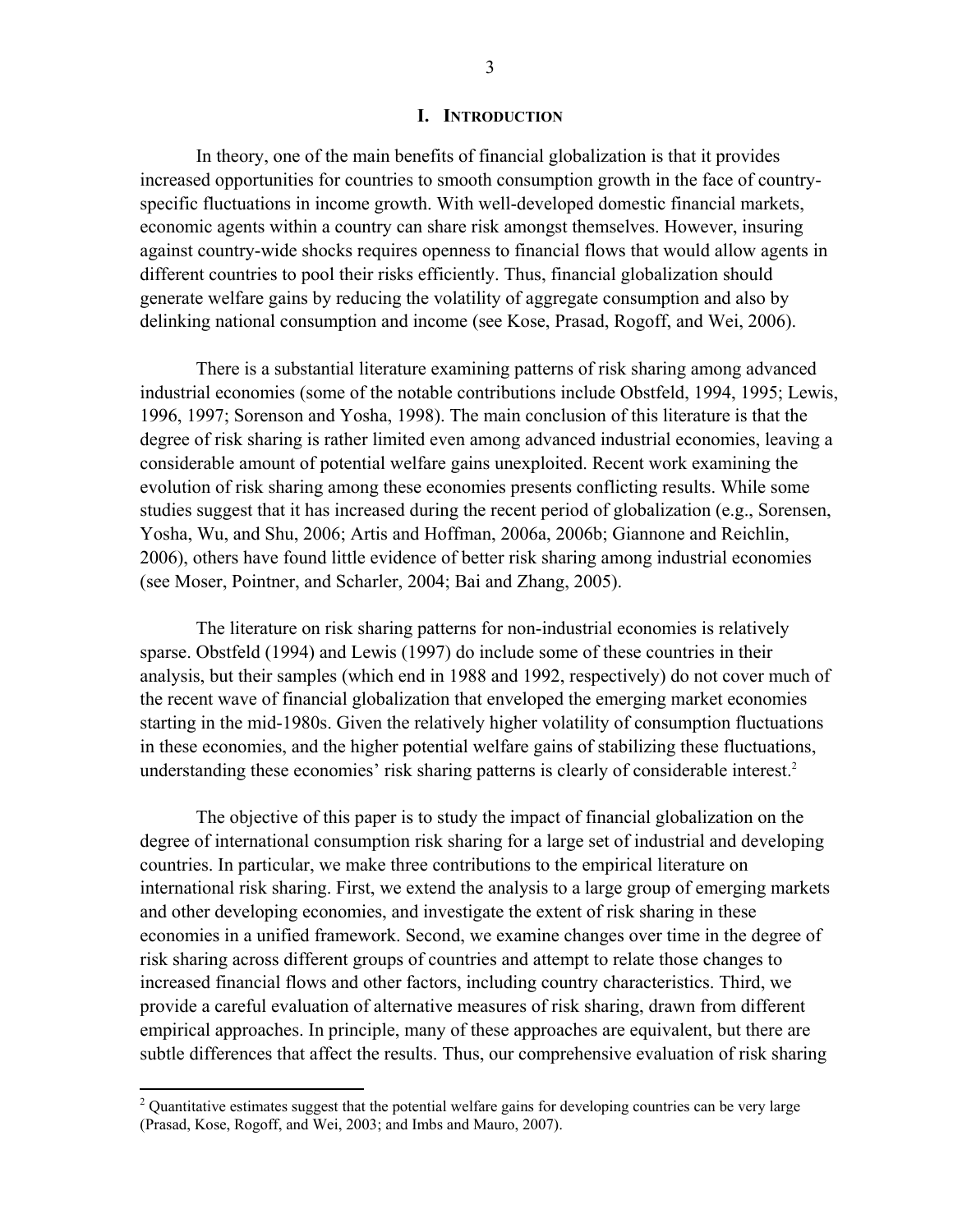patterns based on a range of measures provides a benchmark set of results that should be useful for further theoretical and empirical work in this area.

Our main conclusion is that, notwithstanding the prediction of conventional theoretical models that financial globalization should foster increased risk sharing across all countries, there is no evidence that this is true for developing countries. Even for the group of emerging market economies—which have become far more integrated into global markets than other developing countries—financial globalization has not improved the degree of risk sharing. For advanced industrial economies, there is indeed some evidence that risk sharing has improved in the last decade and a half. Our formal econometric analysis confirms that increased financial openness improves risk sharing among industrial economies, but this effect is absent for the other two groups of countries.

Why are non-industrial countries unable to share risk more efficiently despite their increasing integration into global financial markets? One possibility is that these countries rely largely on less stable capital such as bank loans and other forms of debt that may not allow for efficient risk sharing. Indeed, when we break up capital stocks into different categories—FDI, portfolio equity, portfolio debt etc.—we find some evidence that the composition of stocks influences the ability of developing countries to share risk. In particular, external debt appears to hinder the ability of emerging market economies to share their consumption risk.

Another possibility is that the combination of domestic financial liberalization and international financial integration could generate phenomena such as consumption booms that can end badly, especially when they are financed by debt accumulation. The inefficient intermediation of foreign finance by underdeveloped financial systems that exist in many developing countries may be another reason. In our empirical work, we attempt to explore the relationship between domestic financial development and financial integration in terms of risk sharing outcomes. We also look at whether other factors such as trade openness and institutional quality systematically affect risk sharing outcomes. None of these factors seems to be a major determinant of differences in the degree of risk sharing outcomes across different groups of countries (or of changes over time within specific groups of countries).

One interpretation of our results is that there is a threshold effect in terms of how financial globalization improves risk sharing, in that only countries that are substantially integrated into global markets (in de facto terms) appear to attain these benefits. Indeed, Kose, Prasad, and Terrones (2003) document that the volatility of consumption growth relative to that of income growth, a crude measure of risk sharing, tends to *increase* at intermediate levels of financial integration, and then declines at higher levels of integration.

In section II, we present a survey of theoretical arguments linking increased financial integration to improvements in the degree of consumption risk sharing. In section III, we provide a summary of the rich empirical literature on the changes in the patterns of risk sharing in response to rising international financial flows. Next, we discuss the main features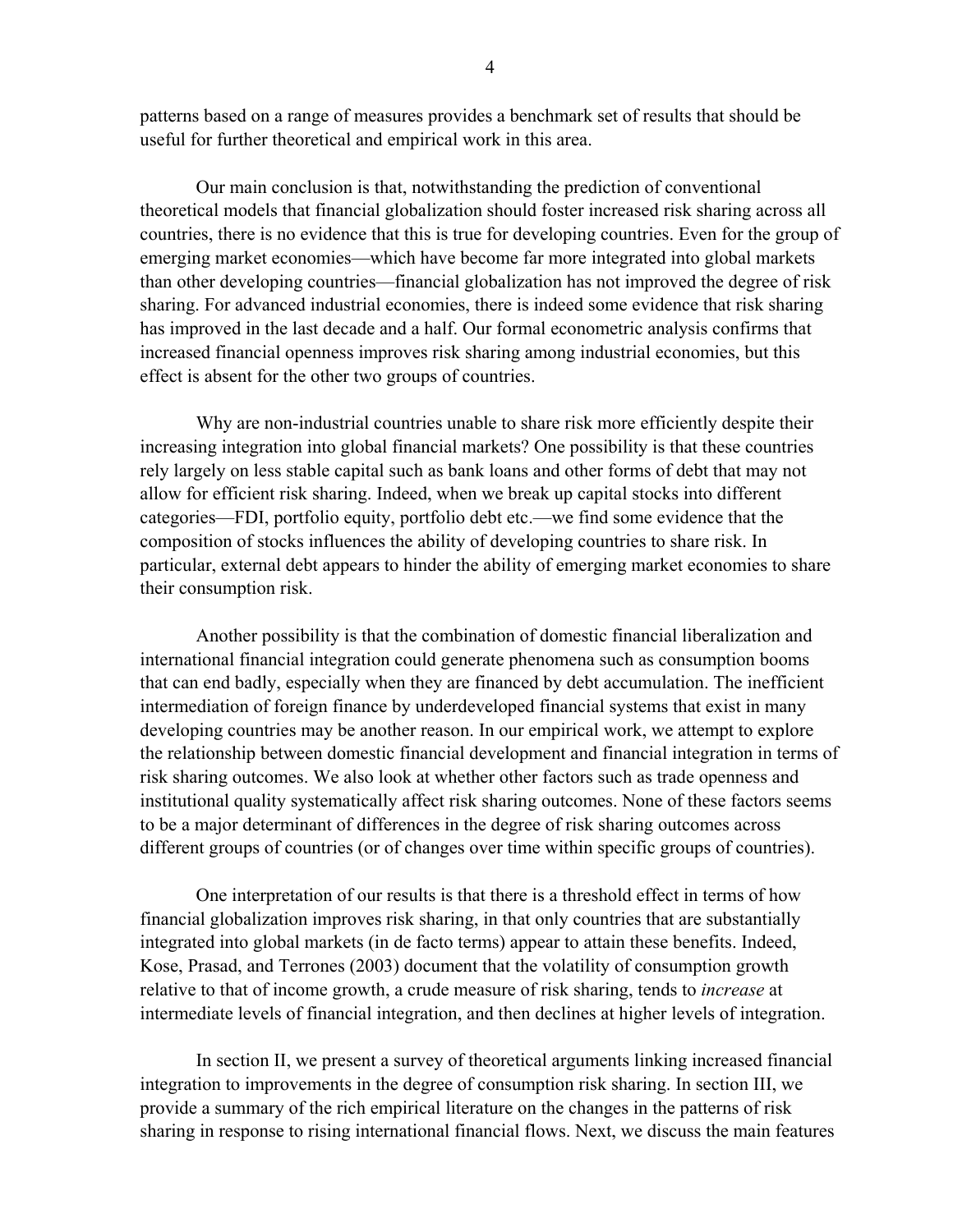of our dataset. This is followed in section V by a set of basic stylized facts concerning the evolution of correlations of output and consumption growth. In section VI, we examine how the degree of risk sharing has changed over time using various regression models. In section VII, we evaluate the direct impact of financial globalization on the degree of risk sharing. In section VIII, we then examine if the composition of flows and certain country characteristics could explain the inability of emerging markets to attain the risk sharing benefits of financial globalization. We conclude with a brief summary of our findings in section IX.

#### **II. INTERNATIONAL CONSUMPTION RISK SHARING IN THEORY**

Conventional theoretical models in open economy macroeconomics and international finance yield clear predictions about the impact of financial integration on risk sharing. We first summarize the predictions of theory about the impact of financial integration on the patterns of international consumption and output correlations. Since most of these predictions turn out not to be supported by the data, we then discuss some extensions of the basic models to account for the empirical facts. We also briefly survey theoretical predictions about the volatility of consumption since these involve different, but related, approaches to measuring the impact of financial globalization on international risk sharing.

#### **A. Theoretical Predictions Regarding Output and Consumption Correlations**

Standard intertemporal open economy models yield predictions about the effects of financial integration on risk sharing, as measured by cross-country correlations of consumption. Dynamic stochastic general equilibrium (DSGE) models, in particular, have been able to generate quantitative predictions along these lines. In the absence of trade in goods and financial assets (the case of autarky), consumption should be perfectly or highly correlated with domestic output, depending on the formulation of the utility function and possibilities for intertemporal smoothing through investment (or storage technologies).

By contrast, with complete markets that enable perfect risk sharing, it should be possible to decouple fluctuations in consumption from those of output, yielding lower correlations between domestic consumption and national output. Predicted cross-country correlations of consumption growth rates would be perfect or very high. Consumption fluctuations would be more correlated across countries than output fluctuations. Moreover, theoretical models with complete markets predict that correlation of consumption growth with the growth of world output (or, equivalently, world consumption) would be higher than that with domestic output.<sup>3</sup> Contrary to these predictions, the data suggest that cross-country consumption correlations are rather low and, in most cases, are lower than output correlations. Backus, Kehoe, and Kydland (1995) refer to this as "the quantity anomaly."

<sup>&</sup>lt;sup>3</sup> See Backus, Kehoe, and Kydland (1995) and Pakko (1998). If consumption was the only argument in the utility function, the consumption-world output correlation would be unity. If the utility function included other arguments such as leisure, the correlation would be less than one, but would still be very high. Heathcote and Perri (2004) argue that, by introducing certain modifications such as differences in consumption baskets across countries into an otherwise standard model, it is possible to alter the theoretical predictions regarding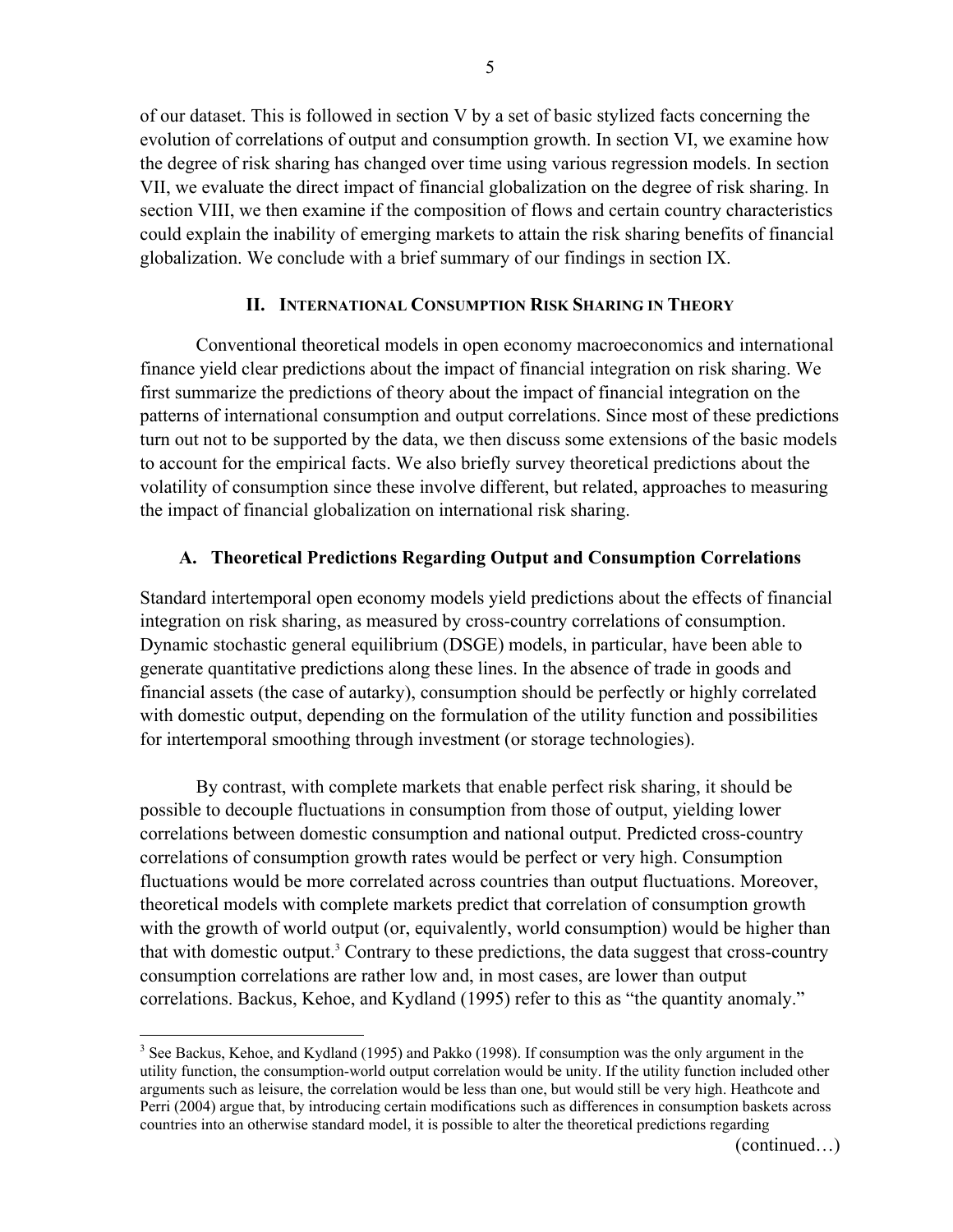#### **B. Explaining Imperfect Risk Sharing in Theory**

As we discuss in the next section, a number of empirical papers test the risk sharing implications of theory and show that they are mostly rejected by data. Some of the leading theoretical explanations for the low degree of risk sharing are as follows.

- **Non-Tradable and Durable Goods**. Models with non-traded goods, when augmented with large preference shocks, generate low predicted cross-country consumption correlations even with perfect risk sharing (see Stockman and Tesar, 1995). However, the empirical evidence supporting the relevance of large preference shocks in generating business cycles is weak. The lumpiness of durables purchases may also make consumption expenditures more correlated with output even in an environment with risk sharing.
- **Market Incompleteness.** International financial markets are incomplete as it is not possible to buy insurance against all future contingencies. Moreover, one could argue that since it is not yet possible to trade financial instruments linked to a broad measure of national output, it is normal to expect less than perfect consumption correlations across countries. Models with incomplete asset markets have been more successful in generating the rankings of cross-country consumption and output correlations observed in the data, although even these models require some strong assumptions to match certain features of the data (Baxter, 1995, and Heathcote and Perri, 2002).
- **Transaction Costs.** Transaction costs associated with international trade of goods and assets are large, and could reduce the incentives for international risk sharing. Recent models with trade costs—such as transportation costs, tariffs and non-tariff barriers—are able to generate relatively low cross-country output and consumption correlations (see Obstfeld and Rogoff, 2001). Bai and Zhang (2005) argue, however, that trade transactions costs cannot by themselves account for imperfect risk sharing since the risk sharing benefits of financial integration could be realized only if international financial flows are much larger than their current levels.<sup>4</sup>

## **C. Theoretical Predictions Regarding Consumption Volatility**

Theory suggests that financial integration should reduce the volatility of consumption (relative to that of output or income). In particular, if output fluctuations are not perfectly correlated across countries, it is possible to show that trade in financial assets can be used to delink national consumption levels from the country-specific components of output fluctuations in a DSGE model with complete markets, which should make consumption

consumption and output correlations, even with complete markets and efficient international risk sharing. Pakko (2003) notes that the assumption of a sufficiently low elasticity of substitution between domestic and foreign goods could get some predictions of the model closer to the data.

<sup>&</sup>lt;sup>4</sup> Brandt, Cochrane, and Santa-Clara (2006) show that, when the extent of risk sharing is computed using asset market data, the extent of risk sharing is quite high between some pairs of G-7 countries.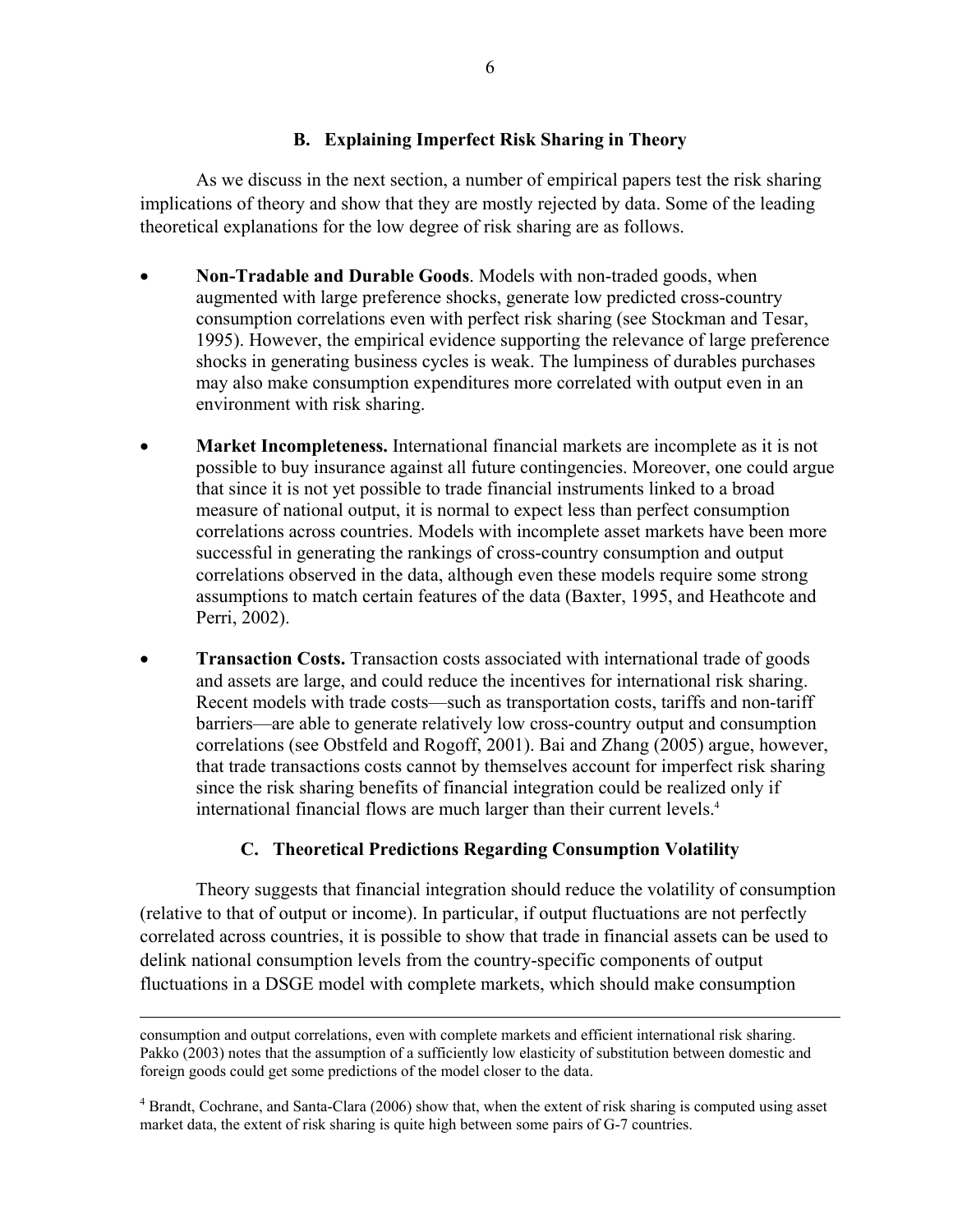growth less volatile relative to income growth. From a time series perspective, increasing financial integration should lead to declining relative volatility of consumption growth.

Contrary to these predictions, Kose, Prasad, and Terrones (2003) document that the volatility of consumption growth relative to that of income growth increased for emerging market economies in the 1990s, even as these countries were becoming more financially integrated. Interestingly, increasing financial openness is associated with rising relative volatility of consumption only up to a threshold. Beyond a certain level of financial integration, an increase in integration reduces the relative volatility of consumption. In other words, the benefits of financial integration in terms of improved risk sharing and consumption smoothing possibilities appear to accrue only beyond a threshold level of financial integration—the evidence suggests that it is almost entirely just industrial countries that are beyond this threshold level of integration.

A number of recent theoretical papers have attempted to explain the positive association between financial integration and the relative volatility of consumption growth. For instance, Levchenko (2005) and Leblebicioglu (2006) construct dynamic general equilibrium models where only some agents have access to international financial markets. In both models, financial integration leads to an increase in the volatility of aggregate consumption since agents with access to international financial markets stop participating in risk sharing arrangements with those who do not have such access.

#### **III. EMPIRICAL STUDIES ON INTERNATIONAL RISK SHARING**

There is a rich empirical literature studying various dimensions of international risk sharing. We divide this literature into three categories. The first category includes studies focusing on the patterns of international correlations of output and consumption to determine the degree of risk sharing. The second comprises studies that test the hypothesis of perfect risk sharing using regression models. The third category includes studies that employ various regression models to measure the extent of risk sharing and to examine the impact of financial flows on the degree of risk sharing. Our paper is closely related to those in the last category, although our empirical work encompasses the first two approaches as well.

#### **A. Studies on the Patterns of Output and Consumption Correlations**

Numerous studies have documented a variety of stylized facts associated with the patterns of cross-country comovement of output and consumption in order to examine the extent of risk sharing. These studies differ in terms of country coverage (developed versus developing), the correlations that they focus on (cross-country consumption correlations versus correlations of consumption with a global aggregate), and empirical techniques (simple correlations versus more sophisticated measures of comovement).

Obstfeld (1994, 1995) documents the cross correlations of consumption and output growth rates between individual countries and the rest of the world using PWT data for a group of developed and developing countries over the period 1950–1988. He finds that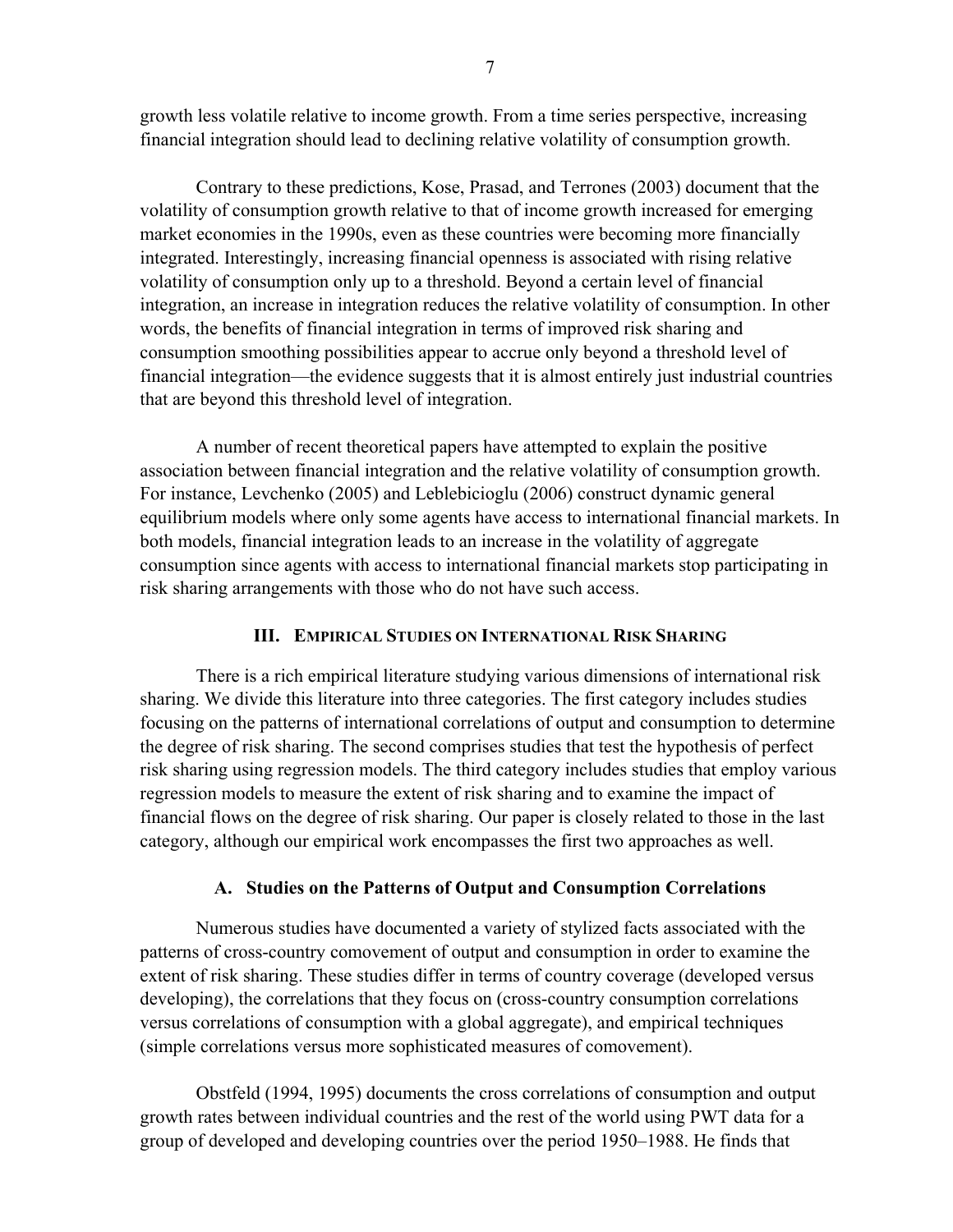correlations of consumption growth rates are lower than those for output for the majority of the countries. His results also indicate that there was an increase in these correlations after 1973 for most of the industrial countries in his sample, which he interprets as an indication of increased international trade in financial assets after 1973.

Using two datasets—PWT (1950–90) and OECD (1955–73)—Pakko (1998) finds that cross-country output correlations are higher than consumption correlations, but notes that his results are somewhat sensitive to the choice of dataset and detrending method. His results also suggest that correlations between consumption and domestic output are generally higher than those between consumption and world output, contrary to the predictions of theory. Using quarterly data for OECD countries over the period 1960–2000, Ambler, Cardia, and Zimmermann (2004) conclude that cross-country consumption correlations are quite low even in the period 1973–2000. Using a similar dataset, Canova and Ravn (1997) find that consumption correlations are significantly different from unity in almost all country pairs. They also find that the correlations are sensitive to the method of detrending.

Kose, Prasad, and Terrones (2003) employ annual data over the period 1960–99 for a sample of 76 countries—21 industrial and 55 developing—to examine the correlations of output and consumption growth rates in each country with the growth rates of composite measures of world output and consumption. They document that, on average, industrial countries have stronger output and consumption correlations with world aggregates than do developing economies. They find that consumption correlations are typically smaller than output correlations. For industrial countries, these correlations on average increase sharply in the 1970s and rise further in the 1990s. For developing countries, they decline in the 1990s.<sup>5</sup>

Kose, Otrok, and Whiteman (2003) provide further empirical evidence about the extent of imperfect consumption risk sharing. They estimate a dynamic factor model using data for 60 developed and developing countries over the period 1960–90. They find that the world and region-specific factors together account for a larger share of fluctuations in output growth than in consumption growth. In most countries, country-specific factors play a more important role than those two common factors in explaining consumption fluctuations.

Taken as a whole, the results of this vast literature indicate that the theoretical predictions regarding perfect risk sharing do not have much empirical support. First, the observed cross-country correlations of consumption fluctuations are relatively low. Second, these correlations are lower than those of output. Third, correlations between consumption and domestic output are generally higher than those between consumption and world output.

<sup>&</sup>lt;sup>5</sup> Recent studies looking at the time profile of cross-country correlations of output and consumption do not reach a clear conclusion, even for industrial countries (see Kose, Prasad, and Terrones, 2003 and Kose, Otrok, and Whiteman, 2005 for summaries of recent studies).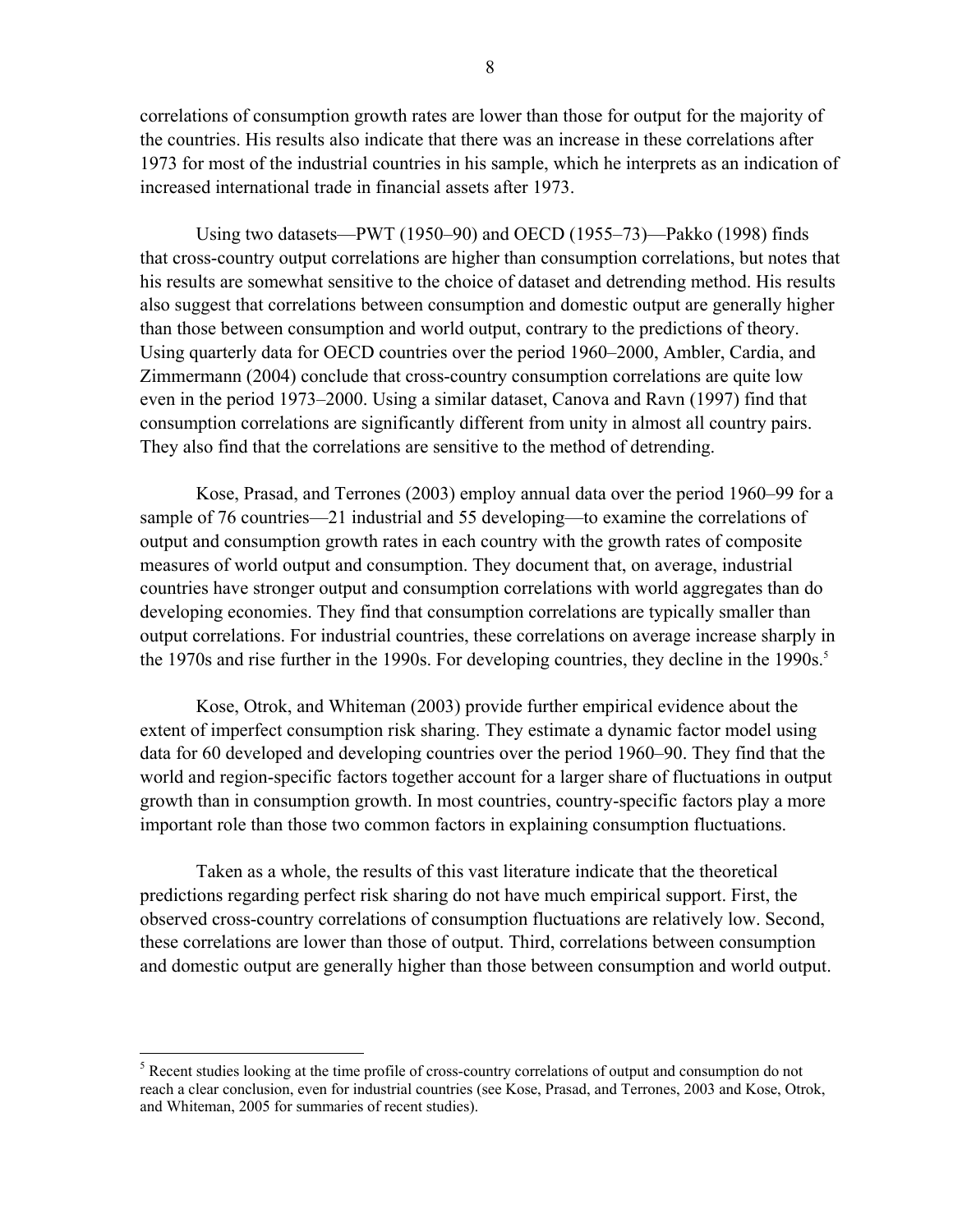#### **B. Studies on the Tests of Perfect Risk Sharing**

In addition to the basic stylized facts surveyed above, researchers have employed more rigorous methods to test the risk sharing implications of models with financial integration. These tests generally use some versions of reduced form solutions (or the first order conditions) of the models and focus on the links between various measures of domestic consumption and world consumption.<sup>6</sup>

Obstfeld (1995) examines the empirical links between domestic consumption growth and world consumption growth for the G7 economies. Based on the reduced form solutions of a simple endowment economy, he develops a test of the hypothesis of perfect consumption risk sharing. In particular, he runs a regression of the growth rate of domestic consumption on world consumption growth and national output growth. The model implies that the coefficient on world consumption should be one and that on national output should be equal to zero under perfect risk sharing. His results suggest that that the hypothesis of perfect risk sharing is rejected in most cases during the periods 1951–72 and 1973–88.

Lewis (1996, 1997) examines the roles played by nonseparabilities between tradables and nontradable leisure (or goods) and the restrictions on financial flows in explaining the lack of international risk sharing. She finds that, while formal tests reject risk sharing even among countries with relatively loose capital controls, correlations between domestic consumption and output appear to be higher for countries with more restrictions. She concludes that neither nonseparabilities between consumption and leisure, nor the inclusion of nontradables and/or durable goods, is sufficient to explain imperfect risk sharing.

#### **C. Studies on the Channels and Extent of Risk Sharing**

The empirical tests of the risk sharing hypothesis that we have discussed cannot shed light on the channels through which risk sharing takes place or about the extent of risk sharing. Asdrubali, Sørenson, and Yosha (1996) develop a methodology to measure the extent of risk sharing achieved through different channels. They quantify the amount of risk sharing across U.S. states by decomposing the cross-sectional variance of gross state product data into various components representing different channels of risk sharing.<sup>7</sup> They find that roughly 40 percent of shocks to gross state product are insured by capital markets, 13 percent by the federal government, and 23 percent by credit markets. Sørenson and Yosha (1998) use the same methodology to analyze the patterns of international risk sharing among European

 $6$  Cochrane (1991) and Mace (1991) provide early examples of these types of tests using consumer level data and analyzing the extent of risk sharing between individual and aggregate consumption.

 $<sup>7</sup>$  Their paper is related to a voluminous literature on intranational risk sharing (using data from regions within a</sup> country), which concludes that that risk sharing is imperfect on that dimension as well but exceeds the degree of international risk sharing (see Hess and van Wincoop, 2002).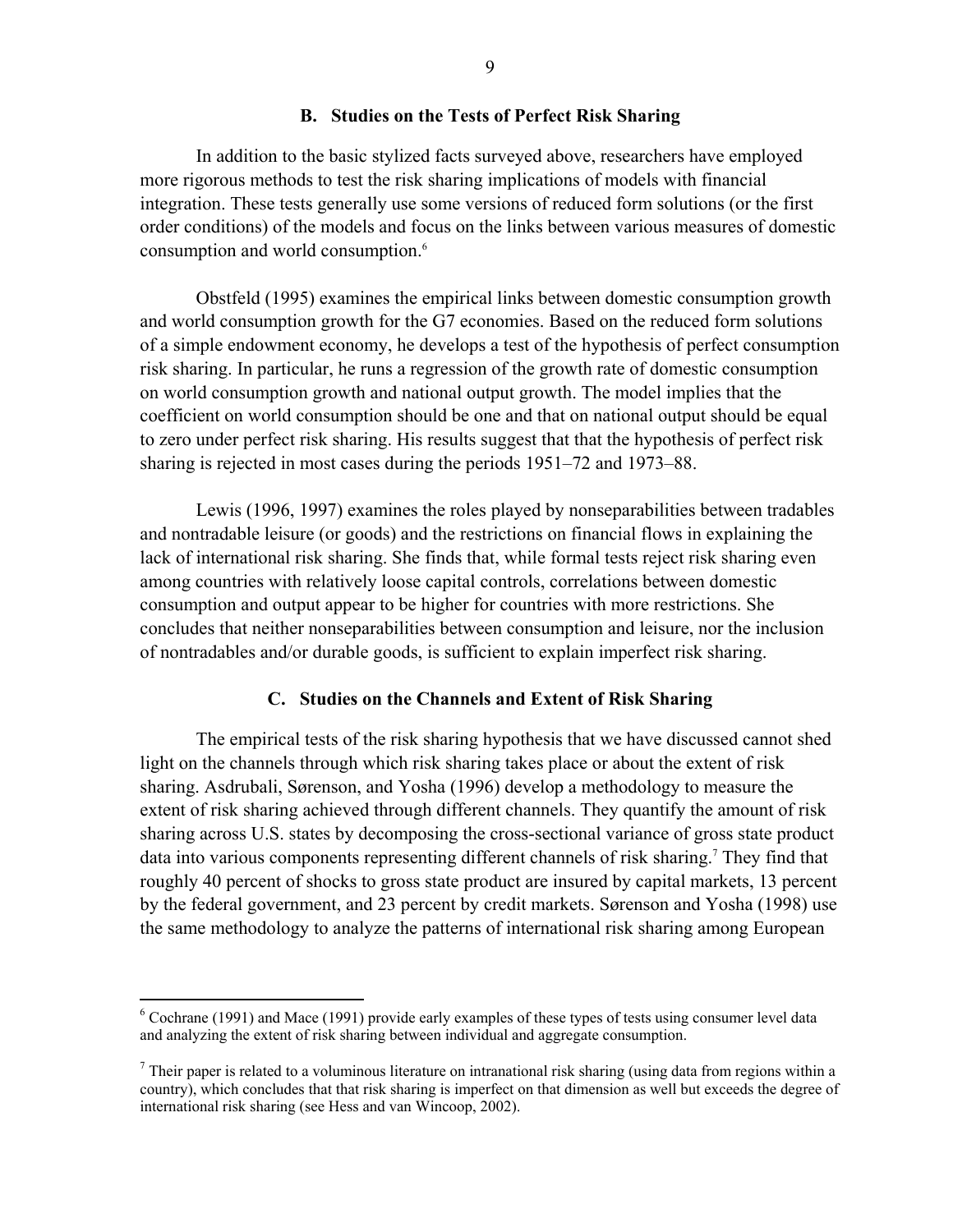Community and OECD countries. They document that approximately 40 percent of shocks to GDP are insured in both groups. $8$ 

Using the same methodology, recent studies attempt to quantify the extent of international consumption risk sharing and examine how financial integration facilitates risk sharing. Sørenson, Yosha, Wu, and Zhu (2006) document that the extent of risk sharing among industrial countries rose during the late 1990s while home bias in debt and equity holdings declined. They detect a positive association between foreign portfolio assets and the extent of risk sharing; a similar result holds when they look at stocks of FDI. Giannone and Reichlin (2006) find an increase in the extent of risk sharing among European countries during the early 1990s, when financial integration in Europe had started gaining momentum.

Artis and Hoffmann (2006a,b) argue that, in order to capture the low-frequency comovement of output and consumption, the risk sharing regressions used by Sørenson et al. should be run on the levels of consumption and output rather than their growth rates. They do not find any increase in the extent of risk sharing over time among the OECD, EU, and EMU country groups when they estimate cross-section regressions based on the growth rates of consumption and output. However, when they estimate regressions using levels of the same variables, they find a noticeable increase in "long-run" consumption risk sharing among all three country groups, with greater risk sharing among countries with higher degrees of financial integration (measured by the amount of international financial assets they trade).

Some studies focus on the regression framework used by Obstfeld (1994) to evaluate changes over time in the extent of risk sharing. Bai and Zhang (2005) employ a dataset comprising 21 industrial and 19 developing countries. They find that there is no significant change in the regression coefficients from 1973–85 to 1986–98. Moser, Pointner and Scharler (2003) run the same regression for 15 EU countries and formally test the stability of the regression coefficients over time. They do not find any break points in the regression coefficients over the period 1960–2002. They interpret these results as indicating the absence of any improvement in the extent of risk sharing.

Another branch of the literature analyzes how international correlations of output and consumption have been affected by financial globalization. For example, Kose, Prasad, and Terrones (2003) examine the factors that influence output and consumption correlations of individual country macroeconomic aggregates with the corresponding world aggregates. Their results indicate that actual gross capital flows—a measure of de facto financial integration—have no significant impact on output correlations. In the case of consumption

<sup>&</sup>lt;sup>8</sup> Kalemli-Ozcan, Sørenson, and Yosha (2005) study the evolution of risk sharing in the European Union using the same methodology. Kalemli-Ozcan, Sørenson, and Yosha (2001a, 2001b) consider the empirical links between risk sharing and industrial specialization.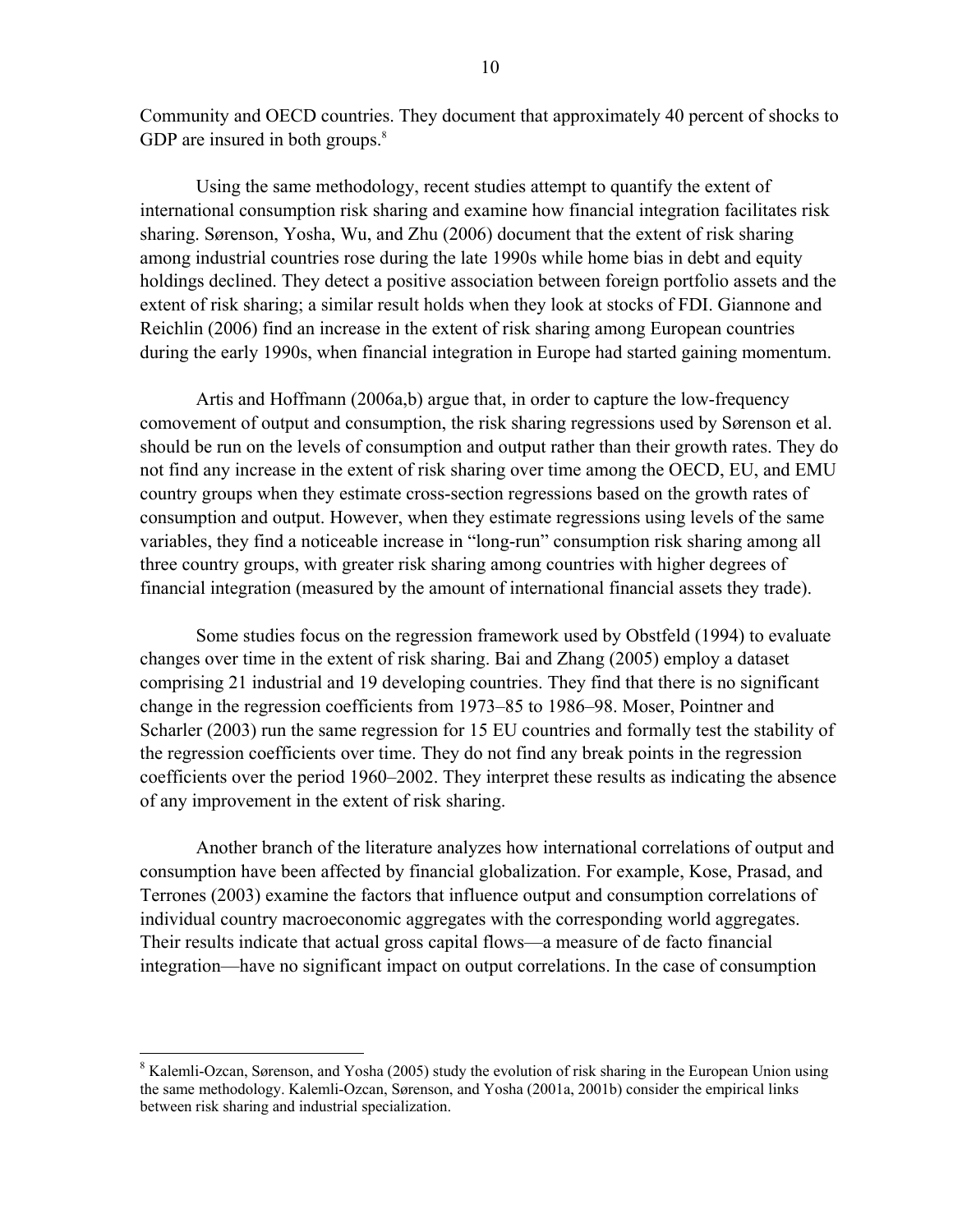correlations, they report even weaker findings. They conclude that there is little evidence that financial globalization has influenced consumption comovement across countries.<sup>9</sup>

#### **IV. DATASET**

We examine patterns of international consumption risk sharing using a large dataset that includes industrial as well as developing countries. The basic data are taken from the Penn World Tables Version 6.2 (Heston, Summers, and Aten, 2006) and the World Bank's World Development Indicators. Per capita real GDP, real private consumption, and real public consumption constitute the measures of national output, private consumption and government consumption, respectively. All data are in constant (2000) international prices. Our measures of financial integration are from the External Wealth of Nations Database (Lane and Milesi-Ferretti, 2006). Data on institutional quality are based on the International Country Risk Guide, and data on domestic credit to the private sector are from Beck and others (2000). Our dataset comprises annual data over the period 1960–2004 for 69 countries (see the list of countries in the Appendix).

Our sample consists of two groups of countries—industrial (21) and developing (48). The group of industrial countries corresponds to a sub-sample of the OECD economies for which data used in the empirical analysis are available. We further divide developing countries into two coarse groups—21 emerging market economies (EMEs) and 27 other developing countries. The EMEs account for a substantial fraction of net capital flows from industrial to developing countries in recent decades.<sup>10</sup>

It is essential to isolate the impact of common shocks from that of financial globalization in order to evaluate the effects of globalization on international consumption risk sharing. We consider the period from 1960 to 2004 as being composed of three distinct sub-periods. The first, 1960–72, corresponds to the Bretton Woods (BW) fixed exchange rate regime for the major industrial countries. This sub-period is characterized by the steady nature of growth and relatively mild business cycles around the world. The second period, 1973–86, witnessed a set of common shocks associated with sharp fluctuations in the price of oil and contractionary monetary policy in major industrial economies. Of course, the first and second periods are also different because of the difference in exchange rate regime.<sup>11</sup> The third period, 1987–2004, represents the modern era of globalization in which there have been dramatic increases in the volumes of cross-border trade and financial flows.

 $9 \text{ Imbs}$  (2006) uses a simultaneous equation approach to examine the impact of trade and financial flows on cross-country output and consumption correlations. His results suggest that the impact of financial flows on output correlations is larger than that on consumption correlations.

 $10$  This classification results in a set of EMEs that roughly corresponds to the group included in the MSCI emerging markets stock index.

 $<sup>11</sup>$  However, it is debatable whether (and how) the monetary regime affects the properties of business cycle</sup> fluctuations in key macroeconomic aggregates (see Kose, Otrok, and Whiteman, 2005).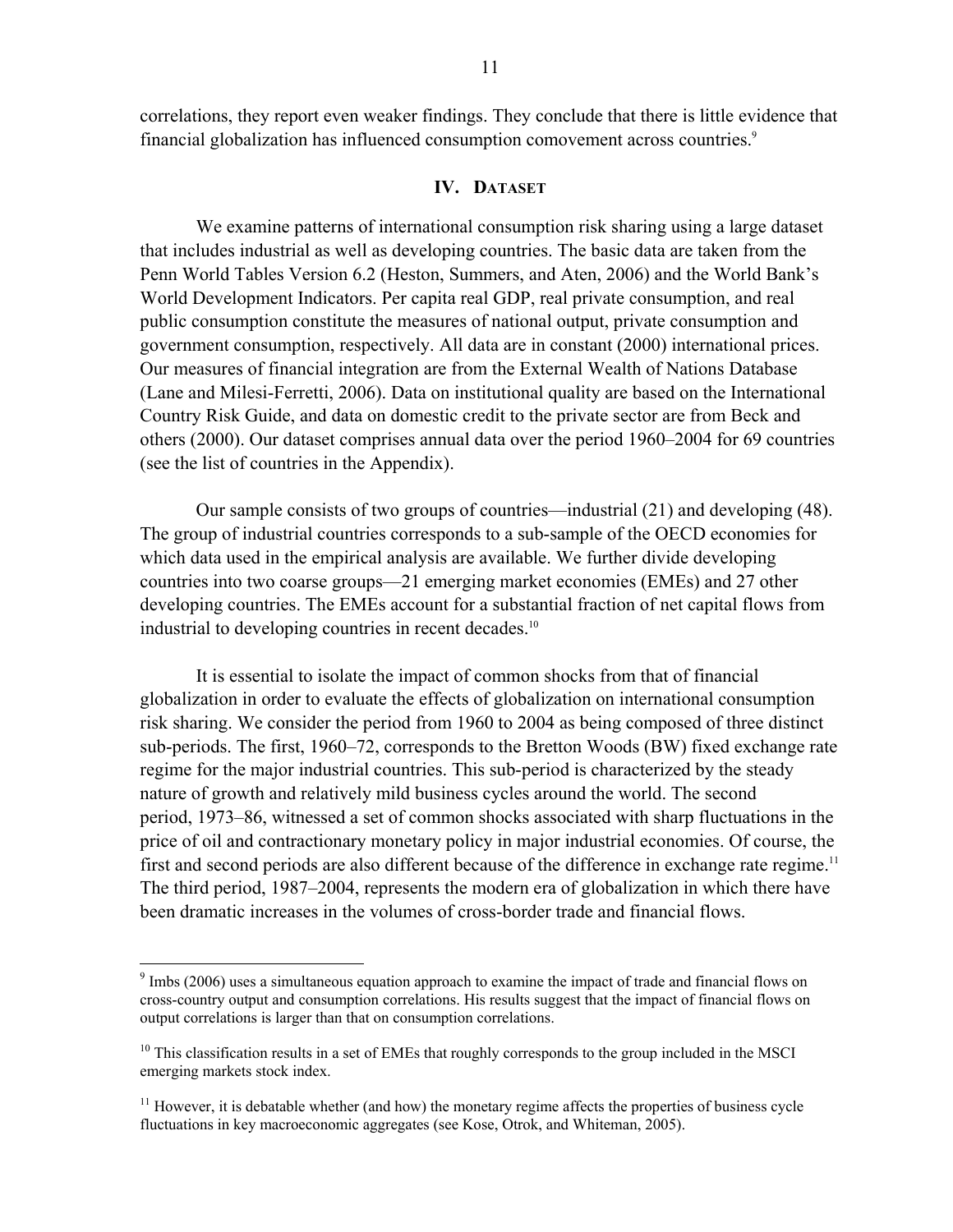From the perspective of understanding the effects of globalization on risk sharing, the third period is of the most interest. As documented by Kose, Prasad, Rogoff, and Wei (2006), private capital flows from industrialized economies to developing economies have increased dramatically since the mid-1980s, with the bulk of this increase going to the emerging market economies. The increase in financial flows has accompanied a rapid rise in trade flows fueled by a series of trade and financial liberalization programs undertaken since the mid-1980s. Roughly 30 percent of the countries in our sample had liberalized their trade regimes in 1986; by 2004, this share had risen to almost 85 percent. The share of countries with open financial accounts rose from 20 percent to about 55 percent over this period.

#### **V. BASIC STYLIZED FACTS: CORRELATIONS OF OUTPUT AND CONSUMPTION**

We begin by providing a broad overview of the basic stylized facts about domestic and international correlations of the growth rates of output and consumption. We then study the temporal evolution of these correlations for evidence of whether the degree of risk sharing has changed as a result of rising financial linkages.

The four theoretical predictions documented in section II guide us to the relevant correlations to examine. In a complete markets framework with perfect risk sharing: (i) domestic consumption is only weakly correlated (or uncorrelated) with national output; (ii) cross-country correlations of consumption are equal to unity (or are very high); (iii) crosscountry correlations of consumption are much higher than those of output; and (iv) domestic consumption is more highly correlated with world consumption than with national output.

As countries become more integrated into global financial markets and effectively use them for risk sharing purposes, one would expect any differences between theoretical predictions and data to become smaller. To get at this issue, in addition to the correlations for the full sample (1960–2004), we examine the correlations in specific sub-periods and changes over time in different sets of correlations. We present results separately for industrial countries and all developing countries. Within the group of developing countries, we report results separately only for emerging markets in order to keep the volume of results manageable and since that is the group of most interest to us for purposes of examining the effects of financial integration on risk sharing.

#### *Correlations between Domestic Consumption and Output*

The first column of Table 1 shows the cross-sectional medians of the correlations of private, public, and total consumption growth with the growth rate of output for the full sample period. That is, we compute the relevant correlation for each country and then, for each group of countries, report the cross-sectional medians of those country-specific correlations. The medians of private consumption correlations with output appear to be quite high, between 0.6 and 0.8, for all country groups. The median correlation between private consumption and output is higher than that between public consumption and output in all country groups. Among developing countries, total consumption is more correlated with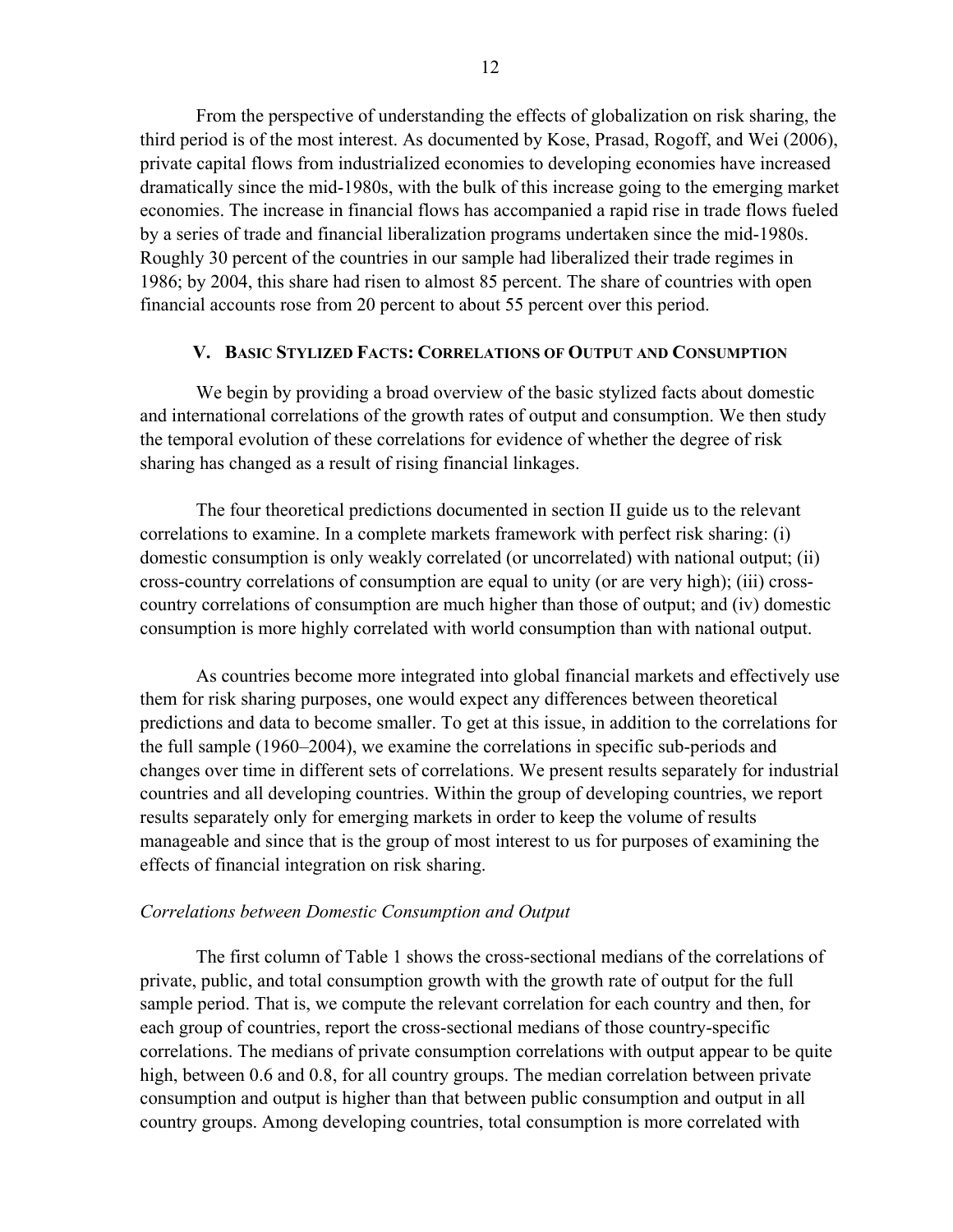output than is private consumption. This is primarily driven by the high correlation between public consumption and output in these countries—probably a manifestation of procyclical fiscal policies (Kaminsky, Reinhart, and Vegh, 2004).

The remaining columns of Table 1 show the changes in these correlations over time. We break up the full sample period into three periods as discussed earlier.<sup>12</sup> It is difficult to discern any clear patterns in the evolution of these correlations. One interesting result is that, for emerging markets, there is a fall in correlations of private consumption with output during the common shocks period and then an upward spike in these correlations during the globalization period. The correlations based on total consumption also increase significantly in the globalization period for emerging market economies. A literal interpretation of this result is that the degree of risk sharing has declined for emerging market economies during the globalization period.

Figure 1 shows the median correlations of the growth rate of output with that of private consumption, public consumption and total consumption computed over a 9-year rolling window for each country group. These figures are consistent with the broad patterns described in Table 1, indicating that the breakdown of the data into specific time periods is not driving the results. In the case of the correlations between private consumption and output, there appears to be a modest upward trend for emerging markets since the early 1980s while they are generally stable over time among the industrial countries. This trend is the opposite of what would be expected with better risk sharing.

These results are suggestive of the low levels of international risk sharing, even during the period of globalization. Emerging market economies appear not to have been able to decouple the fluctuations in their private consumption from those in domestic output even though they have registered a significant increase in trade of international financial assets. Even among industrial economies, there appears to be limited change in the degree of comovement between domestic consumption and national output.

#### *International Correlations*

 $\overline{a}$ 

We now turn our attention to the correlations of output and consumption growth rates in each country with the growth rates of the composite measures of the respective world aggregates.13 Table 2 shows that, on average, industrial countries have stronger correlations

<sup>&</sup>lt;sup>12</sup> We experimented with sub-periods with shorter lengths and computed cross-sectional means rather than medians of correlations. Neither of these had much impact on the findings reported here.

<sup>&</sup>lt;sup>13</sup> The world aggregates are proxied by industrial country aggregates (all in per capita terms). These aggregates are the same for all developing countries, including emerging market economies, but vary across industrial countries (for them, the world aggregate is calculated using data only from the other industrial countries). The use of industrial country aggregates as proxies for world aggregates is preferable since most international financial flows are with these countries and, thus, risk sharing is more likely to be observed with this country group. This aggregate gives us the best shot at finding high and increasing levels of risk sharing, which of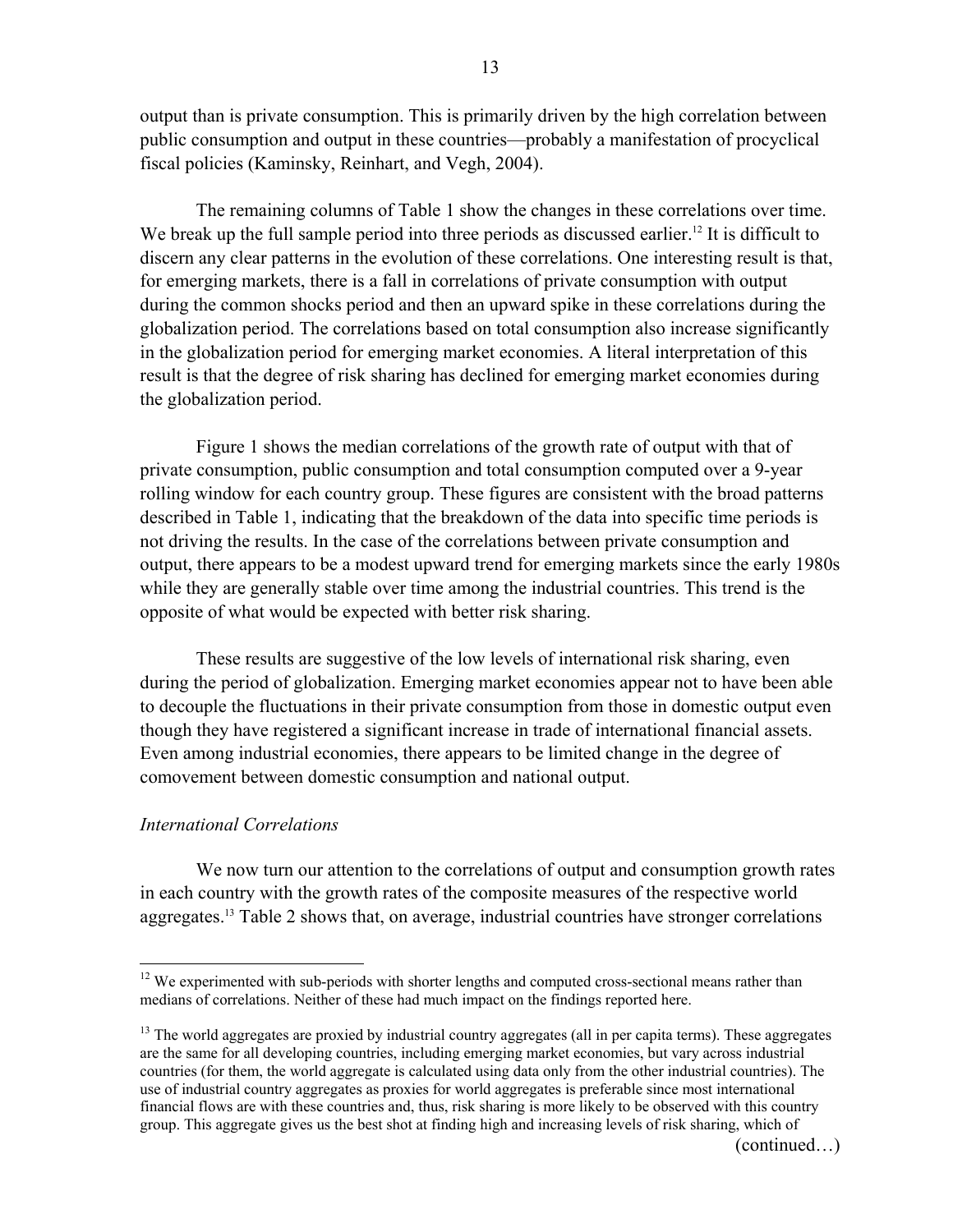with world aggregates than developing economies over the full sample. For industrial countries, output correlations increase sharply in the common shock period and rise further in the period of globalization. In the case of emerging markets and developing countries, these correlations have registered a slight decline in the globalization period.

Contrary to the predictions of theory about perfect risk sharing environments, for all groups of countries the correlations of private consumption with world consumption are far less than unity and in most cases are quite low. Moreover, in an even more striking contrast with conventional theoretical predictions, for all country groups these correlations are lower than those of output with world output.

Have these correlations changed over time? Correlations of private consumption with world consumption on average increase modestly in the globalization period for industrial countries, but they do not change much for the other groups. Most of the consumption correlations for developing countries hover around zero. Correlations of public consumption exhibit similar patterns.

Figure 2 presents the median correlations of growth rates of output, private, public, and total consumption for the three groups of countries with the growth rates of the corresponding world aggregates computed over a 9-year rolling window. These figures are generally in line with the patterns described in Table 2. For industrial countries, there has been an increase in both output and private consumption correlations over time. The figures for emerging market countries show that these correlations have been declining over most of the period 1970–90.

Figure 3 provides a different view of the evolution of correlations and presents all of the correlations for a particular group of countries in one panel. In particular, these figures are helpful in understanding how the extent of the "quantity anomaly"—the deviation of facts from theory, which predicts cross-country consumption correlations that are higher than those of output—has changed over time. Although this anomaly is quite apparent in both industrial countries and emerging markets, it has become more severe for the emerging market economies after the early 1990s as the gap between output and consumption correlations has begun to widen for this group.

Another implication of theory is that the correlation between domestic consumption and domestic output is lower than that between domestic consumption and world output. Is this the case in the data? Figure 4 shows the median correlations between growth rates of domestic consumption and output and between the growth rates of domestic consumption and world output computed over 9-year rolling windows for the period 1960–2004. These figures suggest that, contrary to the predictions of theory, the correlation between domestic consumption and output is typically higher than that between domestic consumption and

course is not what we find. In any case, we did experiment with other aggregates (G-7, world etc.) and find broadly similar results.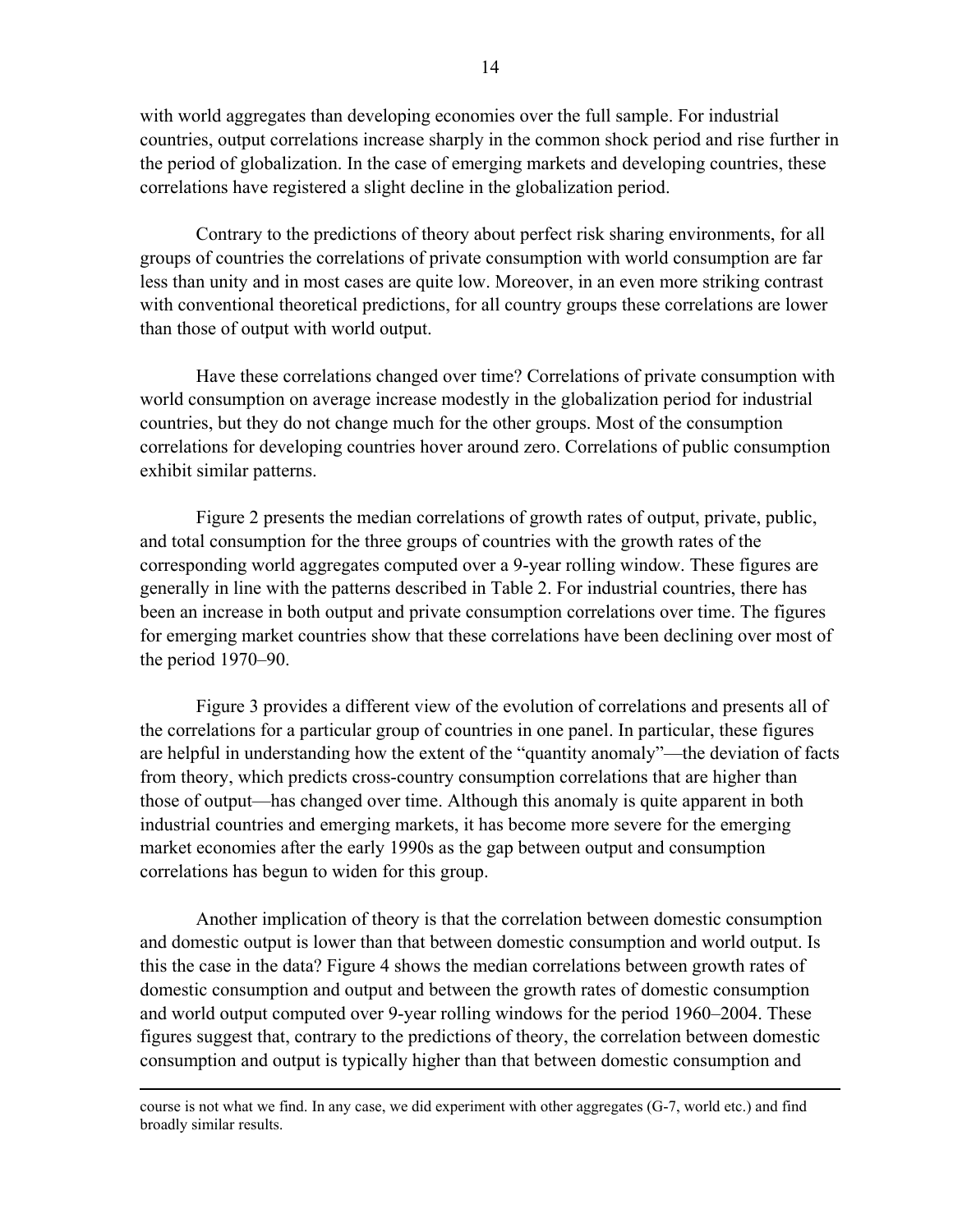world output. The gap between the two correlation measures is much wider in the case of emerging markets and other developing countries than for industrial economies.

In line with results reported in earlier studies, these correlations paint a grim picture about the extent of consumption risk sharing observed in the data. While industrial countries appear to have higher correlations of consumption and output with the corresponding world aggregates, these correlations are lower for developing countries and, if anything, have declined slightly during the period of globalization. This is a particularly interesting result for emerging market economies. It seems at odds with the notion that financial integration should have helped these economies, which have received the bulk of international capital flows to developing countries, to better share risk with the rest of the world.

The unconditional correlations presented in this section have helped obtain a preliminary assessment of the relevance of certain theoretical predictions about risk sharing, but they have obvious limitations. We now turn to a more formal analysis of the roles played by factors, such as common shocks and the increase in trade and financial linkages, in explaining the extent of comovement of macroeconomic aggregates.

#### **VI. EVOLUTION OF CONSUMPTION RISK SHARING**

We analyze how the extent of international consumption risk sharing has evolved over time using three different approaches. Our first approach closely follows that of Sorenson, Yosha, Wu, and Zhu (2006) and involves year-by-year estimation of a crosssection regression of the country-specific component of consumption growth (measured as a deviation of domestic consumption growth from the world consumption growth) on the country-specific component of output growth. The second approach is similar to the first one but, relying on the idea advanced by Obstfeld (1995), involves running the same regression equation for each country over a given time interval. The third approach is a combination of the first two as it involves estimation of the same underlying model in a panel framework.<sup>14</sup>

#### *Cross-Section Regressions (Year-by-Year)*

1

We estimate the following regression equation for each year for the full sample as well as for each country group:

$$
\Delta \log c_{it} - \Delta \log C_t = \alpha_t + \beta_{ct} (\Delta \log y_{it} - \Delta \log Y_t) + \varepsilon_{it}
$$

where  $c_{it}$  ( $y_{it}$ ) denotes per capita consumption (GDP) of country *i* in year *t*,  $C_t(Y_t)$  is world per capita consumption (GDP). This is the standard risk sharing equation employed in several

(continued…)

<sup>&</sup>lt;sup>14</sup> We also experimented with regressions using levels rather than the growth rates of consumption and output (Artis and Hoffman, 2006a). With this approach, the evolution of the coefficient estimates is rather smooth, but the general message about the extent of risk sharing and its evolution was no different from that of the other three approaches.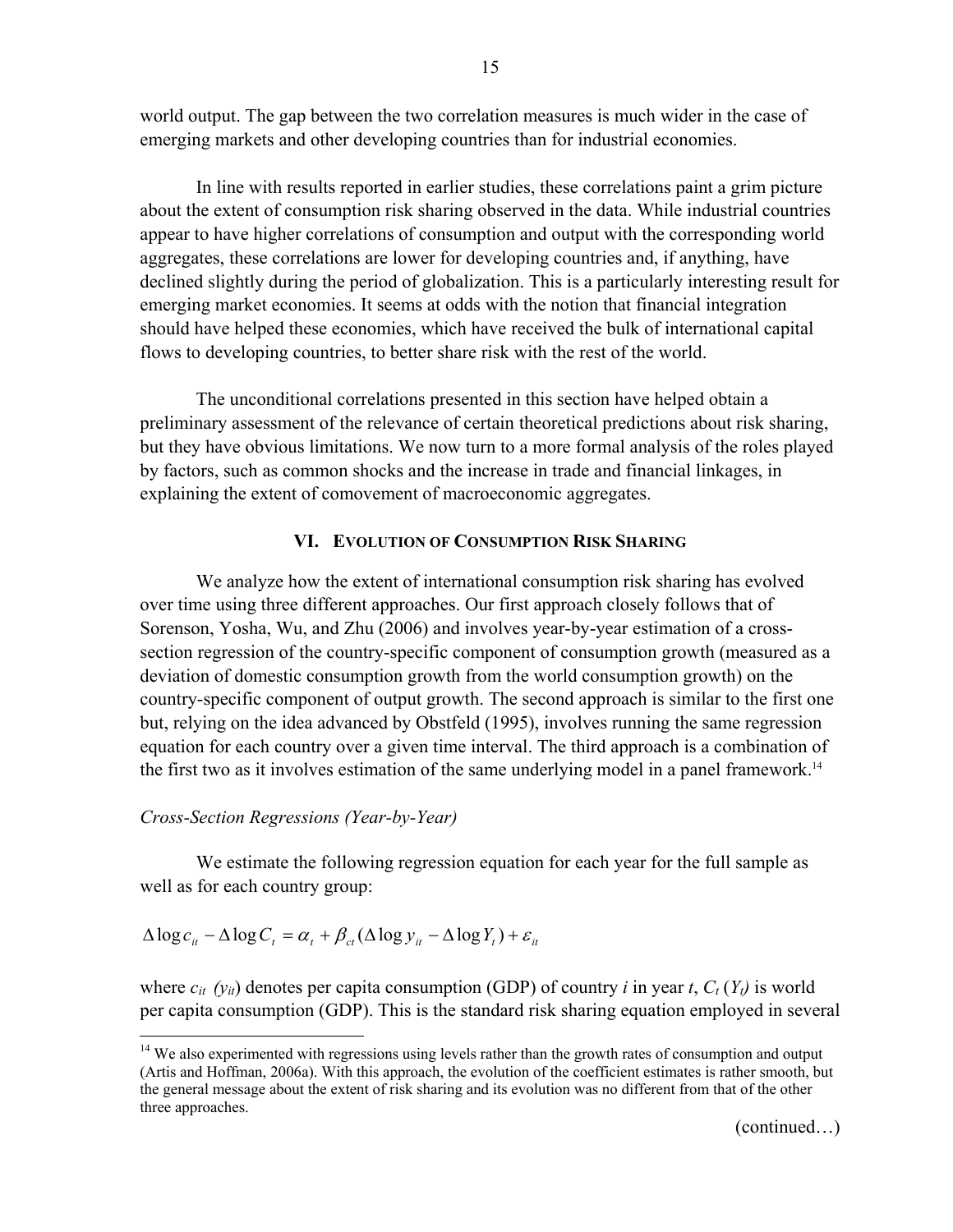earlier studies.<sup>15</sup>  $C_t$  and  $Y_t$  are, respectively, measures of aggregate (common) movements in consumption and output. Since it is not possible to share the risk associated with common fluctuations, the common component of each variable is subtracted from the corresponding national variable. The difference between the national and common world component of each variable captures the idiosyncratic (country-specific) fluctuations in that variable.

In a model with complete international financial markets and perfect risk sharing, the left hand side of the equation should be zero implying that the coefficient  $\beta_{ct}$  is equal to zero. Asdrubali, Sørenson and Yosha (1996) show how this coefficient could be useful in measuring the extent of risk sharing, which depends on the extent to which idiosyncratic consumption fluctuations are buffered against idiosyncratic GDP fluctuations. The average degree of synchronization between the countries' consumption and their GDP growth in year *t* is measured by the coefficient  $\beta_c$ . The smaller the extent of idiosyncratic comovement,  $\beta_c$ , the higher the extent of international risk sharing. We estimate this regression for each year over 1960–2004 and trace the evolution of estimates of  $(I - \beta_{ct})$  in order to evaluate the changes in the extent of risk sharing over time. This variable should typically range from 0 (no risk sharing) to 1 (perfect risk sharing).

Since the estimates of  $(I - \beta_{\alpha})$  fluctuate from year to year, we smooth them by computing their average over a 9-year rolling window. Figure 5 shows that, for the full sample, the extent of risk sharing appears to increase in the globalization period, but it is not much different than the levels observed during the late 1970s. The degree of risk sharing is often higher among industrial countries than other country groups. Moreover, it rises modestly for the group of industrial countries during the late 1990s, but to a level that is not much above that seen in the 1970s. There is little evidence that the period of globalization has seen a marked increase in risk sharing capabilities of emerging markets and other developing countries.

#### *Time Series Regressions (For Each Country)*

 $\overline{a}$ 

Next, we run the same regression but, rather than estimating it for each year, we estimate it for each country over rolling nine-year periods starting from 1960. In other words, the regression equation takes the form:

 $\Delta \log c_i - \Delta \log C_t = \alpha + \beta_{ci} (\Delta \log y_i - \Delta \log Y_t) + \varepsilon_{it}$ 

where  $\beta_{\text{cit}}$  is country-specific and varies over time. This is similar to the regressions used by Obstfeld (1995), who estimates his models for each country for different periods and

<sup>&</sup>lt;sup>15</sup> For extended discussions of the derivation of this equation, see Obstfeld and Rogoff (2004, Chapter 5), Asdrubali, Sørenson, and Yosha (1996), and Sørenson and Yosha (1998).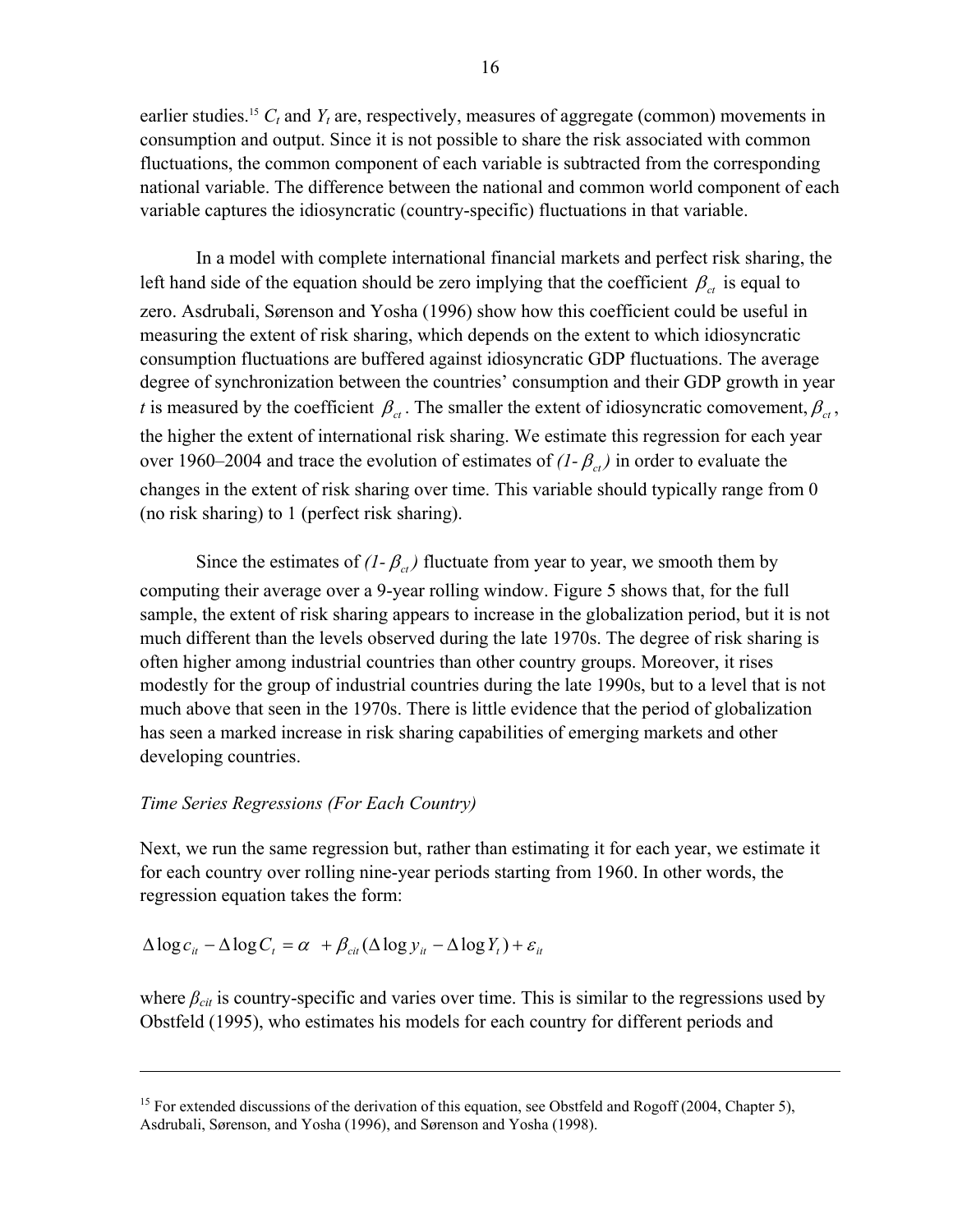analyzes the changes in the relevant coefficients over time. After running the regression for each country, we compute the median of  $\beta_{\text{cit}}$  over the country sample for each period.

Figure 6 presents the plots of the extent of consumption risk sharing, measured by the median of  $(1 - \beta_{\text{cit}})$  for the full sample and for each country group. In other words, the extent of risk sharing in 1969 in each panel refers to the median of (1- *βcit*) of the respective country group and  $\beta_{\text{cit}}$  is the regression for country *i* over the period 1961–69. For industrial countries, there is a steady and substantial increase in the degree of risk sharing, with the increase most noticeable during the globalization period. By contrast, both emerging market economies and the group of developing countries experience a decline in the degree of risk sharing during the period of globalization.

#### *Panel Regressions*

Our next approach combines the first two by estimating the standard regression model in a panel framework. In particular, we run the same regression but estimate it over nine-year rolling panels. This allows us to utilize all the time series and cross-sectional information available in the data. Figure 7 presents plots of the extent of consumption risk sharing based on the panel regressions. The extent of risk sharing in 1969 is again equal to  $(I - \beta_{ct})$  and  $\beta_{ct}$  is the coefficient from the panel regression covering the period 1961–69. The patterns in these figures are broadly consistent with our earlier results. While industrial countries attain slightly better risk sharing outcomes during the period of globalization, neither emerging markets nor developing countries exhibit the same pattern.

The general message of this section is that industrial countries have attained improvements in risk sharing during the period of globalization, although this is still not much of an improvement over the degree of risk sharing in the 1970s. Emerging market economies and other developing economies have not registered any major changes during the period of globalization in terms of their ability to share idiosyncratic income risk. These temporal patterns are suggestive, but do not directly address the question of whether financial globalization has played an important role in the evolution of the degree of risk sharing displayed by different country groups. So we now turn to a regression model that augments the standard risk sharing regression with an interaction variable in order to explicitly capture the effects of financial globalization.

#### **VII. FINANCIAL GLOBALIZATION AND RISK SHARING**

We use panel regression techniques to directly examine the impact of financial globalization on the degree of risk sharing. We first discuss how to measure the extent of a country's integration into international financial markets. We then present results from a set of benchmark panel regressions using annual data. Next, we turn our attention to the relationship between financial globalization and risk sharing over different time horizons using data differenced at three and five year frequencies. In addition, we account for some potential endogeneity issues by employing dynamic panel regression models.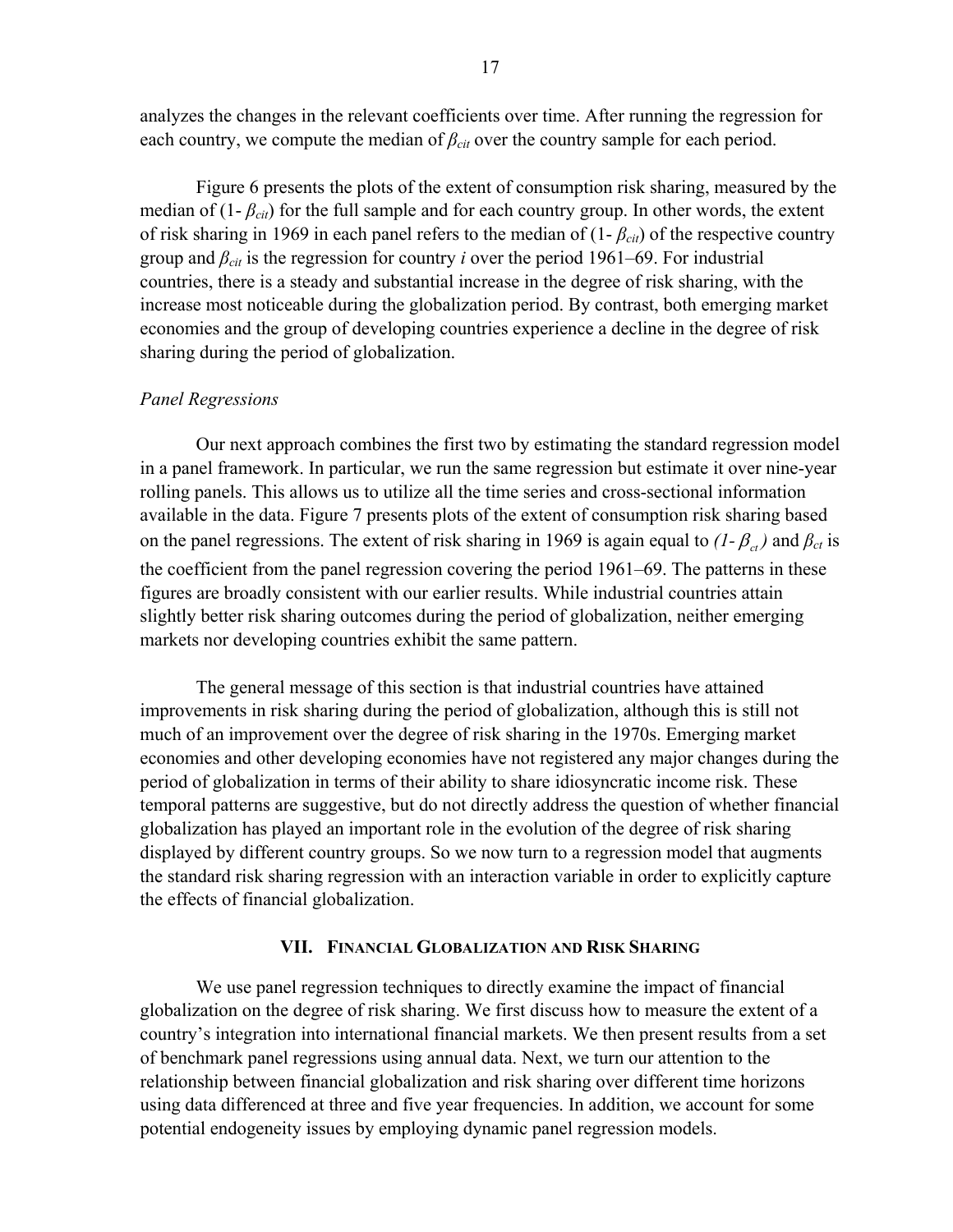#### *Measuring Financial Globalization*

What is the relevant measure of financial integration for analyzing the dynamics of risk sharing? The measure typically used in the literature is a de jure indicator of capital account openness, based on compilations of the restrictions a country imposes on crossborder capital account transactions. However, as argued by Kose, Prasad, Rogoff and Wei (2006), de jure measures—no matter how sophisticated—cannot capture the enforcement and effectiveness of capital controls, and may therefore not be indicative of the true extent of financial integration. More importantly, a country's ability to share its consumption risk hinges on its actual trade of financial assets with other countries, not simply its policy regime regarding international financial transactions. Hence, de facto measures of integration may be more relevant for examining the role of financial integration in driving risk sharing patterns. Moreover, gross positions of foreign assets and liabilities provide a good indication of how much risk can be shared by a country through international financial markets, even if observed period-by-period net flows are small. We use measures of gross stocks of foreign assets and liabilities (all scaled by GDP) as alternative measures of financial openness.<sup>16</sup>

#### *Benchmark Results: Panel Regressions*

 $\overline{a}$ 

To analyze the impact of financial integration on the extent of risk sharing, we interact the idiosyncratic component of output with various measures of financial integration. That is, we estimate the following regression using panel data:

$$
\Delta \log c_{it} - \Delta \log C_t = \alpha + \mu (\Delta \log y_{it} - \Delta \log Y_t) + \gamma F O_i (\Delta \log y_{it} - \Delta \log Y_t) + \varepsilon_{it}
$$

where  $FO_i$  measures the degree of financial openness of country *i*. Parallel to the analysis in the previous section, the degree of risk sharing attained by country *i* is equal to  $(1 - \mu - \gamma FO_i)$ .<sup>17</sup> When the interaction term,  $\gamma$ , is negative, it indicates that the greater the degree of financial integration, the higher the amount of risk sharing achieved by a country. The panel regressions we employ include both country fixed effects and time effects.

In Table 3, we report the results for different country groups and also separately for the full sample (1960–2004) and the period of globalization (1987–2004). We focus on three measures of financial openness and experiment with each in turn: gross stocks (the sum of stocks of foreign assets and liabilities), stocks of assets, and stocks of liabilities.

<sup>&</sup>lt;sup>16</sup> We also experimented with several de jure measures of restrictions on capital account transactions. The results indicate that these measures do not have a significant effect on the degree of risk sharing.

 $17$  See Sørenson and others (2006) for a similar model. We also estimated models controlling for potential time trends associated with the measures of financial integration, but none of these trends was statistically significant.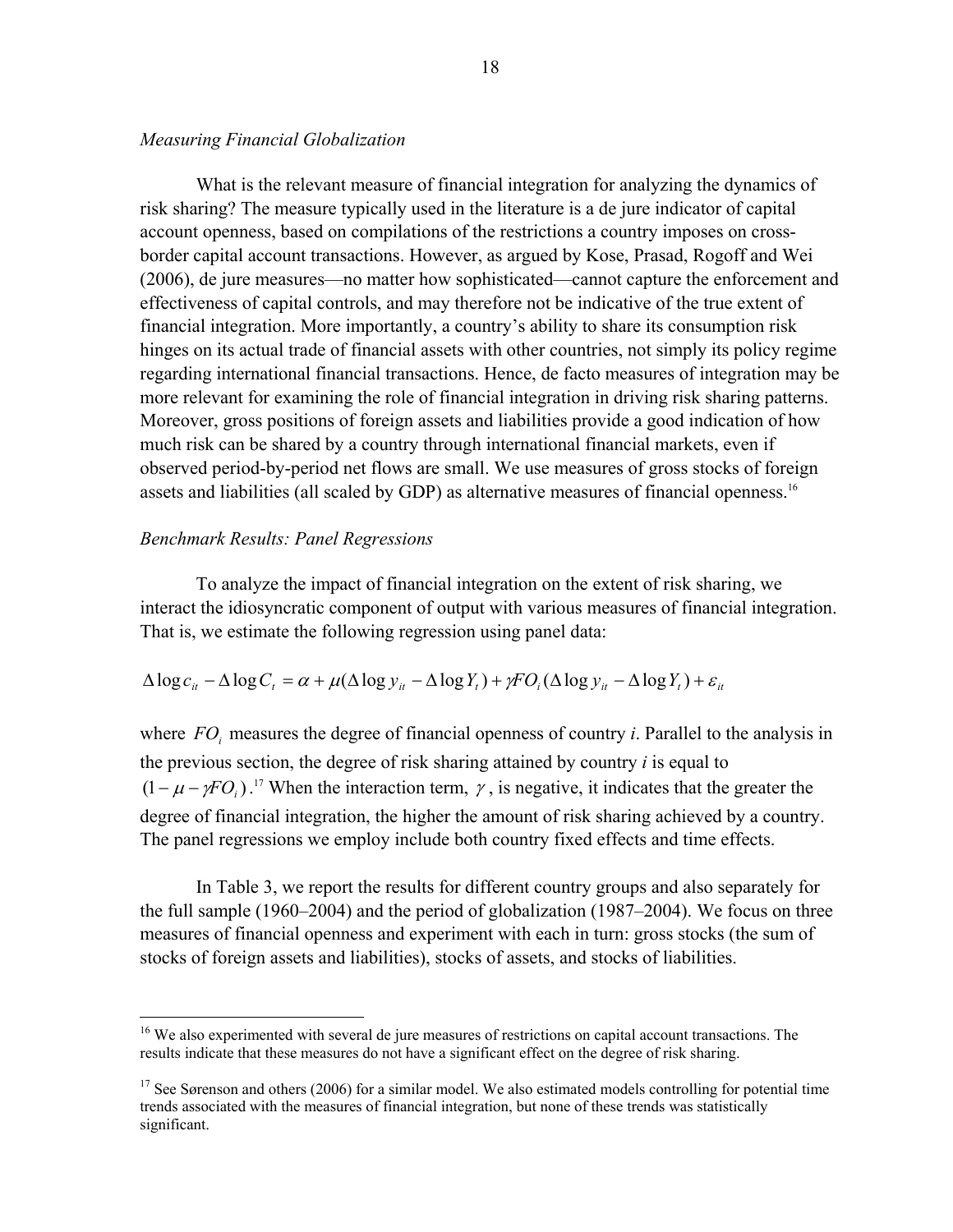The first and fifth columns of the table show the results of panel regressions without interaction terms associated with financial integration. The findings are broadly consistent with the results reported in the previous section. In particular, the extent of risk sharing appears to be slightly higher in industrial countries than in developing countries; it is lowest for the group of emerging market economies.

For the full sample period, none of the interaction coefficients is significant for all countries and the group of industrial economies, and they are in fact positive—implying a deterioration in risk sharing—for emerging markets. In other words, it is difficult to claim that financial globalization has had a beneficial effect on the amount of risk sharing around the world over the period 1960–2004. The results look more promising when we restrict our analysis to the period of globalization. Higher levels of gross stocks of foreign assets and liabilities, as well as just higher levels of liabilities, improve risk sharing, as indicated by the negative interaction coefficients in columns 6 and 8. However, this result seems to be driven almost entirely by industrial countries, since it is only for that group that the coefficients on the financial integration interaction variables are all significantly negative. In the case of emerging markets, financial integration appears to have no significant impact in the globalization period. These results echo our findings in the previous section that the risk sharing benefits of financial integration have accrued only to industrial countries.

Based on the specifications we have estimated, it is possible to trace out the marginal effect on risk sharing of a change in the level of financial integration. Figure 8 shows the relationship between the degree of risk sharing and various measures of financial openness, along with a 95 percent confidence interval. The plots also show the distribution of the financial openness measures for the countries in the relevant samples. Since the coefficients on the interaction terms are negative for industrial countries (see Table 3), the slopes of the measures of risk sharing  $(1-\mu-\gamma)$ <sup>\*</sup>FO) are of course positive. For instance, the point estimates indicate that a 10 percentage points of GDP increase in the stock measure of financial openness (which has a mean of 266 percent of GDP) would be associated with an increase of 0.002 in the level of risk sharing. By contrast, a similar increase in the asset (liability) stock measure of financial openness (which has a mean of 127 (138) percent of GDP) would be associated with an increase of 0.004 in the level of risk sharing.

#### **VIII. WHY IS THERE SO LITTLE RISK SHARING?**

The results that we have presented thus far suggest that the degree of international risk sharing is limited. Furthermore, only industrial countries seem to have attained clear benefits from financial integration in terms of improved risk sharing. Why is it that even emerging markets, which have attained much higher levels of financial integration than other developing economies, have been able to see few benefits in this dimension? In this section, we investigate two possibilities. One is that different types of capital flows may be more or less conducive to risk sharing, and emerging markets may just not be getting the "right" types of flows. Another possibility is that, despite increased financial integration, there are other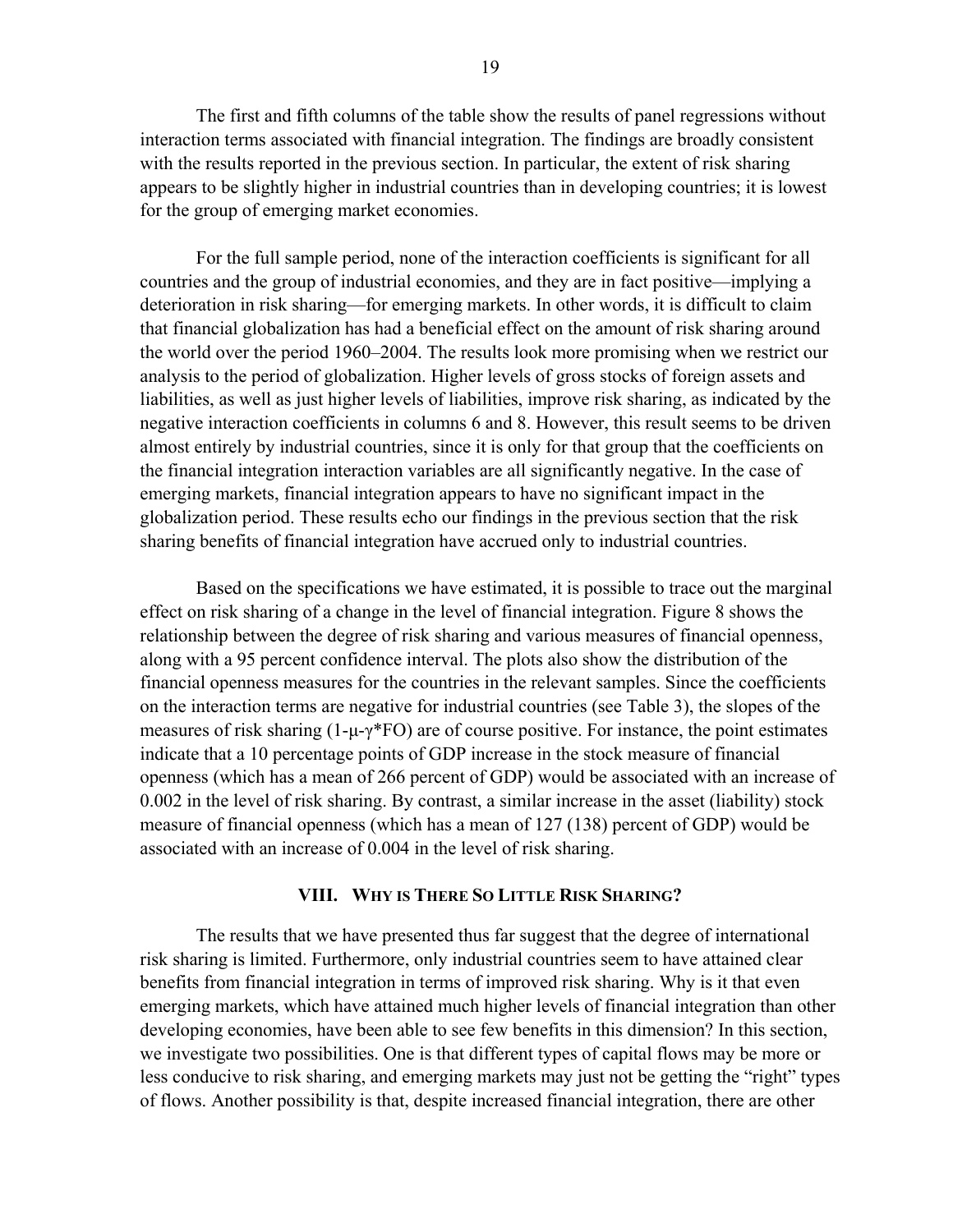features of these countries—either structural features or policies—that preclude them from attaining improved risk sharing through financial integration.

#### **A. Does the Composition of Financial Assets Matter?**

Are specific types of financial assets more conducive to attaining the risk sharing benefits of globalization? To address this question, we now consider disaggregated measures of financial integration. In particular, we focus on the stock measures of foreign direct investment (FDI), Equity (portfolio equity), Debt (portfolio debt), and (FDI+Equity). We also examine the effects of (FDI+Equity) and Debt when we include them simultaneously.

Table 4 presents the results of benchmark panel regression with these finer measures of financial integration for the full sample and globalization periods. For the full sample, results based on various combinations of FDI and equity indicate that these categories do promote risk sharing during the globalization period. The interaction coefficients associated with these measures are negative and significant for all countries and the full group of developing countries. Debt stocks seem to have no role in promoting risk sharing in industrial countries. Interestingly, for emerging market economies, neither stocks of FDI nor equity seem to help in sharing risk while debt stocks clearly reduce the level of risk sharing.<sup>18</sup>

Putting this result together with the fact that, until recently, portfolio debt dominated the external liability positions of emerging markets could explain why these economies have not attained the risk-sharing benefits of financial globalization. However, it still leaves open the question of why the rising importance of FDI and portfolio equity stocks has not yet resulted in a marked improvement in risk sharing achieved by these economies.<sup>19</sup>

#### **B. Do Certain Country Characteristics Affect Risk Sharing Outcomes?**

It is possible that the inability of emerging markets to attain improved risk sharing through financial integration is related to weaknesses in the domestic policy environment or structural factors. We examine the role of three factors—trade openness (the sum of exports and imports to GDP), the level of financial sector development (crudely measured as the ratio of domestic credit to GDP), and a measure of institutional quality.20 Table 5 indicates that,

 $18$  There appears to be a systematic empirical link between exposure to short-term debt and the likelihood of financial crises (see Rodrik and Velasco, 2000). A similar result is reported in the literature on early warning systems (Berg, Borenzstein, and Pattillo, 2004, survey this literature).

 $19$  Kose, Prasad, Rogoff, and Wei (2006) discuss changes in the composition of external assets and liabilities over time. They report that the share of debt in gross stocks of foreign assets and liabilities has declined from 75 percent in 1980–84 to 59 percent in 2000–2004 in a group of 71 developed and developing countries. For emerging markets, the share of FDI and portfolio equity has risen from a total of 13 percent in 1980–84 to 37 percent in 2000–04, while the share of debt has declined from 78 percent to 47 percent over the same period.

 $^{20}$  In these regressions, we use binary variables to represent the variation in country characteristics. Each variable is equal to 1 for countries that are above the group median level of the respective country characteristic and 0 otherwise in each year. The index of institutional quality is constructed as the sum of three ICRG indexes (continued…)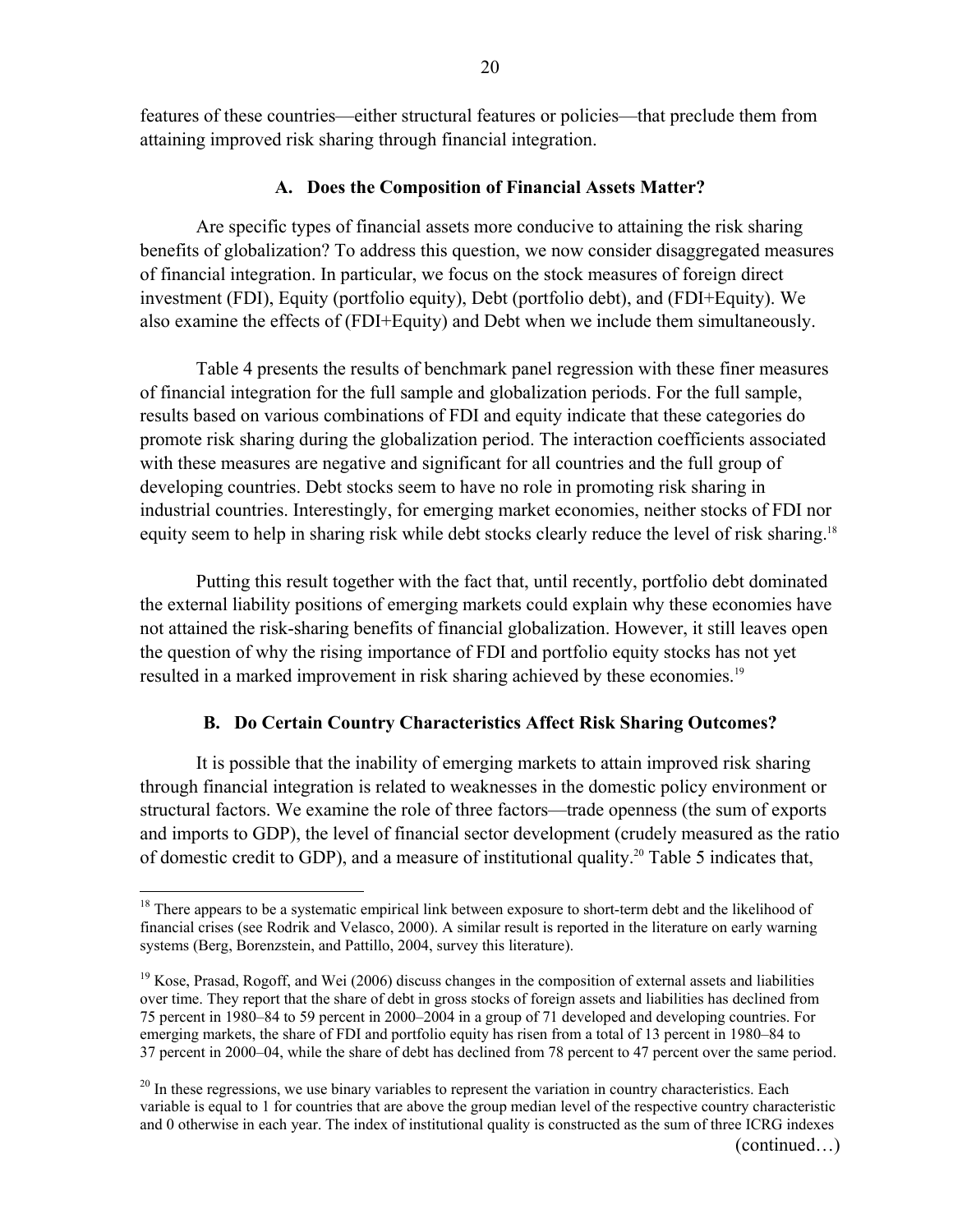over the full sample, higher trade openness is associated with better risk sharing among developing countries, while better institutional quality is associated with less risk sharing. This latter result is puzzling but, reassuringly, it is reversed in the globalization period. Again, none of these country characteristics seems to matter for the degree of risk sharing attained by emerging market economies.

Finally, we combined these two possible explanations for weak risk sharing by running the regressions separately for each stock measure of integration discussed in the previous sub-section, and including in those regressions interactions of those measures with the three country characteristics noted in the last paragraph (multiplied by the basic coefficient of interest—the one on output growth—to capture the marginal effect of the integration-financial development interaction). We just briefly summarize the main results here. Among industrial countries, we find that the interaction of financial integration with measures of domestic financial development does indeed improve risk sharing, but this effect is absent for developing countries and emerging market economies. Interestingly, the one positive result we find is that trade integration combined with financial integration does in fact improve risk sharing for emerging market economies. In other words, financial integration seems to work in terms of delivering risk sharing benefits only when the economy is also open to trade flows.

#### **IX. CONCLUSION**

In this paper, we examined the implications of increased financial integration for the patterns of international risk sharing among different groups of countries using three empirical approaches. First, we documented some summary statistics on the correlations of growth rates of output and consumption of each country with their corresponding world aggregates. For industrial countries, these correlations increase during the period of globalization. In contrast, for emerging market economies, these correlations do not change much in this period. Second, we study the evolution of the extent of risk sharing as measured by changes in the comovement between idiosyncratic components of the growth rates of consumption and output. The results suggest that industrial countries share more of their idiosyncratic consumption risk than emerging markets. Moreover, industrial countries have been able to increase the extent of risk sharing in the globalization period while emerging market economies experience a slight decline in the degree of risk sharing. Third, we analyzed the impact of international financial integration on the extent of risk sharing. We find it helps improve risk sharing outcomes in industrial countries but has no significant impact on the extent of risk sharing in emerging markets.

These congruent results from three empirical approaches point to an interesting puzzle. Theory predicts that financial integration should allow countries to improve the scope of international risk sharing by diversifying their idiosyncratic income risk. Contrary to

 (corruption, law and order, and bureaucratic quality) and takes on values between 0 and 18. A higher value reflects better institutions.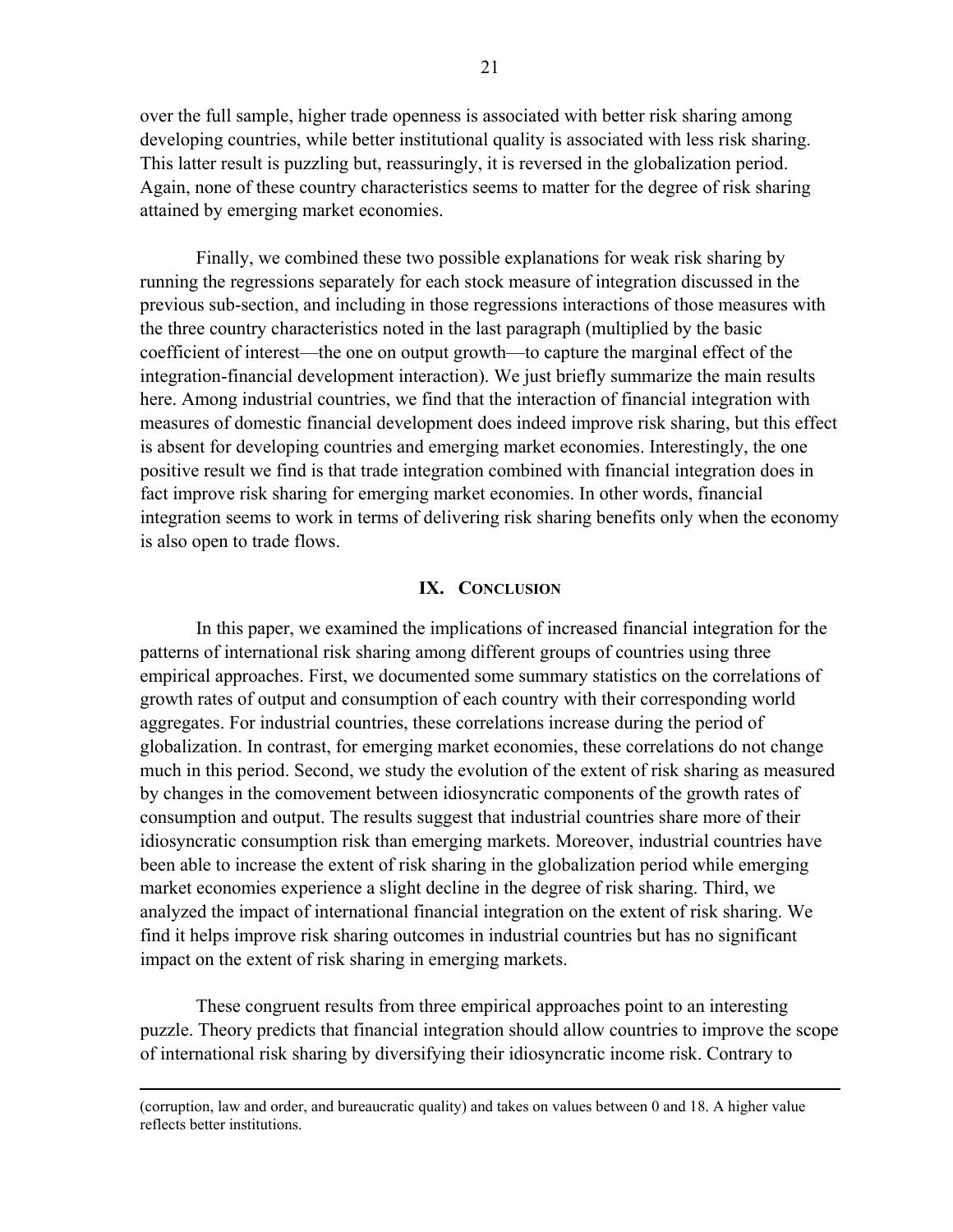theoretical predictions, however, emerging market economies—which as a group have experienced a significant increase in international financial flows during the past two decades—have been unable to enjoy the risk sharing benefits of financial globalization. We briefly examined whether the composition of capital stocks could explain this puzzle, and found that, in general, FDI and portfolio equity stocks seem to improve risk sharing outcomes while debt stocks have the opposite effect. Only the latter result comes through strongly for emerging markets, however. Country characteristics such as trade openness, financial development and institutional quality do not seem to play a big role in influencing the risk sharing outcomes for emerging markets.

Could measurement error in the consumption data for emerging markets be driving our puzzling results for this group of countries? It is highly unlikely that the temporal evolution of risk sharing patterns can be explained by measurement error. Indeed, if consumption is becoming better measured over time, it should be getting mechanically delinked from output, which would drive up estimates of risk sharing. Another approach to dealing with measurement error is to look at income smoothing, on the logic that income (measured as GNP or GNI) is better measured than consumption and reflects risk sharing via international financial flows. Sørenson and others (2006) find that international financial flows help industrial countries to smooth their income since the early 1990s. Ultimately, it is smoothing of consumption rather than income that matters for welfare. Nevertheless, we did look at income smoothing in our empirical framework but found that emerging markets do little better in terms of using financial integration to improve income smoothing compared to consumption smoothing.

Our results suggest two avenues that should be explored in future work. The puzzle we have identified in this paper might be related to a threshold effect associated with the degree of financial integration since industrial countries that are substantially integrated into global financial markets do seem to enjoy the risk sharing benefits of financial globalization. This suggests that, in order to reap these benefits, emerging markets and other developing countries need to become more integrated into global financial markets.

Another reason for the inability of emerging market economies to attain the presumed risk sharing benefits of financial integration is that capital flows to emerging market economies tend to be procyclical—they increase in good times and fall in bad times. The very feature of procyclicality might be preventing emerging markets from utilizing these flows to smooth their consumption fluctuations. Since flows to these economies are shifting away from debt—which tends to be more procyclical—to FDI and portfolio equity flows which tend to be more stable—it is possible that the risk sharing benefits of international financial integration will become more apparent for emerging markets in the future.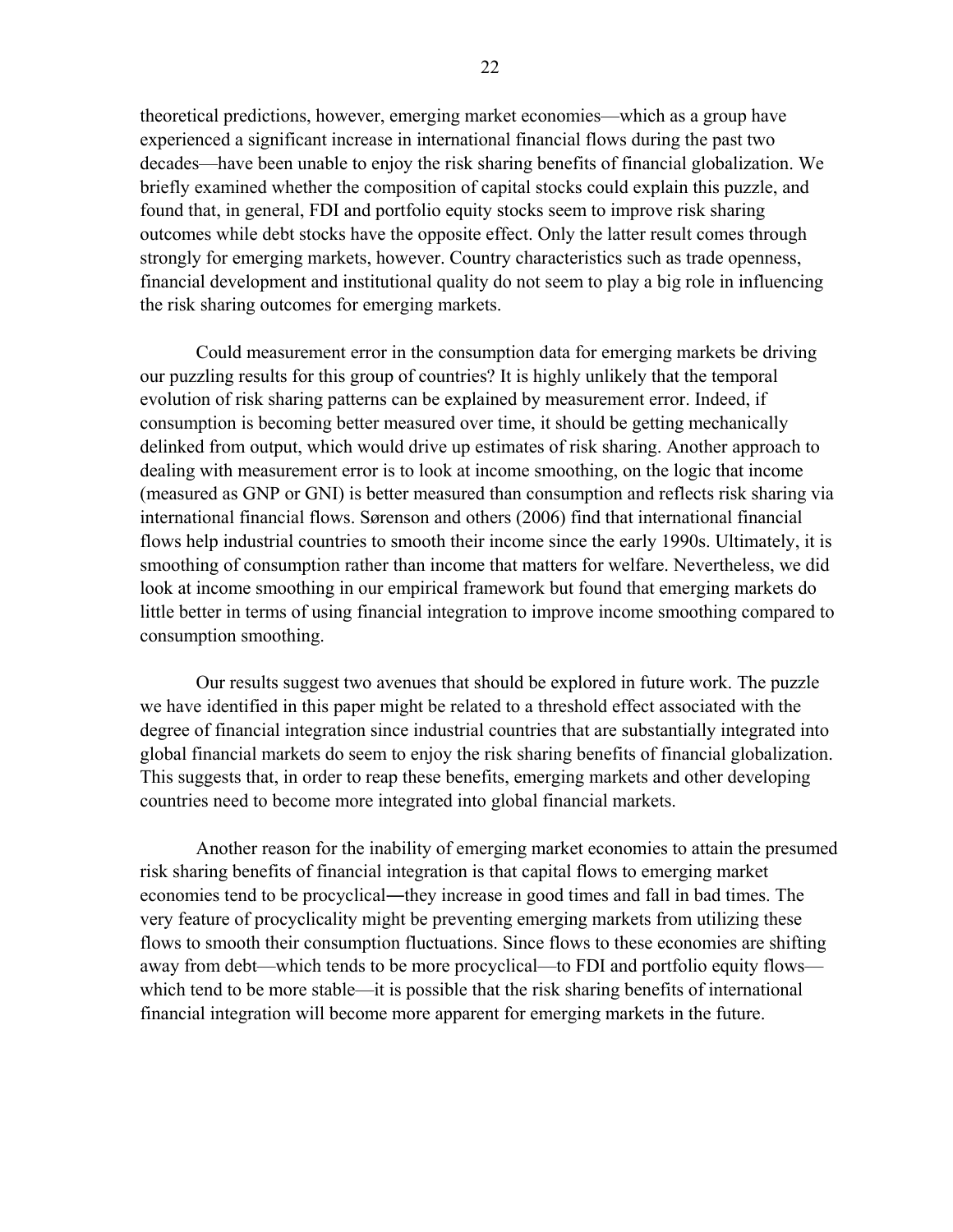|                                | Full Sample          |                      | Sub-Periods          |                      |
|--------------------------------|----------------------|----------------------|----------------------|----------------------|
|                                | 1961-2004            | <b>BW</b>            | Common<br>Shocks     | Globalization        |
|                                |                      |                      |                      |                      |
| <b>Private Consumption</b>     |                      |                      |                      |                      |
| All Countries                  | 0.68                 | 0.72                 | 0.71                 | 0.75                 |
|                                | $[0.04]$ ***         | $[0.04]$ ***         | $[0.05]$ ***         | $[0.05]$ ***         |
| <b>Industrial Countries</b>    | 0.77<br>$[0.03]$ *** | 0.70<br>$[0.12]$ *** | 0.75<br>$[0.04]$ *** | 0.81<br>$[0.04]$ *** |
| Developing Countries           | 0.62                 | 0.72                 | 0.59                 | 0.61                 |
|                                | $[0.05]$ ***         | $[0.05]$ ***         | $[0.08]$ ***         | $[0.09]$ ***         |
| Emerging Markets <sup>1/</sup> | 0.64                 | 0.75                 | 0.62                 | 0.81                 |
|                                | $[0.06]$ ***         | $[0.14]$ ***         | $[0.14]$ ***         | $[0.09]$ ***         |
| <b>Government Consumption</b>  |                      |                      |                      |                      |
| All Countries                  | 0.37                 | 0.32                 | 0.36                 | 0.36                 |
|                                | $[0.04]$ ***         | $[0.05]$ ***         | $[0.05]$ ***         | $[0.05]$ ***         |
| <b>Industrial Countries</b>    | 0.24                 | 0.07                 | 0.08                 | 0.15                 |
|                                | $[0.06]$ ***         | $[0.17]$             | [0.06]               | [0.13]               |
| Developing Countries           | 0.47<br>$[0.04]$ *** | 0.35<br>$[0.04]$ *** | 0.50<br>$[0.04]$ *** | 0.43<br>$[0.03]***$  |
| Emerging Markets <sup>1/</sup> | 0.50                 | 0.33                 | 0.50                 | 0.54                 |
|                                | $[0.08]$ ***         | $[0.08]$ ***         | $[0.09]$ ***         | $[0.10]$ ***         |
| <b>Total consumption</b>       |                      |                      |                      |                      |
| All Countries                  | 0.72                 | 0.70                 | 0.72                 | 0.73                 |
|                                | $[0.02]$ ***         | $[0.05]$ ***         | $[0.03]***$          | $[0.03]$ ***         |
| <b>Industrial Countries</b>    | 0.74                 | 0.70                 | 0.70                 | 0.73                 |
|                                | $[0.02]$ ***         | $[0.10]$ ***         | $[0.04]$ ***         | $[0.03]***$          |
| Developing Countries           | 0.70<br>$[0.03]$ *** | 0.68<br>$[0.06]$ *** | 0.72<br>$[0.06]$ *** | 0.73<br>$[0.06]$ *** |
|                                |                      |                      |                      |                      |
| Emerging Markets <sup>1/</sup> | 0.72<br>$[0.06]$ *** | 0.71<br>$[0.10]$ *** | 0.72<br>$[0.13]$ *** | 0.86<br>$[0.06]$ *** |
|                                |                      |                      |                      |                      |

## Table 1. Correlations of Growth Rates of Selected Variables with Output (Median for Each Group of Countries)

Note: Standard errors are in brackets. The symbols \*, \*\*, and \*\*\* indicate statistical significance at the 10%, 5%, and 1% level, respectively. BW, Common Shocks and Globalization, refer to the periods 1961- 1972, 1973-1986, and 1987-2004, respectively.

 $^{1/}$  Emerging Market Economies are part of the group of Developing Countries.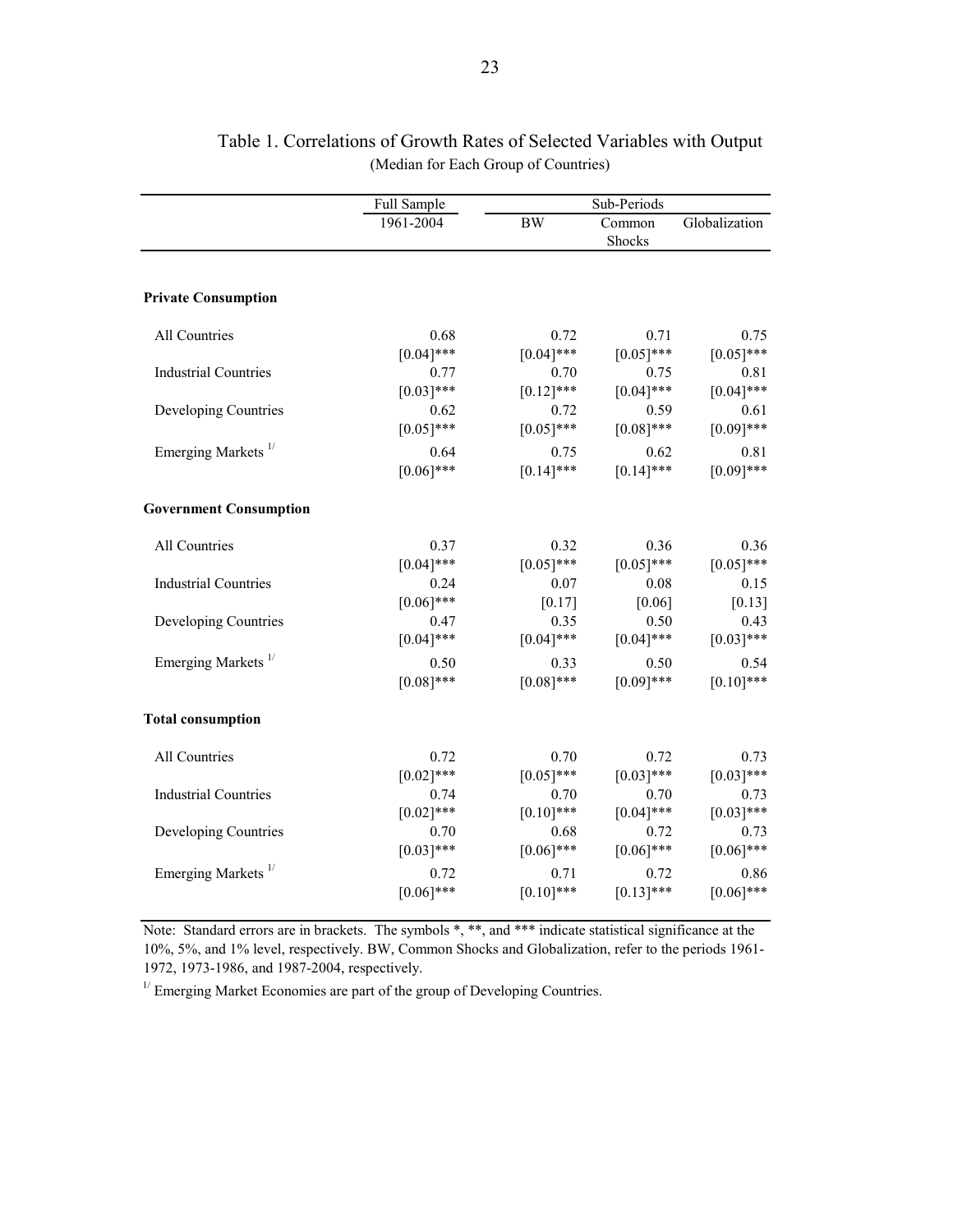|                                | Full Sample  | Sub-Periods |                  |               |  |
|--------------------------------|--------------|-------------|------------------|---------------|--|
|                                | 1961-2004    | <b>BW</b>   | Common<br>Shocks | Globalization |  |
| Output                         |              |             |                  |               |  |
| All Countries                  | 0.22         | 0.11        | 0.25             | 0.16          |  |
|                                | $[0.03]***$  | $[0.04]$ ** | $[0.05]***$      | $[0.06]$ ***  |  |
| <b>Industrial Countries</b>    | 0.60         | 0.28        | 0.60             | 0.68          |  |
|                                | $[0.04]$ *** | $[0.12]$ ** | $[0.09]$ ***     | $[0.07]***$   |  |
| Developing Countries           | 0.17         | 0.03        | 0.14             | 0.09          |  |
|                                | $[0.03]$ *** | [0.05]      | $[0.05]$ ***     | $[0.03]$ ***  |  |
| Emerging Markets <sup>2/</sup> | 0.18         | 0.11        | 0.14             | 0.11          |  |
|                                | $[0.04]$ *** | $[0.11]$    | [0.09]           | [0.10]        |  |
| <b>Private Consumption</b>     |              |             |                  |               |  |
| All Countries                  | 0.11         | $-0.02$     | 0.10             | 0.11          |  |
|                                | $[0.03]$ *** | [0.03]      | $[0.05]$ **      | $[0.06]*$     |  |
| <b>Industrial Countries</b>    | 0.39         | 0.09        | 0.24             | 0.33          |  |
|                                | $[0.06]$ *** | [0.08]      | $[0.10]$ **      | $[0.10]$ ***  |  |
| Developing Countries           | 0.06         | $-0.05$     | 0.05             | 0.00          |  |
|                                | $[0.03]$ **  | [0.07]      | [0.05]           | [0.04]        |  |
| Emerging Markets <sup>2/</sup> | 0.08         | $-0.03$     | 0.18             | $-0.02$       |  |
|                                | [0.06]       | [0.08]      | [0.11]           | $[0.14]$      |  |
| <b>Government Consumption</b>  |              |             |                  |               |  |
| All Countries                  | 0.16         | 0.03        | 0.17             | 0.08          |  |
|                                | $[0.05]$ *** | [0.05]      | $[0.04]$ ***     | [0.05]        |  |
| <b>Industrial Countries</b>    | 0.56         | 0.10        | 0.42             | 0.51          |  |
|                                | $[0.06]$ *** | $[0.10]$    | $[0.10]$ ***     | $[0.11]$ ***  |  |
| Developing Countries           | 0.04         | $-0.04$     | 0.10             | $-0.01$       |  |
|                                | [0.03]       | [0.06]      | $[0.05]$ **      | [0.06]        |  |
| Emerging Markets <sup>2/</sup> | 0.07         | $-0.07$     | 0.12             | $-0.08$       |  |
|                                | [0.04]       | [0.09]      | [0.08]           | [0.07]        |  |
| <b>Total consumption</b>       |              |             |                  |               |  |
| All Countries                  | 0.14         | 0.07        | 0.20             | 0.07          |  |
|                                | $[0.04]$ *** | [0.05]      | $[0.05]$ ***     | $[0.03]**$    |  |
| <b>Industrial Countries</b>    | 0.50         | 0.22        | 0.47             | 0.52          |  |
|                                | $[0.05]$ *** | $[0.14]$    | $[0.11]$ ***     | $[0.10]$ ***  |  |
| Developing Countries           | 0.03         | 0.03        | 0.04             | $-0.03$       |  |
|                                | $[0.03]$     | $[0.05]$    | $[0.07]$         | $[0.04]$      |  |
| Emerging Markets <sup>2/</sup> | 0.09         | 0.05        | 0.02             | $-0.11$       |  |
|                                | $[0.04]*$    | [0.09]      | $[0.09]$         | $[0.06]$      |  |

#### Table 2. Correlations with World Aggregates 1/ *(Median for each Group of Countries)*

Note: Standard errors are in brackets. The symbols \*, \*\*, and \*\*\* indicate statistical significance at the 10%, 5%, and 1% level, respectively. BW, Common Shocks and Globalization, refer to the periods 1961- 1972, 1973-1986, and 1987-2004, respectively.

 $^{1\prime}$  World aggregates are calculated using industrial-country data.

 $^{2\prime}$  Emerging Market Economies are part of the group of Developing Countries.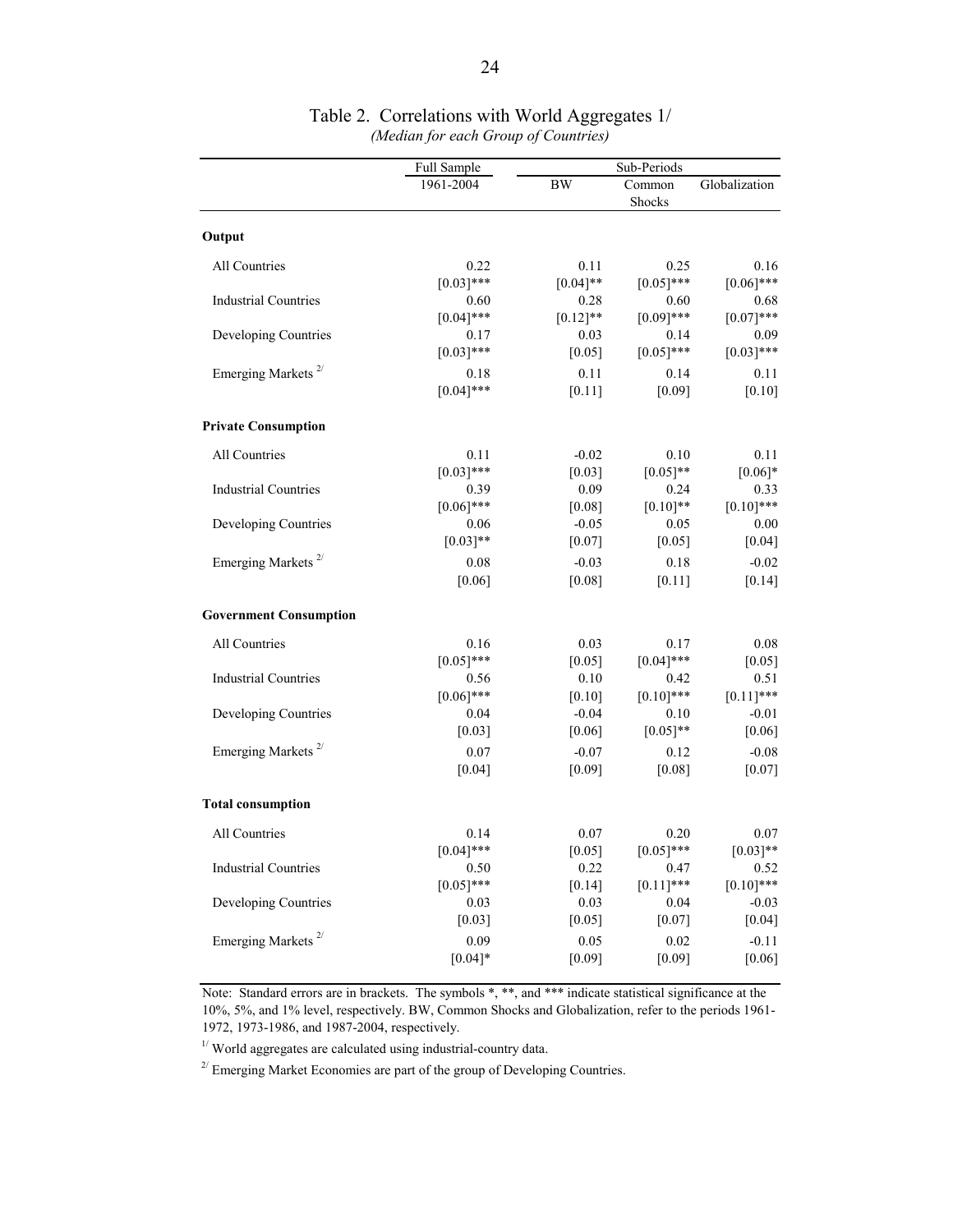## Table 3. Risk Sharing—Panel Regressions (Yearly Data)

|                                             | <b>Private Consumption</b> |                                  |                                  |                                  |                          |                                |                             |                             |
|---------------------------------------------|----------------------------|----------------------------------|----------------------------------|----------------------------------|--------------------------|--------------------------------|-----------------------------|-----------------------------|
|                                             | <b>Full Period</b>         |                                  |                                  |                                  | Globalization Period     |                                |                             |                             |
|                                             |                            | Financial<br>Openness            | Assets                           | Liabilities                      |                          | Financial<br>Openness          | Assets                      | Liabilities                 |
| I. All Countries                            |                            |                                  |                                  |                                  |                          |                                |                             |                             |
| Output                                      | $0.679***$<br>[0.033]      | $0.738***$<br>[0.037]            | $0.709***$<br>[0.038]            | $0.760***$<br>[0.043]            | $0.860***$<br>[0.046]    | $0.889***$<br>[0.050]          | $0.859***$<br>[0.048]       | $0.928***$<br>[0.054]       |
| Output x Interaction $\frac{1}{1}$          | $\cdots$<br>$\cdots$       | $-0.013$<br>[0.016]              | 0.057<br>[0.063]                 | $-0.043$<br>[0.045]              | $\cdots$<br>$\cdots$     | $-0.042*$<br>[0.023]           | 0.003<br>[0.043]            | $-0.090*$<br>[0.047]        |
| R <sub>2</sub> -Adjusted<br>N               | 0.473<br>2886              | 0.529<br>2265                    | 0.528<br>2261                    | 0.533<br>2262                    | 0.606<br>1193            | 0.588<br>1184                  | 0.605<br>1191               | 0.598<br>1185               |
| <b>II. Industrial Countries</b>             |                            |                                  |                                  |                                  |                          |                                |                             |                             |
| Output                                      | $0.652***$<br>[0.027]      | $0.649***$<br>[0.039]            | $0.651***$<br>[0.038]            | $0.646***$<br>[0.040]            | $0.661***$<br>[0.026]    | $0.710***$<br>[0.030]          | $0.704***$<br>[0.029]       | $0.716***$<br>[0.031]       |
| Output x Interaction $\frac{1}{1}$          | $\cdots$<br>$\cdots$       | 0.001<br>[0.009]                 | $-0.001$<br>[0.016]              | 0.004<br>[0.019]                 | $\cdots$<br>$\ldots$     | $-0.020***$<br>[0.006]         | $-0.037***$<br>[0.012]      | $-0.041***$<br>[0.012]      |
| R <sub>2</sub> -Adjusted<br>N               | 0.620<br>882               | 0.617<br>697                     | 0.617<br>697                     | 0.617<br>697                     | 0.617<br>357             | 0.618<br>359                   | 0.618<br>359                | 0.617<br>359                |
| <b>III.</b> Developing Countries            |                            |                                  |                                  |                                  |                          |                                |                             |                             |
| Output                                      | $0.693***$<br>[0.041]      | $0.751***$<br>[0.049]            | $0.590***$<br>[0.055]            | $0.775***$<br>[0.063]            | $0.873***$<br>[0.051]    | 1.015***<br>[0.088]            | $0.761***$<br>[0.066]       | $0.979***$<br>[0.064]       |
| Output x Interaction $1/$                   | $\cdots$<br>$\cdots$       | $-0.003$<br>[0.030]              | $0.551***$<br>[0.134]            | $-0.034$<br>[0.074]              | $\cdots$<br>$\cdots$     | $-0.132$<br>[0.080]            | $0.312**$<br>[0.132]        | $-0.120*$<br>[0.060]        |
| R <sub>2</sub> -Adjusted<br>N               | 0.463<br>2004              | 0.524<br>1568                    | 0.527<br>1565                    | 0.525<br>1568                    | 0.584<br>828             | 0.573<br>822                   | 0.588<br>825                | 0.585<br>824                |
| IV. Emerging Market Economies <sup>2/</sup> |                            |                                  |                                  |                                  |                          |                                |                             |                             |
| Output                                      | $0.826***$                 | $0.657***$                       | $0.727***$                       | $0.680***$                       | $0.966***$               | $0.870***$                     | $0.890***$                  | $0.908***$                  |
| Output x Interaction $\frac{1}{1}$          | [0.055]<br>$\cdots$        | [0.085]<br>$0.171***$<br>[0.049] | [0.083]<br>$0.379***$<br>[0.132] | [0.076]<br>$0.210***$<br>[0.068] | [0.048]<br>$\cdots$      | [0.084]<br>$0.082*$<br>[0.041] | [0.069]<br>0.196<br>[0.143] | [0.094]<br>0.065<br>[0.073] |
| R2-Adjusted<br>N                            | $\cdots$<br>0.627<br>874   | 0.684<br>679                     | 0.686<br>682                     | 0.680<br>680                     | $\cdots$<br>0.797<br>357 | 0.803<br>358                   | 0.804<br>356                | 0.797<br>357                |

Note: Robust and clustered standard errors are in brackets. The symbols \*, \*\*, and \*\*\* indicate statistical significance at the 10%, 5%, and 1% level, respectively. Per capita consumption and output growth are deviations from their corresponding world aggregate calculated using data from industrial countries. Financial openness is

measured as the ratio of gross stocks of foreign assets and liabilities to GDP. "Assets" and "Liabilities" refer to gross foreign assets and gross foreign liabilities,

respectively, with both expressed as ratios to GDP. Regressions also include fixed effects and year dummies.

 $1/$  The interaction term is the de facto financial openness measure listed in each column.

 $^{2\prime}$  Emerging Market Economies are part of the group of Developing Countries.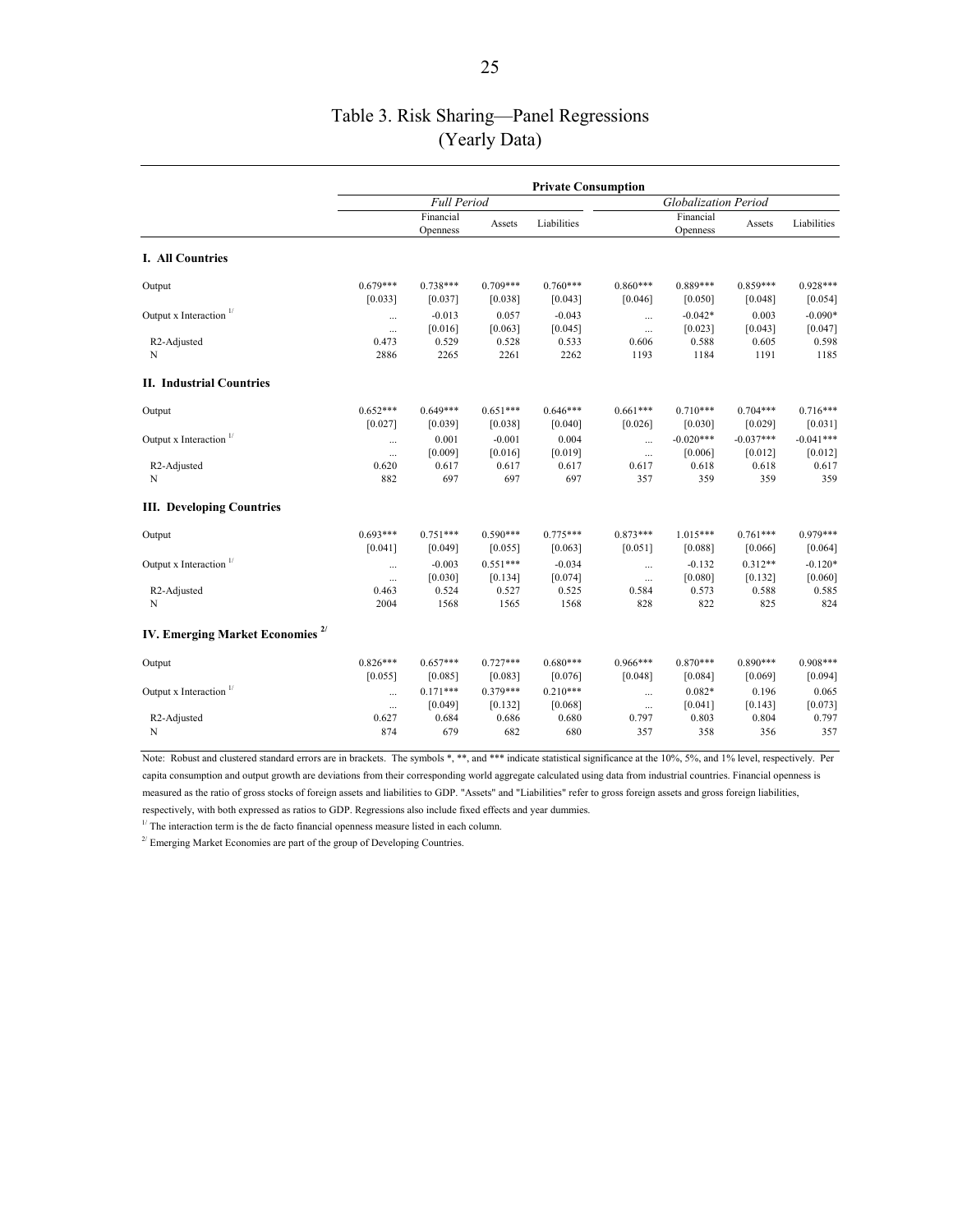|                                             |            | Full Period |            |                   | Globalization Period |             |             |            |                   |                   |
|---------------------------------------------|------------|-------------|------------|-------------------|----------------------|-------------|-------------|------------|-------------------|-------------------|
|                                             | <b>FDI</b> | Equity      | Debt       | $FDI +$<br>Equity | $FDI +$<br>Equity    | <b>FDI</b>  | Equity      | Debt       | $FDI +$<br>Equity | $FDI +$<br>Equity |
| I. All Countries                            |            |             |            |                   |                      |             |             |            |                   |                   |
| Output                                      | $0.738***$ | $0.727***$  | $0.745***$ | $0.734***$        | $0.744***$           | $0.940***$  | $0.863***$  | $0.878***$ | 0.889***          | $0.869***$        |
|                                             | [0.043]    | [0.035]     | [0.033]    | [0.038]           | [0.036]              | [0.052]     | [0.047]     | [0.046]    | [0.051]           | [0.051]           |
| Output x Interaction $\frac{1}{1}$          | $-0.068$   | $-0.035$    | $-0.017$   | $-0.029$          | 0.008                | $-0.361***$ | $-0.097*$   | $-0.040$   | $-0.132*$         | $-0.127$          |
|                                             | [0.109]    | [0.035]     | [0.020]    | [0.045]           | [0.054]              | [0.113]     | [0.054]     | [0.031]    | [0.072]           | [0.100]           |
| Output x Debt                               | $\cdots$   | $\cdots$    | $\cdots$   | $\cdots$          | $-0.018$             | $\ddotsc$   | $\cdots$    | $\cdots$   | $\ddotsc$         | 0.004             |
|                                             | $\ldots$   | $\ldots$    | $\ldots$   | $\ldots$          | [0.023]              | $\dots$     | $\ldots$    | $\ldots$   | $\ddotsc$         | [0.058]           |
| R <sub>2</sub> -Adjusted                    | 0.515      | 0.515       | 0.537      | 0.517             | 0.537                | 0.620       | 0.607       | 0.591      | 0.611             | 0.589             |
| N                                           | 2276       | 2277        | 2274       | 2276              | 2274                 | 1184        | 1190        | 1184       | 1186              | 1184              |
| <b>II. Industrial Countries</b>             |            |             |            |                   |                      |             |             |            |                   |                   |
| Output                                      | $0.630***$ | $0.651***$  | $0.648***$ | $0.649***$        | $0.637***$           | $0.702***$  | $0.695***$  | $0.700***$ | $0.706***$        | $0.700***$        |
|                                             | [0.050]    | [0.036]     | [0.040]    | [0.038]           | [0.041]              | [0.036]     | [0.027]     | [0.031]    | [0.028]           | [0.038]           |
| Output x Interaction $\frac{1}{1}$          | 0.057      | $-0.023$    | 0.002      | $-0.008$          | $-0.061$             | $-0.101$    | $-0.085***$ | $-0.023**$ | $-0.057***$       | $-0.164*$         |
|                                             | [0.104]    | [0.023]     | [0.014]    | [0.021]           | [0.081]              | [0.093]     | [0.021]     | [0.010]    | [0.016]           | [0.094]           |
| Output x Debt                               | $\cdots$   | $\cdots$    | $\cdots$   | $\ddots$          | 0.037                | $\cdots$    | $\ldots$    | $\ldots$   | $\cdots$          | 0.058             |
|                                             | $\ldots$   | $\ldots$    | $\ldots$   | $\ldots$          | [0.048]              | $\ldots$    | $\ldots$    | $\ldots$   | $\cdots$          | [0.055]           |
| R <sub>2</sub> -Adjusted                    | 0.612      | 0.612       | 0.617      | 0.612             | 0.617                | 0.617       | 0.620       | 0.618      | 0.619             | 0.621             |
| N                                           | 698        | 699         | 697        | 699               | 697                  | 358         | 359         | 358        | 359               | 359               |
| <b>III.</b> Developing Countries            |            |             |            |                   |                      |             |             |            |                   |                   |
| Output                                      | $0.725***$ | $0.704***$  | $0.734***$ | $0.719***$        | $0.743***$           | $0.981***$  | $0.872***$  | $0.917***$ | $0.939***$        | $1.031***$        |
|                                             | [0.051]    | [0.041]     | [0.039]    | [0.052]           | [0.057]              | [0.060]     | [0.052]     | [0.077]    | [0.061]           | [0.114]           |
| Output x Interaction $\frac{1}{1}$          | 0.034      | $1.704**$   | $-0.003$   | 0.061             | 0.027                | $-0.532***$ | $-0.167$    | $-0.064$   | $-0.236*$         | $-0.391**$        |
|                                             | [0.121]    | [0.824]     | [0.028]    | [0.120]           | [0.121]              | [0.140]     | [0.936]     | [0.095]    | [0.138]           | [0.156]           |
| Output x Debt                               | $\ldots$   | $\ldots$    | $\cdots$   | $\cdots$          | $-0.011$             | $\cdots$    | $\ldots$    | $\cdots$   | $\ddotsc$         | $-0.044$          |
|                                             | $\cdots$   | $\ldots$    | $\ldots$   | $\ddotsc$         | [0.027]              | $\cdots$    | $\ldots$    | $\cdots$   | $\ddotsc$         | [0.075]           |
| R <sub>2</sub> -Adjusted                    | 0.522      | 0.516       | 0.514      | 0.522             | 0.521                | 0.585       | 0.584       | 0.569      | 0.592             | 0.604             |
| N                                           | 1581       | 1582        | 1576       | 1581              | 1575                 | 826         | 825         | 824        | 825               | 824               |
| IV. Emerging Market Economies <sup>2/</sup> |            |             |            |                   |                      |             |             |            |                   |                   |
| Output                                      | $0.717***$ | $0.822***$  | $0.707***$ | $0.728***$        | $0.644***$           | $0.925***$  | 0.988***    | $0.890***$ | $0.959***$        | $0.822***$        |
|                                             | [0.063]    | [0.059]     | [0.072]    | [0.064]           | [0.083]              | [0.071]     | [0.053]     | [0.083]    | [0.065]           | [0.081]           |
| Output x Interaction $1/$                   | $0.791***$ | 1.001       | $0.167***$ | $0.587***$        | $0.334*$             | 0.141       | $-0.521$    | 0.078      | $-0.001$          | 0.003             |
|                                             | [0.177]    | [0.867]     | [0.049]    | [0.150]           | [0.178]              | [0.279]     | [0.668]     | [0.052]    | [0.232]           | [0.188]           |
| Output x Debt                               | $\cdots$   | $\ldots$    | $\cdots$   | $\ddotsc$         | $0.166***$           | $\ldots$    | $\ldots$    | $\cdots$   | $\ddotsc$         | $0.133***$        |
|                                             | $\ldots$   | $\cdots$    | $\ldots$   | $\cdots$          | [0.046]              | $\ldots$    | $\cdots$    | $\ldots$   | $\cdots$          | [0.039]           |
| R <sub>2</sub> -Adjusted                    | 0.677      | 0.682       | 0.682      | 0.674             | 0.676                | 0.778       | 0.801       | 0.798      | 0.795             | 0.799             |
| N                                           | 678        | 681         | 682        | 681               | 681                  | 356         | 356         | 357        | 356               | 356               |

## Table 4. Risk Sharing—Alternative Measures of Financial Intgration—Panel Regressinos (Yearly Data)

Per capita consumption and output growth are deviations from their corresponding world aggregate calculated using data from industrial countries. Regressions also include fixed effects and year dummies.

 $1/$  The interaction term is the de facto financial openness measure listed in each column.

 $^{2\prime}$  Emerging Market Economies are part of the group of Developing Countries.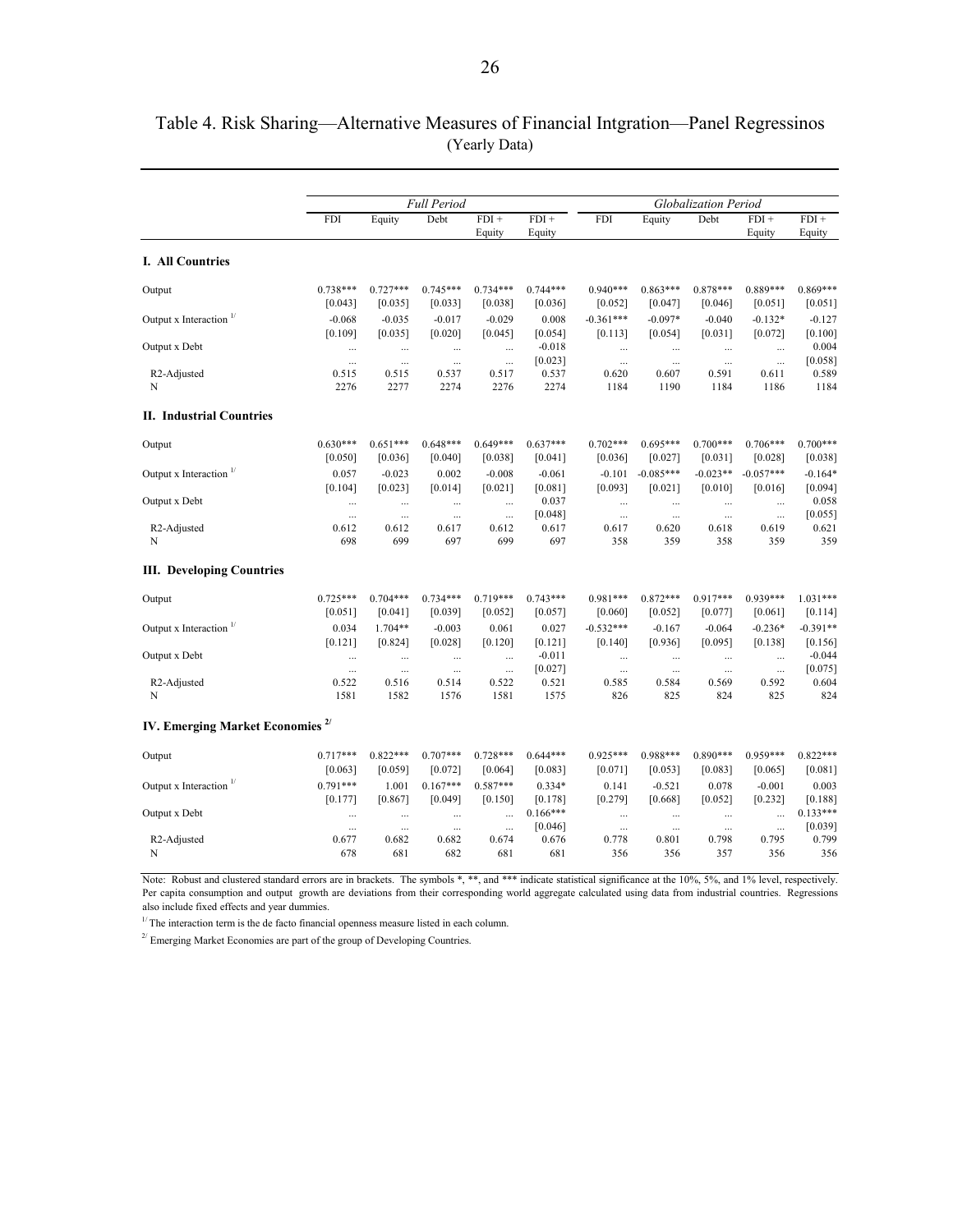|                                             | <b>Private Consumption</b> |            |                          |                      |            |                          |  |
|---------------------------------------------|----------------------------|------------|--------------------------|----------------------|------------|--------------------------|--|
|                                             | Full Period                |            |                          | Globalization Period |            |                          |  |
|                                             | Trade<br>Openness          | Credit     | Institutional<br>Quality | Trade<br>Openness    | Credit     | Institutional<br>Quality |  |
| <b>I. All Countries</b>                     |                            |            |                          |                      |            |                          |  |
| Output                                      | $0.741***$                 | $0.652***$ | $0.641***$               | $0.972***$           | $0.804***$ | $0.879***$               |  |
|                                             | [0.044]                    | [0.052]    | [0.043]                  | [0.039]              | [0.056]    | [0.054]                  |  |
| Output x Interaction <sup>1/</sup>          | $-0.126**$                 | 0.055      | $0.107**$                | $-0.351***$          | 0.102      | $-0.092$                 |  |
|                                             | [0.053]                    | $[0.059]$  | [0.048]                  | [0.065]              | [0.069]    | [0.067]                  |  |
| R <sub>2</sub> -Adjusted                    | 0.477                      | 0.486      | 0.491                    | 0.615                | 0.595      | 0.597                    |  |
| N                                           | 2826                       | 2594       | 2775                     | 1155                 | 1186       | 1154                     |  |
| <b>II. Industrial Countries</b>             |                            |            |                          |                      |            |                          |  |
| Output                                      | $0.646***$                 | $0.635***$ | $0.647***$               | $0.664***$           | $0.619***$ | $0.608***$               |  |
|                                             | [0.041]                    | [0.039]    | [0.039]                  | [0.037]              | [0.046]    | [0.034]                  |  |
| Output x Interaction <sup>1/</sup>          | 0.043                      | 0.042      | 0.017                    | 0.013                | 0.070      | 0.087                    |  |
|                                             | [0.056]                    | [0.045]    | [0.049]                  | [0.095]              | [0.065]    | [0.052]                  |  |
| R <sub>2</sub> -Adjusted                    | 0.630                      | 0.620      | 0.623                    | 0.612                | 0.604      | 0.613                    |  |
| N                                           | 876                        | 858        | 857                      | 359                  | 358        | 355                      |  |
| <b>III. Developing Countries</b>            |                            |            |                          |                      |            |                          |  |
| Output                                      | $0.757***$                 | $0.662***$ | $0.651***$               | $0.979***$           | $0.882***$ | $0.892***$               |  |
|                                             | [0.050]                    | [0.066]    | [0.050]                  | [0.045]              | $[0.060]$  | $[0.061]$                |  |
| Output x Interaction $\frac{1}{1}$          | $-0.119**$                 | 0.073      | $0.115*$                 | $-0.246***$          | $-0.007$   | $-0.043$                 |  |
|                                             | [0.058]                    | [0.070]    | [0.061]                  | [0.078]              | [0.069]    | [0.081]                  |  |
| R <sub>2</sub> -Adjusted                    | 0.466                      | 0.481      | 0.482                    | 0.602                | 0.592      | 0.584                    |  |
| N                                           | 1951                       | 1736       | 1927                     | 795                  | 822        | 793                      |  |
| IV. Emerging Market Economies <sup>2/</sup> |                            |            |                          |                      |            |                          |  |
| Output                                      | $0.826***$                 | $0.854***$ | $0.791***$               | $0.969***$           | $0.947***$ | $0.986***$               |  |
|                                             | [0.060]                    | [0.068]    | [0.083]                  | [0.060]              | [0.056]    | [0.056]                  |  |
| Output x Interaction $1/$                   | $-0.005$                   | 0.007      | 0.076                    | $-0.030$             | 0.045      | $-0.048$                 |  |
|                                             | [0.082]                    | [0.068]    | [0.083]                  | [0.086]              | [0.076]    | [0.080]                  |  |
| R2-Adjusted                                 | 0.628                      | 0.685      | 0.628                    | 0.796                | 0.797      | 0.797                    |  |
| N                                           | 864                        | 748        | 874                      | 347                  | 357        | 357                      |  |

## Table 5. Country Characteristics and Risk Sharing (Yearly Data)

Note: Robust and clustered standard errors are in brackets. The symbols \*, \*\*, and \*\*\* indicate statistical significance at the 10%, 5%, and 1% level, respectively. Per capita consumption and output growth are deviations from their corresponding world aggregate calculated using data from industrial countries. Regressions also include fixed effects and year dummies.

 $1/T$  The interaction term is the country characteristic listed in each column.

 $2^{2}$  Emerging Market Economies are part of the group of Developing Countries.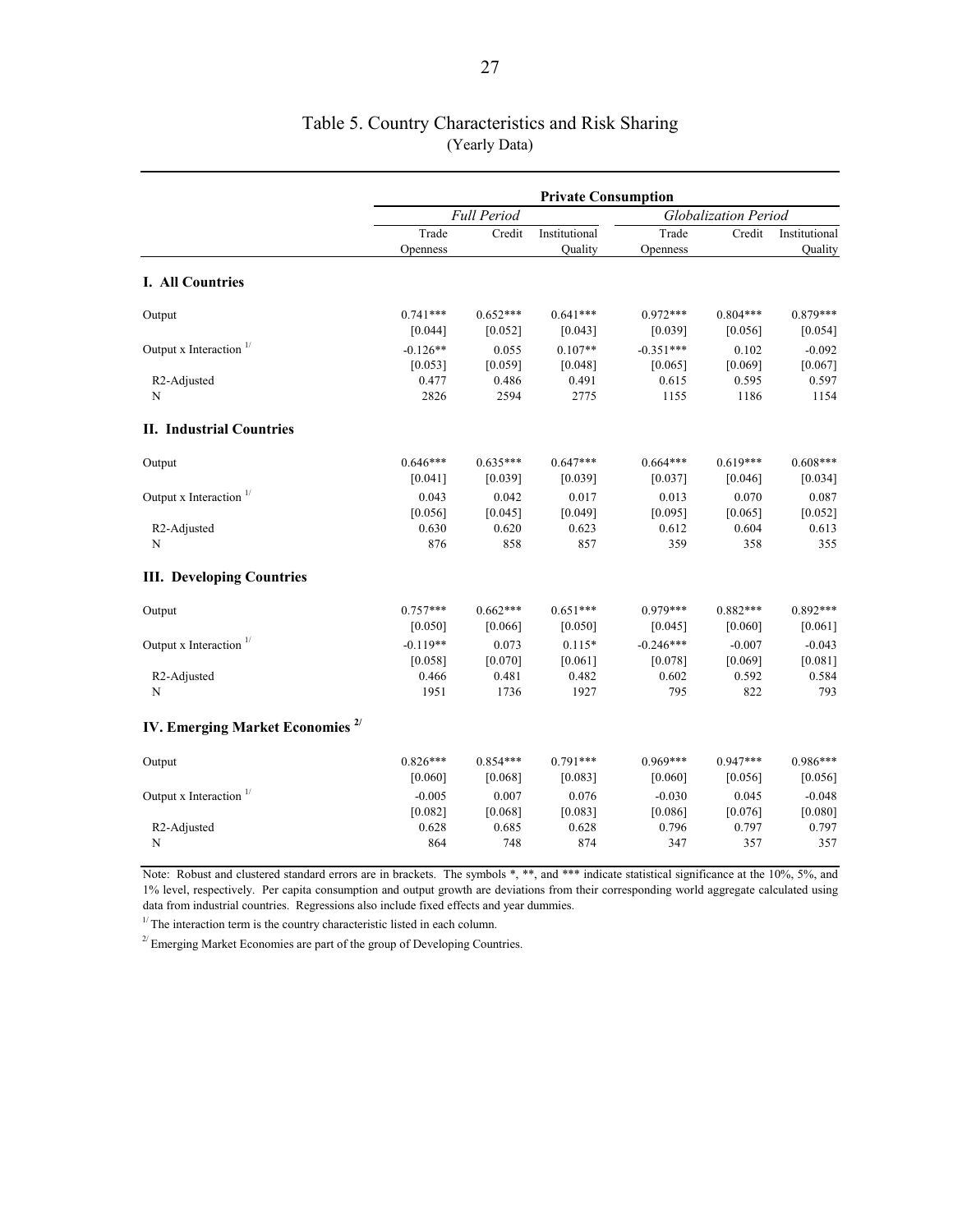

## Firgure 1. Comovement with National Output

Thin line = Industrial Countries; Thick line = Developing Countries; Dashed line = Emerging Markets

Notes: These plots show the correlations of various measures of national consumption growth with national output growth. Nine-year rolling window, medians for each group of countries. Emerging Market Economies are part of the group of Developing Countries.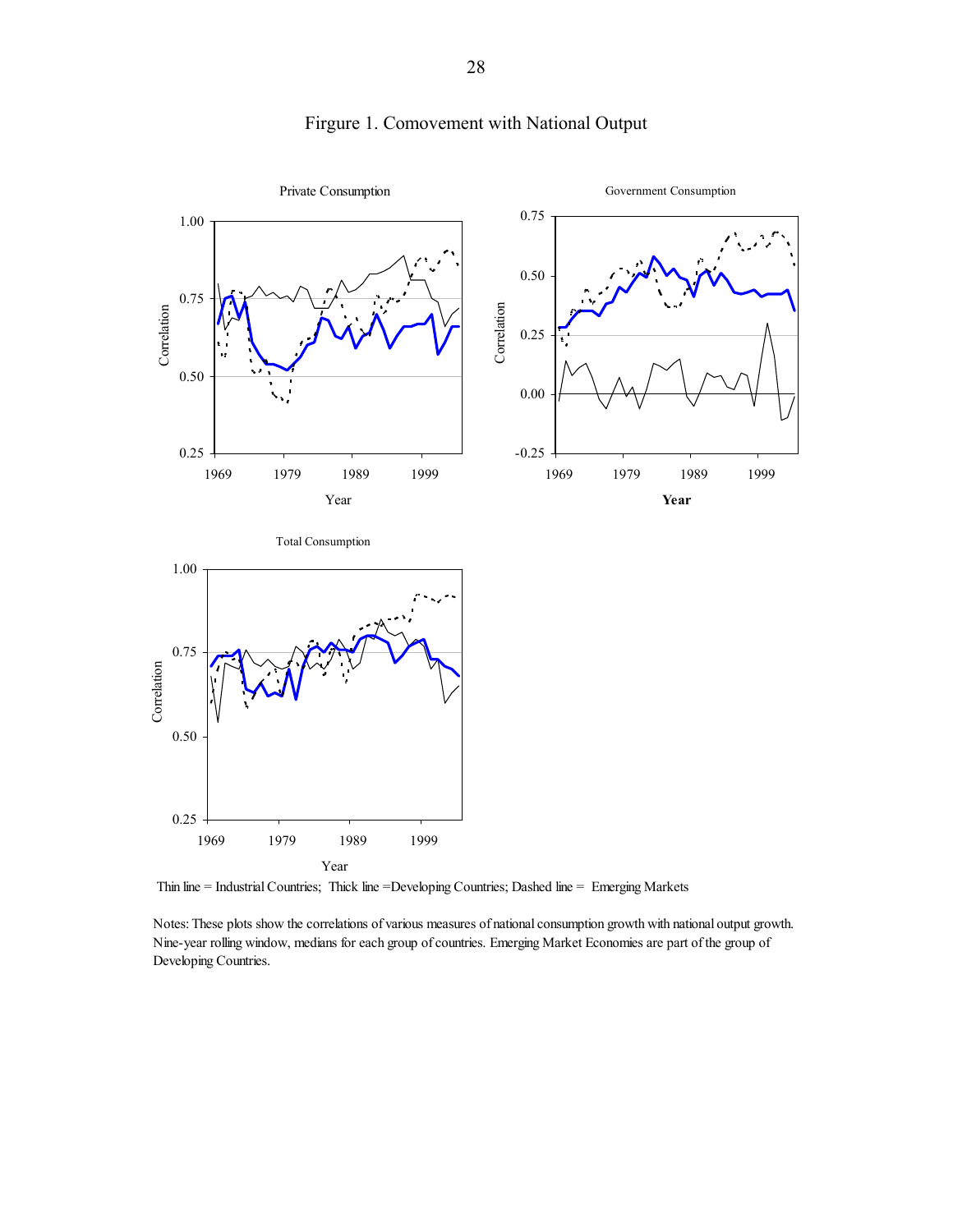

## Figure 2. Comovement with World Aggregates (Implications of Theory and Data)

-0.50 -0.25 0.00 1969 1979 1989 1999 Year -0.25 0.00 1969 1979 1989 1999 Year

Thin line = Industrial Countries; Thick line =Developing Countries; Dashed line = Emerging Markets

Notes: These plots show the correlations of the growth rates of various measures of national macroeconomic aggregates with the growth rates of corresponding world aggregates. Nine-year rolling window, medians for each group of countries. World aggregates are calculated using industrial-country data. Emerging Market Economies are part of the group of Developing Countries.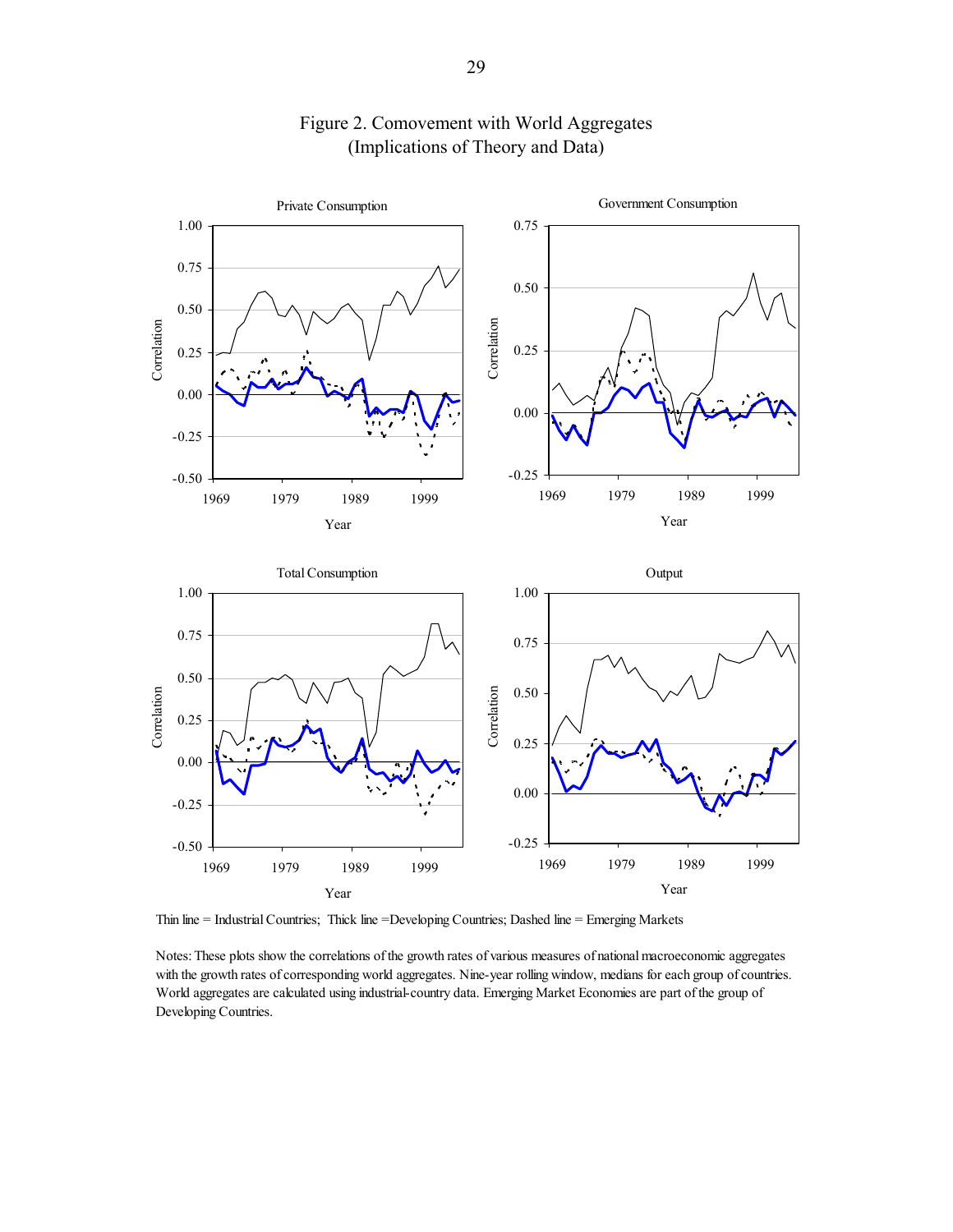

## Figure 3. Comovement with World Aggregates

Notes: Nine-year rolling window, medians for each group of countries. In a world with complete capital markets, it is expected that  $Corr(y, Y) \leq Corr(c, C)$ , where y (c): domestic output (consumption) and Y (C): world output (consumption). World aggregates are calculated using industrial-country data. Emerging Market Economies are part of the group of Developing Countries.

Thin line = Output; Dashed line = Total Consumption ; Thick line = Private Consumption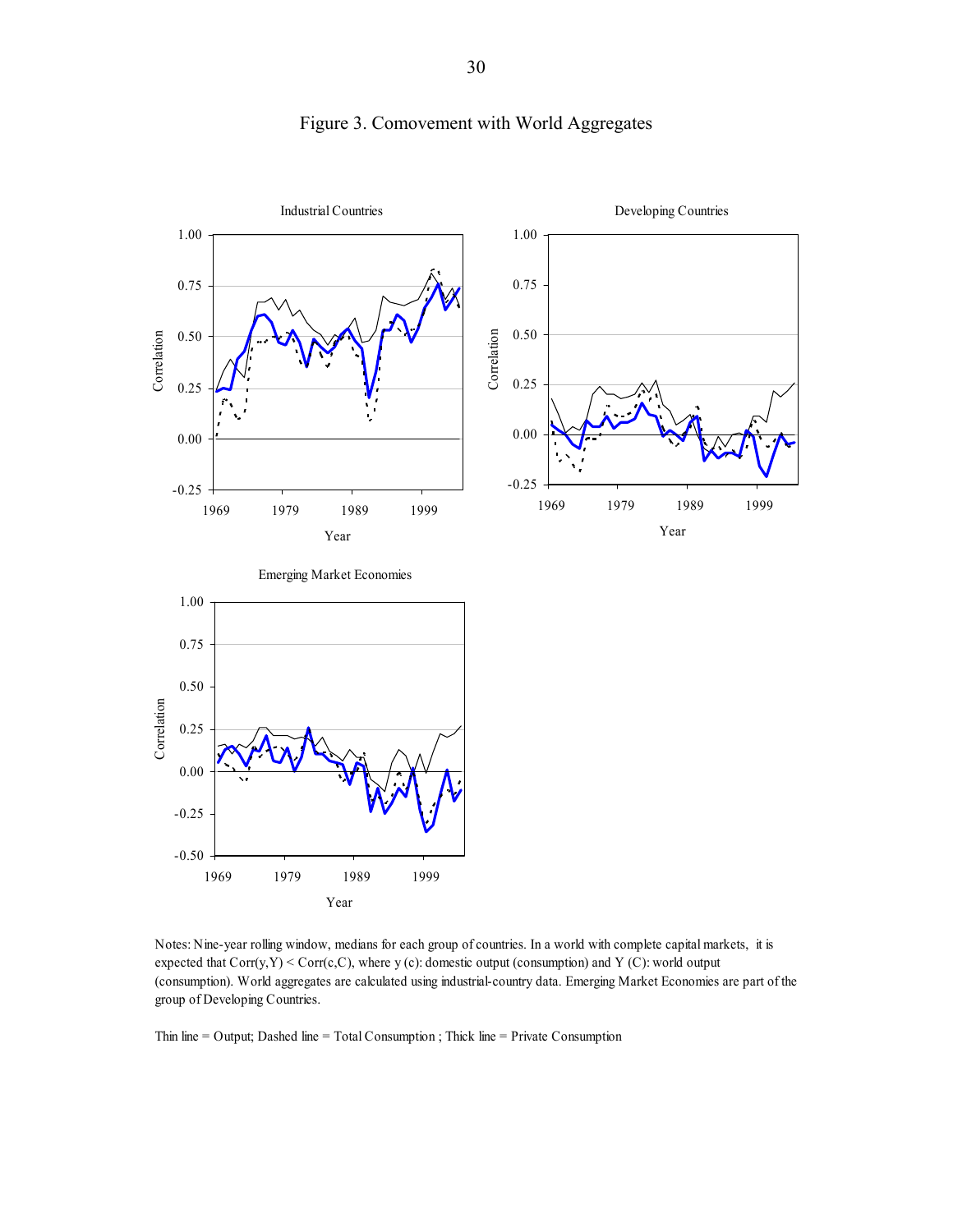

## Figure 4. Correlations of Output and Consumption

Notes: Nine-year rolling window, medians for each group of countries . In a world with complete capital markets, it is expected that  $Corr(c,y) < Corr(c,Y)$ , where y (c): domestic output (consumption) and Y (C): world output (consumption). Emerging Market Economies are part of the group of Developing Countries.

Thin line =  $Corr(c, y)$ ; Thick line =  $Corr(c, Y)$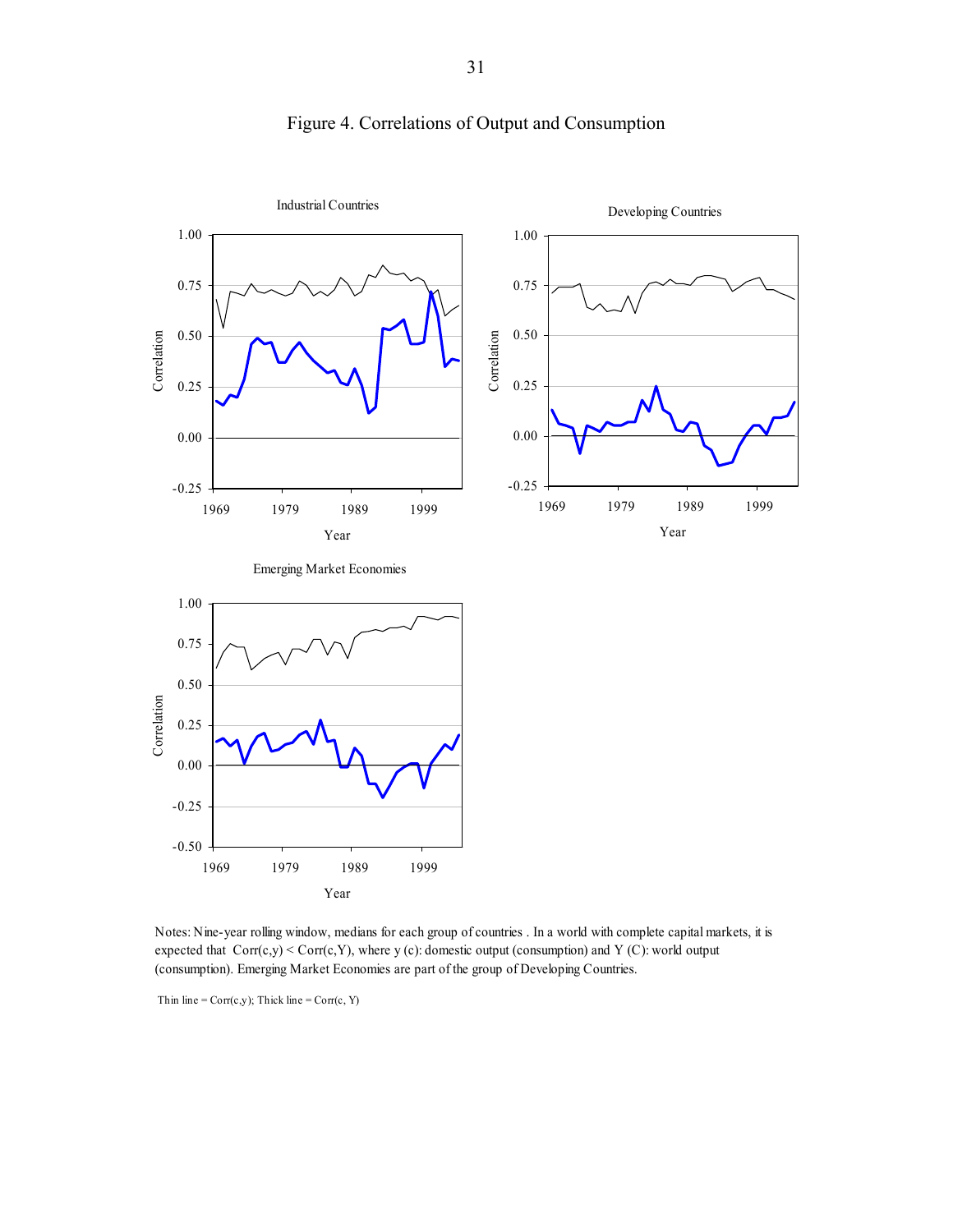Figure 5. Risk Sharing-Cross-Section Regressions Figure 5. Risk Sharing—Cross-Section Regressions



Notes: World aggregates are calculated using industrial-country data. Nine-year rolling window, medians for each group of countries. The continuous line is the HP fiter trend. Emerging Market<br>Economies are part of the grou Notes: World aggregates are calculated using industrial-country data. Nine-year rolling window, medians for each group of countries. The continuous line is the HP filter trend. Emerging Market Economies are part of the group of Developing Countries.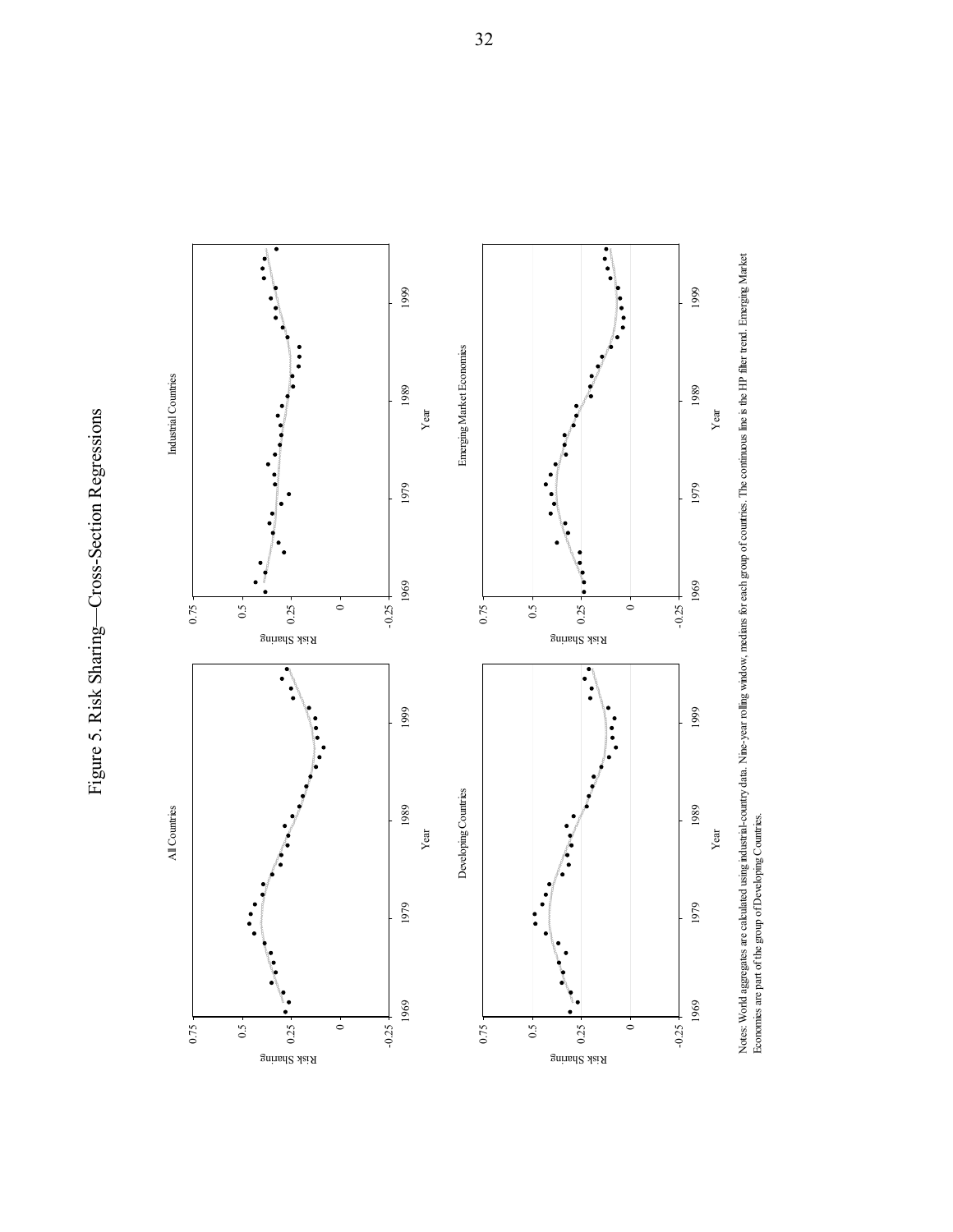Figure 6. Risk Sharing-Time-Series Regressions Figure 6. Risk Sharing—Time-Series Regressions



Notes: World aggregates are calculated using industrial-country data. Nine-year rolling window, medians for each group of countries. The continuous line is the HP filter trend. Emerging Market<br>Economies are part of the gro Notes: World aggregates are calculated using industrial-country data. Nine-year rolling window, medians for each group of countries. The continuous line is the HP filter trend. Emerging Market Economies are part of the group of Developing Countries.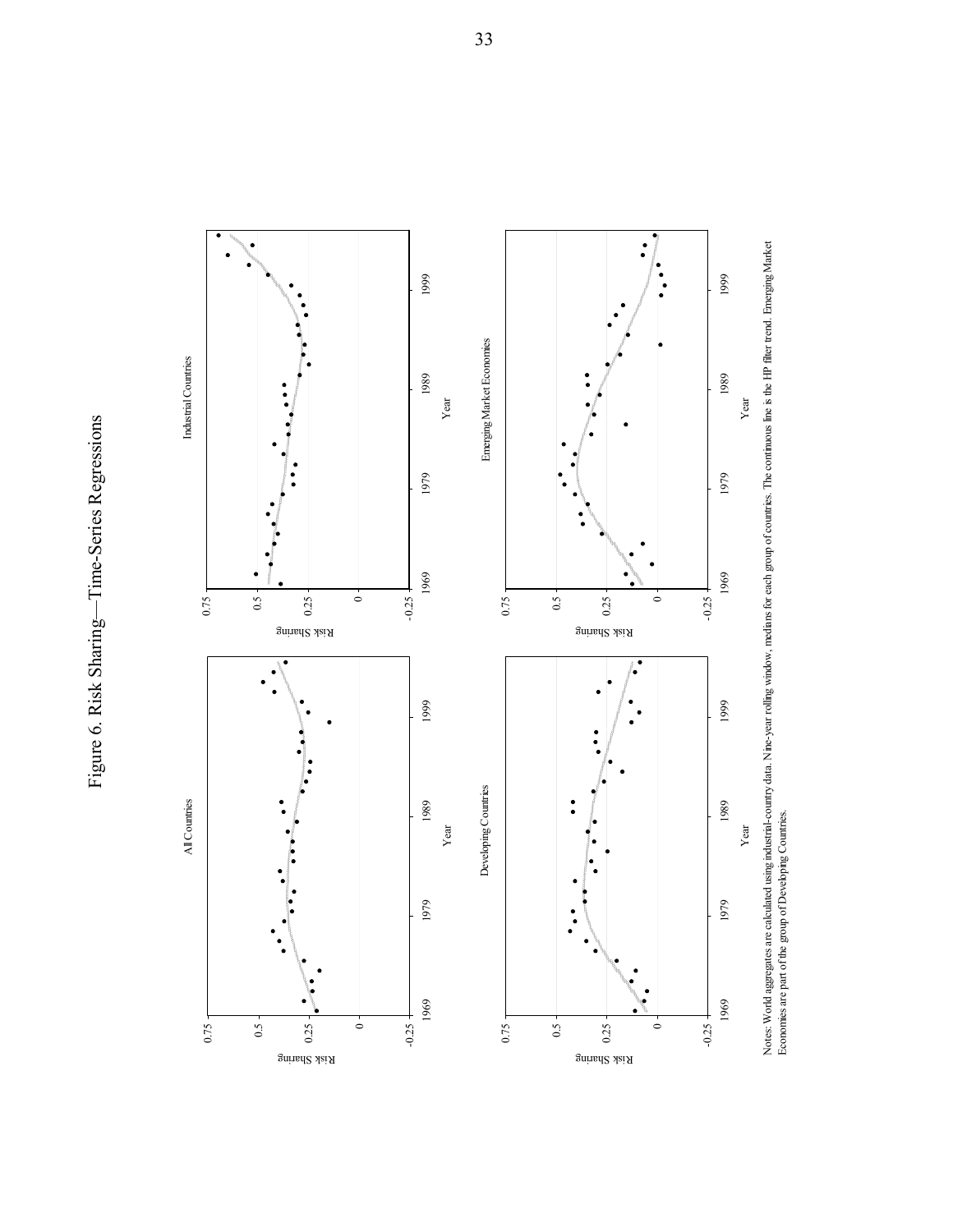Figure 7. Risk Sharing-Panel Regressions Figure 7. Risk Sharing—Panel Regressions



Notes: World aggregates are calculated using industrial-country data. Nine-year rolling window. The continuous line is the HP filter trend. Emerging Market Economies are part of the group of<br>Developing Countries. Noted aggregates are calculated using industrial-country data. Nine-year rolling window. The continuous line is the HP filter trend. Emerging Market Economies are part of the group of Developing Countries.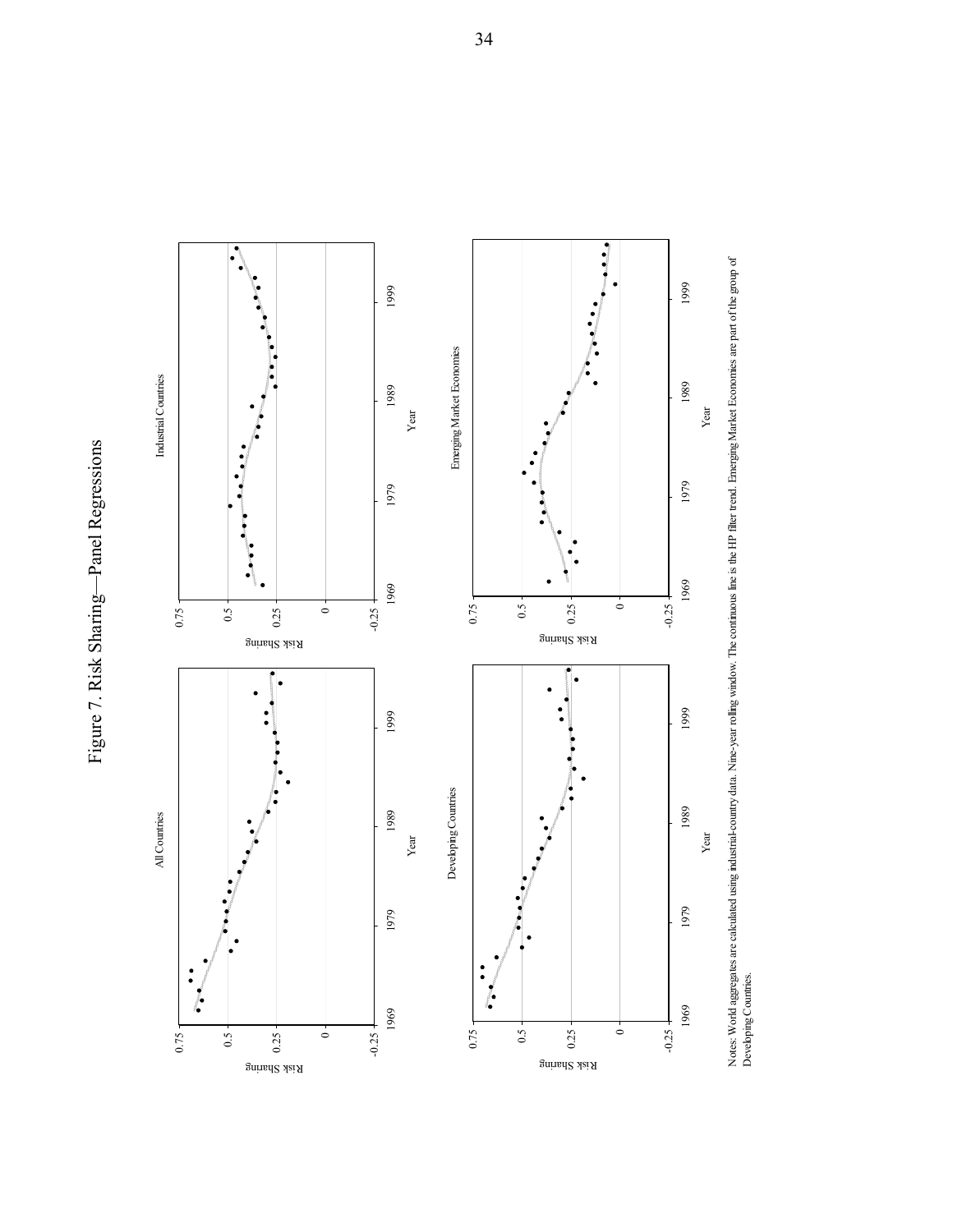Figure 8. Financial Integration and Risk Sharing<br>(Industrial Countries; Marginal Effects\*) Figure 8. Financial Integration and Risk Sharing (Industrial Countries; Marginal Effects\*)

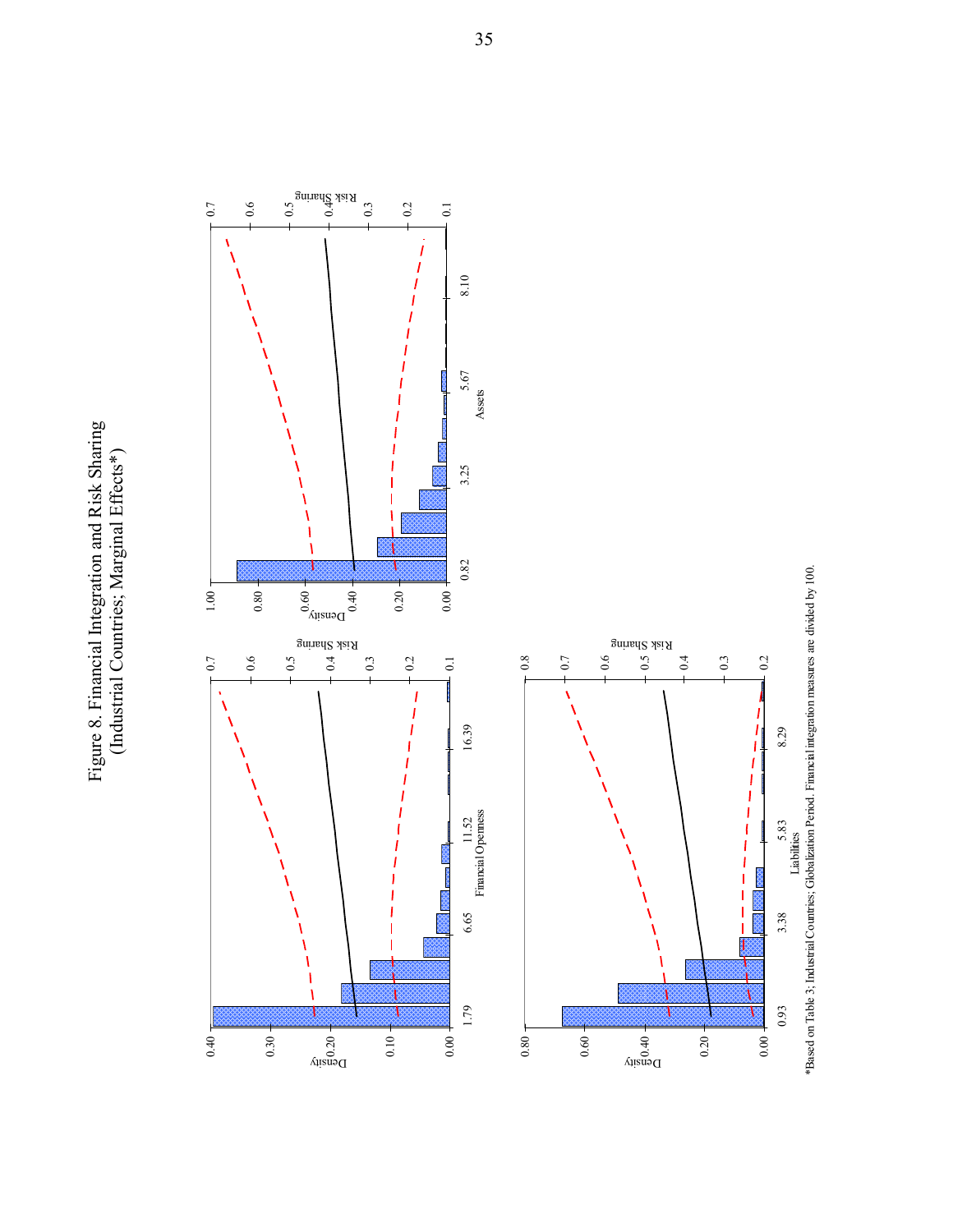#### APPENDIX

### **List of Countries**

The sample comprises 69 countries—21 industrial and 48 developing.<sup>21</sup>

#### **Industrial Countries**

Australia (AUS), Austria (AUT), Belgium (BEL), Canada (CAN), Denmark (DNK), Finland (FIN), France (FRA), Germany (DEU), Greece (GRC), Ireland (IRL), Italy (ITA), Japan (JPN), Netherlands (NLD), New Zealand (NZL), Norway (NOR), Portugal (PRT), Spain (ESP), Sweden (SWE), Switzerland (CHE), United Kingdom (GBR), and United States (USA).

#### **Developing Countries**<sup>22</sup>

These countries are grouped into Emerging Markets (21) and Other Developing Countries (27).

#### **Emerging Market Economies**

Argentina (ARG), Brazil (BRA), Chile (CHL), China (CHN), Colombia (COL), Egypt (EGY), India (IND), Indonesia (IDN), Israel (ISR), Jordan (JOR), Korea (KOR), Malaysia (MYS), Mexico (MEX), Morocco (MAR), Pakistan (PAK), Peru (PER), Philippines (PHL), South Africa (ZAF), Thailand (THA), Turkey (TUR), and Venezuela (VEN).

#### **Other Developing Countries**

1

Algeria (DZA), Bolivia (BOL), Cameron (CMR), Costa Rica (CRI), Cote d'Ivoire (CIV), Dominican Republic (DOM), Ecuador (ECU), El Salvador (SLV), Fiji (FJI), Gabon (GAB), Ghana (GHA), Guatemala (GTM), Haiti (HTI), Honduras (HND), Iran (IRN), Jamaica (JAM), Mauritius (MUS), Nicaragua (NIC), Papua New Guinea (PNG), Paraguay (PRY), Senegal (SEN), Sri Lanka (LKA), Togo (TGO), Trinidad and Tobago (TTO), Tunisia (TUN), Uruguay (URY), and Zimbabwe (ZWE).

<sup>&</sup>lt;sup>21</sup> We excluded from the analysis small countries (those with population below 1 million), transition economies, major oil producers, and other countries with incomplete or clearly unreliable data.

 $^{22}$  Hong Kong, Panama, and Singapore were excluded from the analysis because these countries are financial hubs and are therefore outliers in terms of standard measures of de facto financial integration.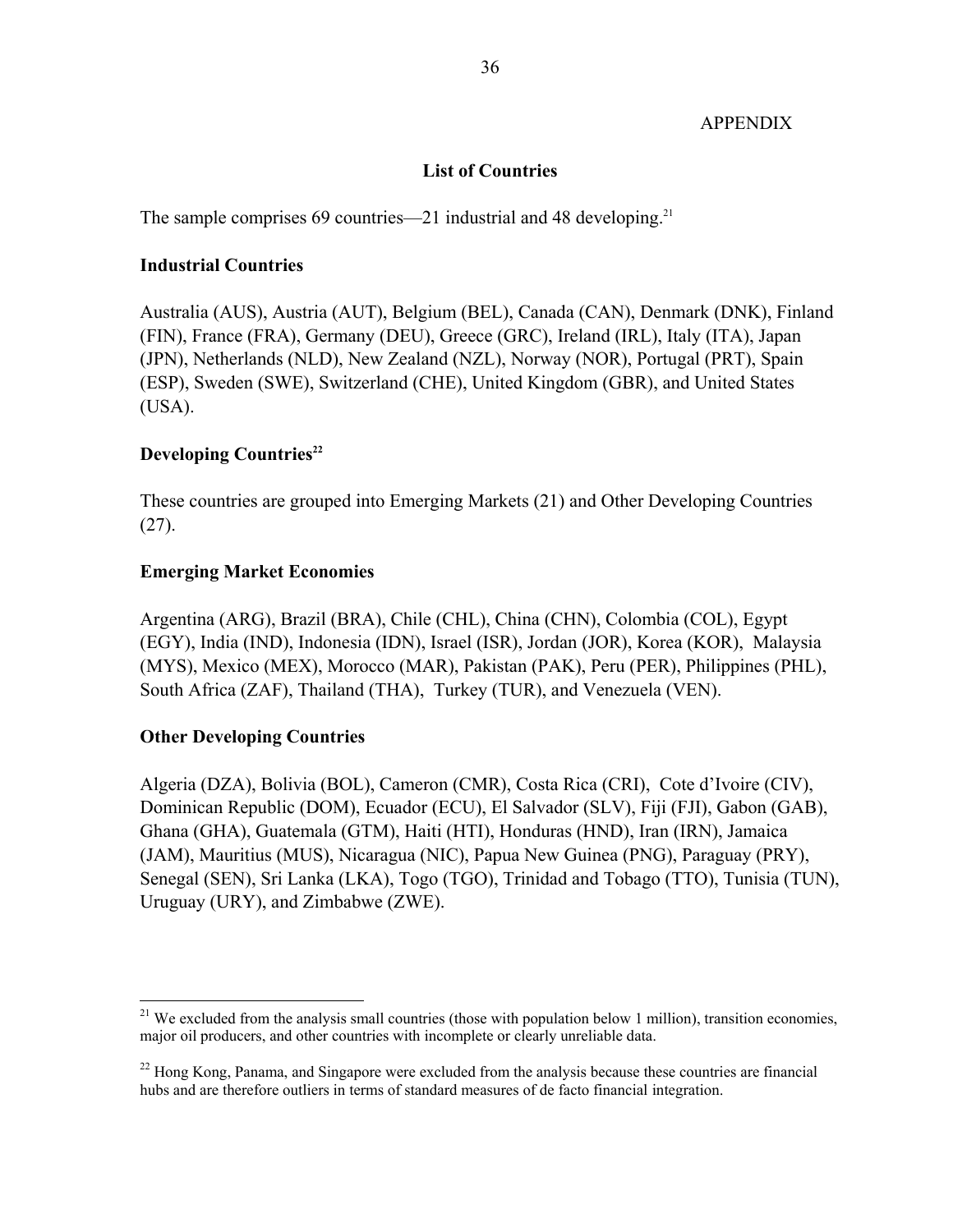#### **References**

- Artis, Michael J., and Mathias Hoffmann, 2006a, "Declining Home Bias and the Increase in International Risk Sharing: Lessons from European Integration" (unpublished; Manchester: University of Manchester).
- ———, 2006b, "The Home Bias and Capital Income Flows Between Countries and Regions," CEPR Discussion Paper No. 5691 (London: Centre for Economic Policy Research).
- Albuquerque, Rui, 2003, "The Composition of International Capital Flows: Risk Sharing Through Foreign Direct Investment," *Journal of International Economics,* Vol. 61, No. 2, pp. 353–83.
- Ambler, Steven, Emanuela Cardia, and Christian Zimmermann, 2004, "International Business Cycles: What are the Facts?" *Journal of Monetary Economics*, Vol. 51. No. 2, pp. 257–76.
- Asdrubali, Pierfederico, Bent E. Sorensen, and Oved Yosha, 1996, "Channels of Interstate Risk Sharing: United States 1963–90," *Quarterly Journal of Economics*, Vol. 111, No. 4, pp.1081–110.
- Backus, David, Patrick Kehoe, and Finn Kydland,, 1995, "International Business Cycles: Theory and Evidence," in *Frontiers of Business Cycle Research*, ed. by Thomas Cooley (Princeton: Princeton University Press), pp. 331–56.
- Bai, Yan, and Jing Zhang, 2005, "Financial Integration and International Risk Sharing," Working Paper (Ann Arbor: University of Michigan).
- Baxter, Marianne, 1995, "International Trade and Business Cycles," in *Handbook of International Economics Vol. III*, ed. by Gene Grossman and Kenneth Rogoff (Amsterdam: North-Holland).
- Beck, Thorsten, Asli Demirguc-Kunt, and Ross Levine, 2000, "A New Database on Financial Development and Structure," World Bank Economic Review, Vol. 14, pp. 597–605.
- Berg, Andrew, Eduardo Borensztein, and Catherine Pattillo, 2004, "Assessing Early Warning Systems: How Have They Worked in Practice?" IMF Working Paper 04/52 (Washington: International Monetary Fund).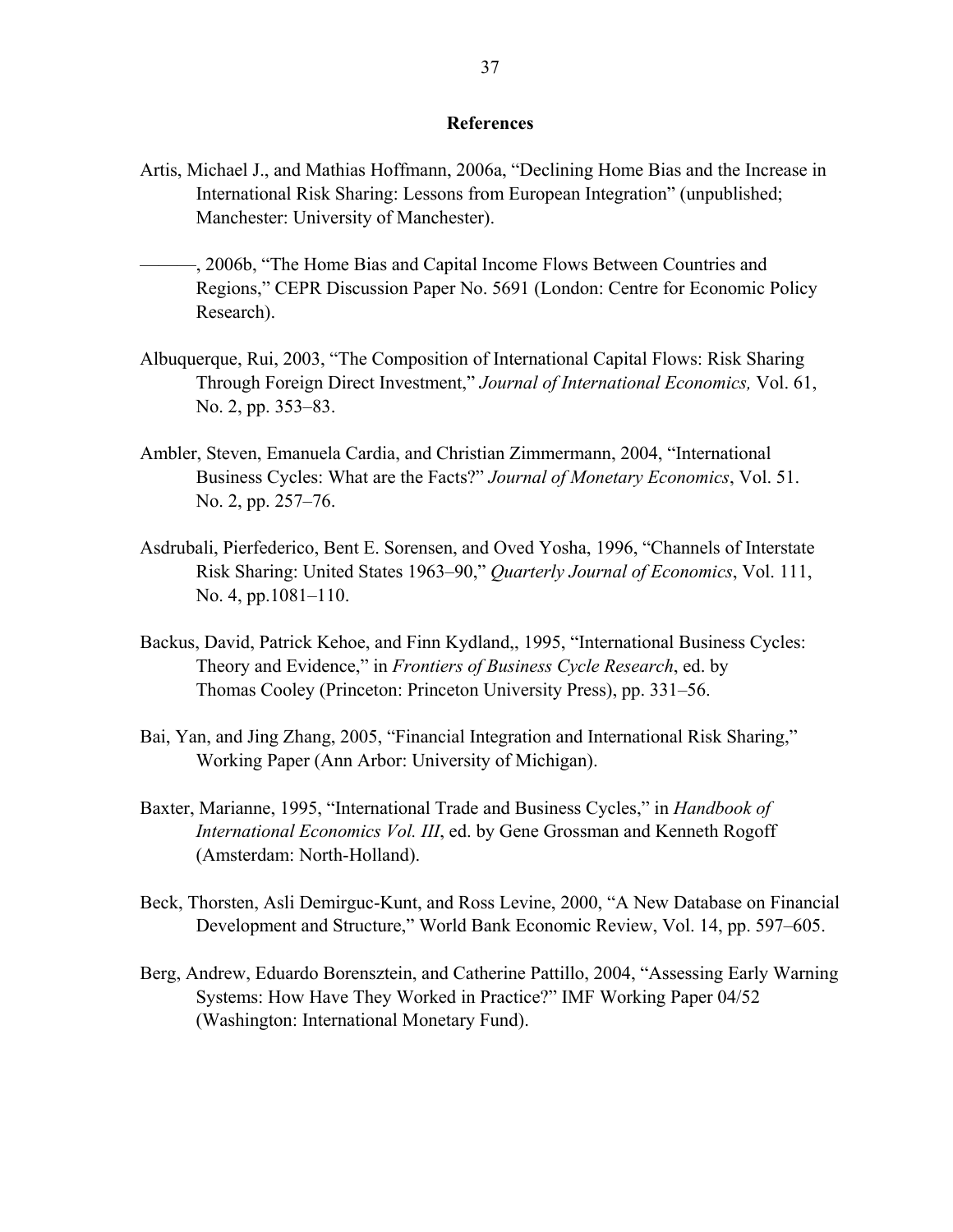- Bekaert, Geert, Campbell R. Harvey, and Christian Lundblad, 2006, "Growth Volatility and Equity Market Liberalization," forthcoming in the *Journal of International Money and Finance.*
- Brandt, Michael, John Cochrane, and Pedro Santa-Clara, 2006, "International Risk Sharing is Better Than You Think, or Exchange Rates are Too Smooth," *Journal of Monetary Economics,* Vol. 53, pp. 671–98.
- Canova, Fabio, and Morten Ravn, 1996, "International Consumption Risk Sharing," *International Economic Review*, Vol. 37, No. 3, pp. 573–601.
- Cochrane, John H, 1991, "A Simple Test of Consumption Insurance," *Journal of Political Economy*, Vol. 99, No. 5, pp. 957–76,

Giannone, Domenico, and Lucrezia Reichlin, 2006, "Trends and Cycles in the Euro Area: How Much Heterogeneity and Should We Worry About It?" ECB Working Paper No. 595 (London: European Central Bank).

- Heathcote, Jonathan, and Perri, Fabrizio, 2002, "Financial Autarky and International Business Cycles," *Journal of Monetary Economics*, Vol. 49, No. 3, pp. 601–28.
- ———, 2003, "Why Has the U.S. Economy Become Less Correlated With the Rest of the World?" *American Economic Review*, Vol. 93, No. 2, pp. 63–9.
- ———, 2004, "The International Diversification Puzzle Is Not as Bad as You Think," Working Paper (Washington: Georgetown University).
- Hess, Gregory, and Eric van Wincoop, 2000, *Intranational Macroeconomics* (Cambridge: Cambridge University Press).
- Heston, Alan, Robert Summers, and Bettina Aten, 2006, Penn World Tables Version 6.2, Center for International Comparisons, Income and Prices at the University of Pennsylvania.
- Imbs, Jean, 2004. "Trade, Finance, Specialization, and Synchronization," *Review of Economics and Statistics*, Vol. 86. No. 3, pp. 723–34.
- ———, 2006, "The Real Effects of Financial Integration," *Journal of International Economics,* Vol. 68, No. 2 (March), pp. 296–324.
- Imbs, Jean, and Paolo Mauro, 2007, "Pooling Risk Among Countries," forthcoming IMF Working Paper.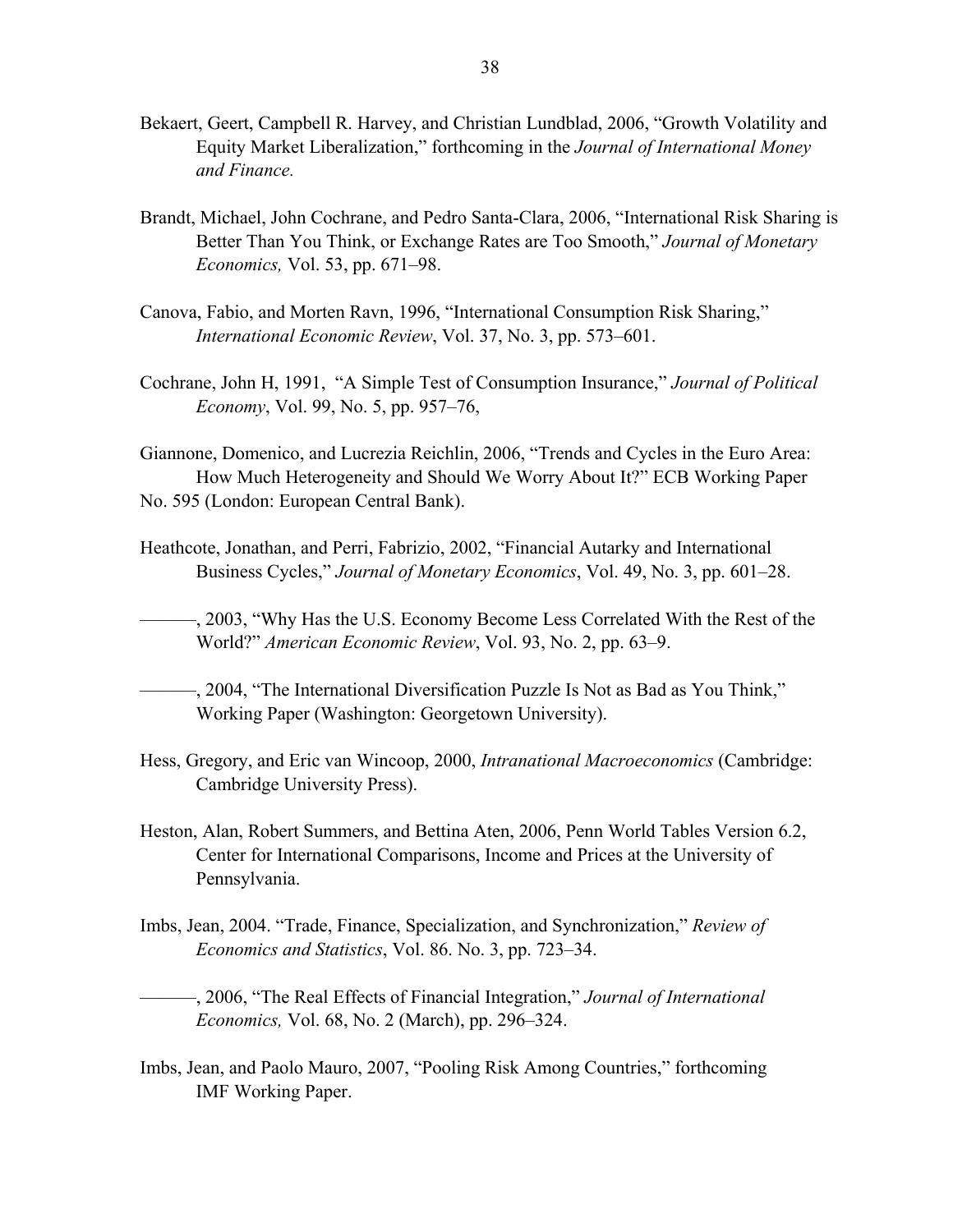- Kalemli-Ozcan, Sebnem, Bent E. Sørensen, and Oved Yosha, 2001a, "Risk Sharing and Industrial Specialization: Regional and International Evidence," *American Economic Review,* Vol. 93, No. 3, pp. 903–18.
- ———, 2001b, "Economic Integration, Industrial Specialization, and the Asymmetry of Macroeconomic Fluctuations," *Journal of International Economics*, Vol. 55, pp. 107– 37.
- ———, 2005, "Asymmetric Shocks and Risk Sharing in a Monetary Union: Updated Evidence and Policy Implications for Europe," ed. by Hary Huizinga and Lars Yonung (Cambridge: Cambridge University Press).
- Kose, M. Ayhan, Eswar S. Prasad, and Marco E. Terrones, 2003a, "How Does Globalization Affect the Synchronization of Business Cycles?" *American Economic Review*, Vol. 93, No. 22, pp. 57–63.
- ———, 2003b, "Financial Integration and Macroeconomic Volatility," *IMF Staff Papers*, Vol. 50, No. 1 (Washington: International Monetary Fund).
- Kose, M. Ayhan, Christopher Otrok, and Charles Whiteman, 2003, "International Business Cycles: World, Region, and Country Specific Factors," *American Economic Review*, Vol. 93, pp. 1216–39.
- Kose, M. Ayhan, Christopher Otrok, and Charles Whiteman, 2005, "Understanding the Evolution of World Business Cycles," IMF Working Paper 05/211 (Washington: International Monetary Fund).
- Kose, M. Ayhan, Eswar S. Prasad, Kenneth Rogoff, and Shang-Jin Wei, 2006, "Financial Globalization: A Reappraisal," IMF Working Paper 06/189 (Washington: International Monetary Fund).
- Lane, Philip, and Gian Maria Milesi-Ferretti, 2006, "The External Wealth of Nations Mark II: Revised and Extended Estimates of Foreign Assets and Liabilities, 1970–2004," IMF Working Paper 06/69 (Washington: International Monetary Fund).
- Leblebicioglu, Asli, 2006, "Financial Integration, Credit Market Imperfections and Consumption Smoothing," Working Paper (North Carolina: North Carolina State University).
- Levchenko, Andrei A., 2005, "Financial Liberalization and Consumption Volatility in Developing Countries," *IMF Staff Papers*, Vol. 52, No. 2 (Washington: International Monetary Fund).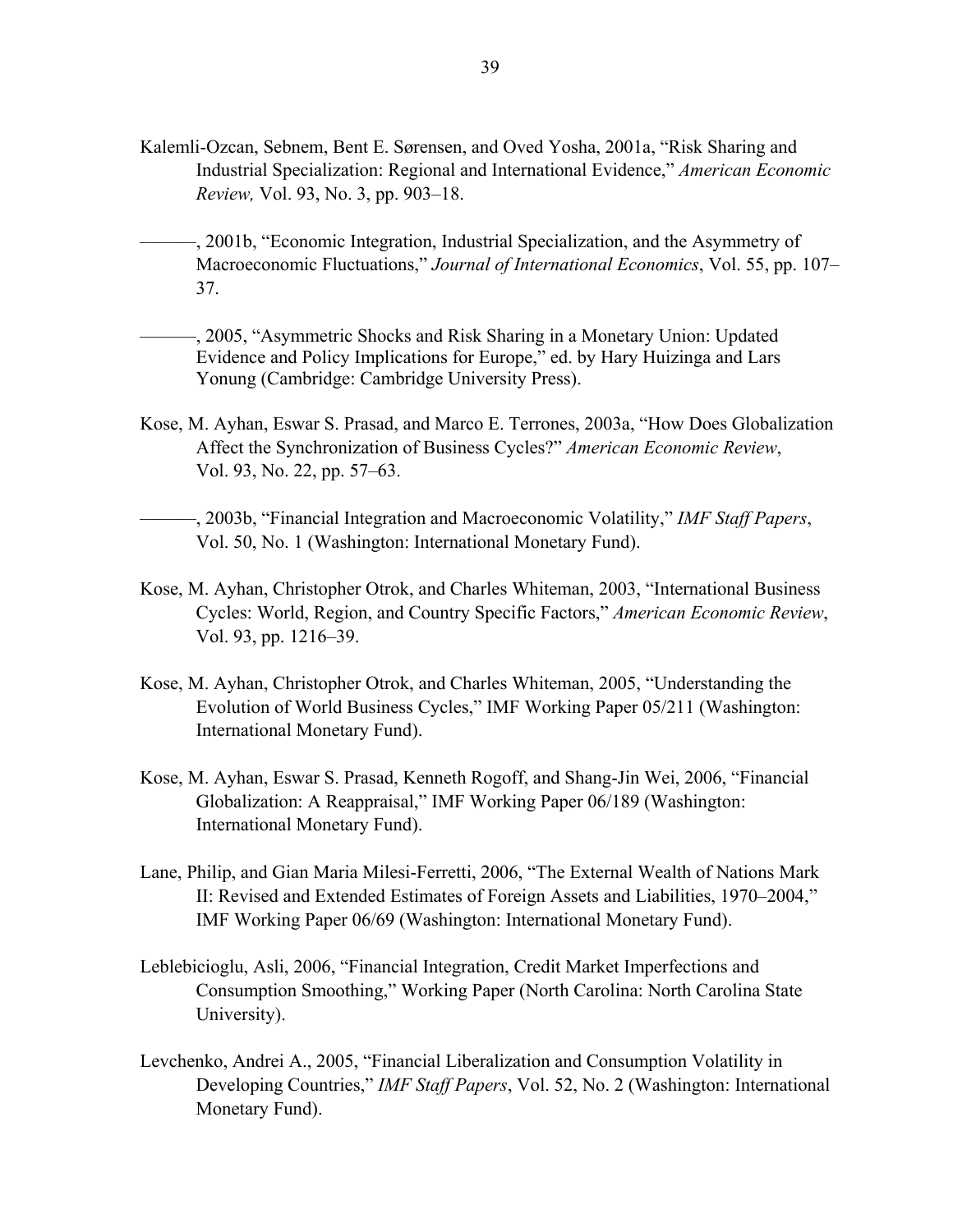- Lewis, Karen K., 1996, "What Can Explain the Apparent Lack of International Consumption Risksharing?" *Journal of Political Economy*, Vol. 104, No. 2, pp. 267–97.
- ––––––, 1999, "Trying to Explain Home Bias in Equities and Consumption," *Journal of Economic Literature*, Vol. 37 (June), pp. 571–608.
- Mace, Barbara, 1991, "Full Insurance in the Presence of Aggregate Uncertainty," *Journal of Political Economy*, Vol. 99, pp. 928–56.
- Mélitz, Jacques, and Frédéric Zumer, 1999, "Interregional and International Risk Sharing and Lessons for EMU," *Carnegie-Rochester Conference Series on Public Policy*, Vol. 51, pp. 149–88.
- Moser, Gabriel, Wolfgang Pointer, and Johann Scharler, 2004, "International Risk Sharing in Europe: Has Anything Changed?" in *The Economic Potential of a Larger Europe*, ed. by K. Liebscher, J Christl, P. Mooslechner, and D. Ritzberger-Grünwald (Northampton: Edward Elgar Publishing), pp. 260–75.
- Obstfeld, Maurice, 1994, "Are Industrial-Country Consumption Risks Globally Diversified?" in *Capital Mobility: The Impact of Consumption, Investment and Growth*, ed. by L. Leiderman and A. Razin (New York; Cambridge University Press), pp. 13–47.
- ––––––, 1995, "International Capital Mobility in the 1990s," in *Understanding Interdependence*, ed. by P. B. Kenen (Princeton: Princeton University Press), pp. 201–61.
- and Kenneth Rogoff, 2001, "The Six Major Puzzles in International Macroeconomics Solved," *NBER Macroeconomics Annual 2000*, Vol. 15, No. 1, pp. 339–90.
- ———, 2004, *Foundations of International Macroeconomics* (Cambridge: MIT Press).
- Pakko, Michael, 2003, "Substitution Elasticities and Investment Dynamics in Two-Country Business Cycle Models," *Topics in Macroeconomics*, Berkeley Electronic Press, Vol. 3, No. 1, pp. 1125–25.
	- ———, 1998, "Characterizing Cross-Country Consumption Correlations," *Review of Economics and Statistics*, Vol. 80, No.1, pp. 169–74.